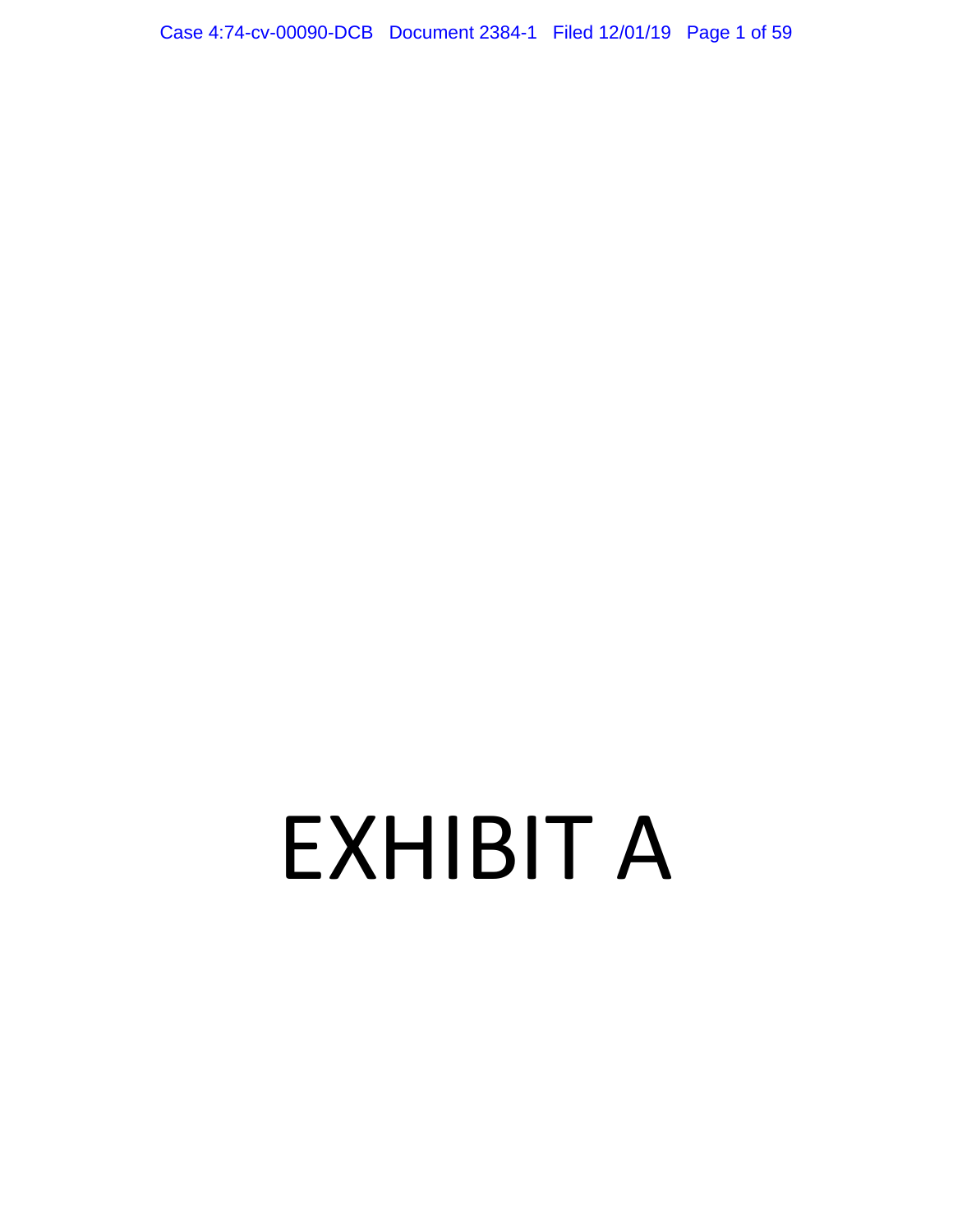#### **TUCSON UNIFIED SCHOOL DISTRICT NO. 1**

**Executive Summary Of Equity Initiatives Under the Unitary Status Plan** 

*Fisher, et al. v. Tucson Unified School District, et al. Mendoza, et al. v. Tucson Unified School District, et al.*  United States District Court, District of Arizona 74‐CV‐00090 TUC DCB and 74‐CV‐00204 TUC DCB

submitted to:

Honorable David C. Bury, United States District Court

prepared by:

Tucson Unified School District No. 1 Gabriel Trujillo, Ed.D., Superintendent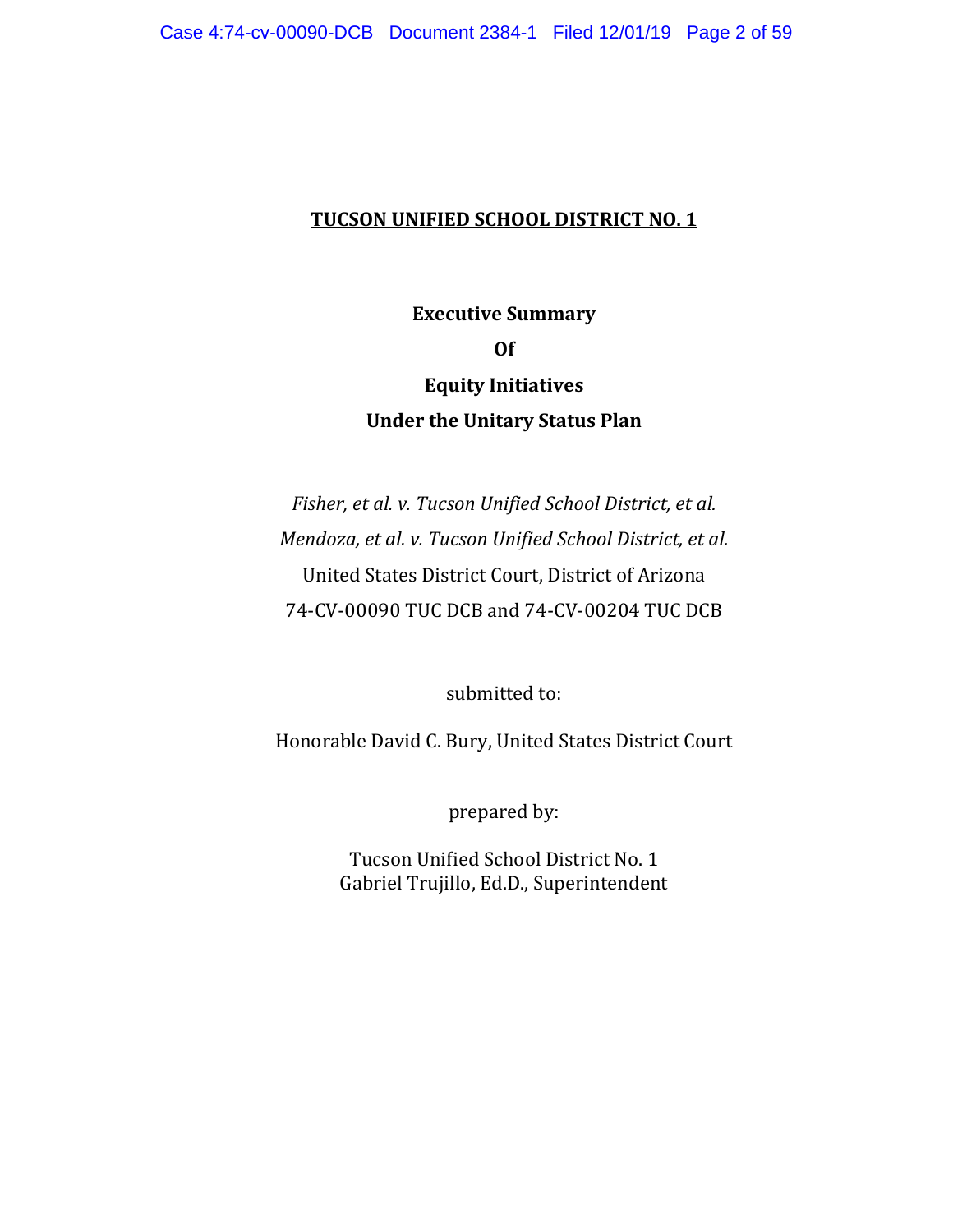# **Table of Contents**

| $\mathbf{I}$ . |           |                                                                   |  |
|----------------|-----------|-------------------------------------------------------------------|--|
|                | A.        |                                                                   |  |
|                | <b>B.</b> |                                                                   |  |
|                |           | 1.                                                                |  |
|                |           | 2.                                                                |  |
|                |           | 3.                                                                |  |
| II.            |           |                                                                   |  |
|                | A.        |                                                                   |  |
|                | <b>B.</b> | Principal Strategies to Improve Minority Academic Achievement  19 |  |
|                |           | $\mathbf{1}$ .                                                    |  |
|                |           | 2.                                                                |  |
|                |           | 3.                                                                |  |
|                |           | 4.                                                                |  |
|                |           | 5.                                                                |  |
|                |           | 6.                                                                |  |
|                |           |                                                                   |  |
|                | A.        |                                                                   |  |
|                | <b>B.</b> |                                                                   |  |
|                | C.        |                                                                   |  |
|                | D.        |                                                                   |  |
|                | Ε.        |                                                                   |  |
|                | F.        |                                                                   |  |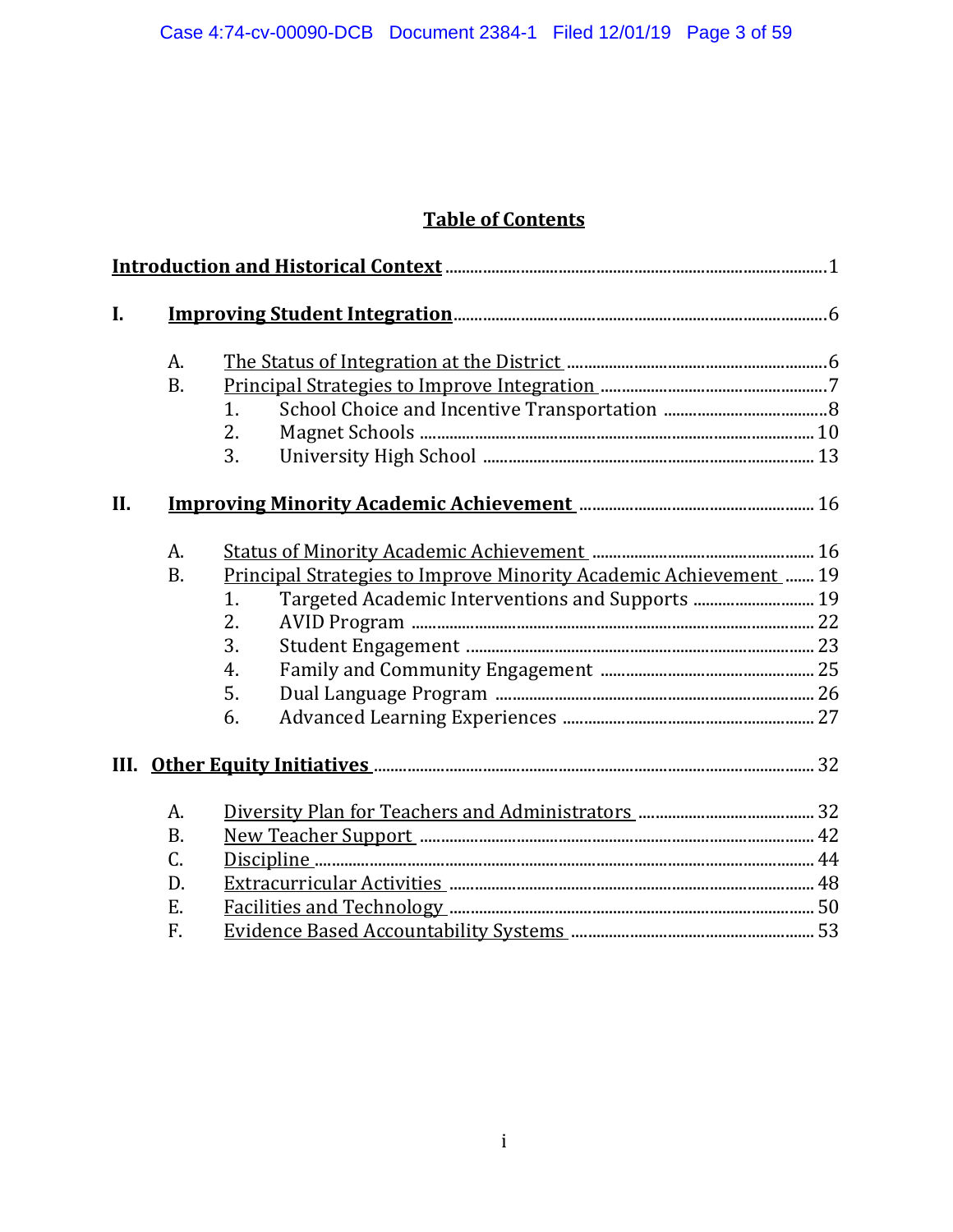#### **Introduction and Historical Context**

 This Executive Summary is designed to provide a short overview of the District's current programs and initiatives to improve student integration and minority academic achievement, along with other initiatives that are part of the District's overall commitment to integration, diversity, and equity for all members of its community. It is aimed at explaining what we do, how the various operating units of the District contribute and interact, and to the extent it can be measured, the results achieved. Where possible, the summary contains citations to documents in the record and available to the public which provide a more complete explanation or factual record.

Tucson Unified School District is committed to integration, diversity and equity for all students in the District. The District has for decades allowed open enrollment for any student at any school, space permitting, and for those whose enrollment would increase diversity, beginning long before state statutes required all Arizona districts to provide open enrollment. Beyond the Constitutional mandate prohibiting discrimination on the basis of race or ethnicity, the District has long recognized the positive benefits of a diverse learning environment, particularly when that environment consciously recognizes, embraces and promotes a sense of inclusiveness and belonging among its students and staff. Thus, though there is not currently any intentional, or *de jure* discrimination by the District – and has not been any for more than fifty years – the District continually works to reduce unconscious bias within its community, and takes a strong and fierce stand against any conscious discrimination displayed by individuals within that community.

Indeed, the District has been a leader in combating segregation and prejudice for more than seventy years. Prior to 1951, black children in elementary schools were required to be segregated from other races/ethnicities by Arizona statute. Black elementary students in the District were thus segregated from other students: prior to 1951, the District operated a single all‐black elementary school, as required by state statute at the time.

 In 1951, in response to an effort led by the superintendent of the District, the state statute mandating such segregation was changed, and instead merely permitted segregation of black elementary school students from others. The District immediately integrated, closing its one all-black school and assigning black students to neighborhood schools without regard to race.

 In 1974, two lawsuits were filed in the United States District Court, asserting that the District was still intentionally discriminating against African American and Hispanic students in the District. Judge Frey conducted an extensive evidentiary trial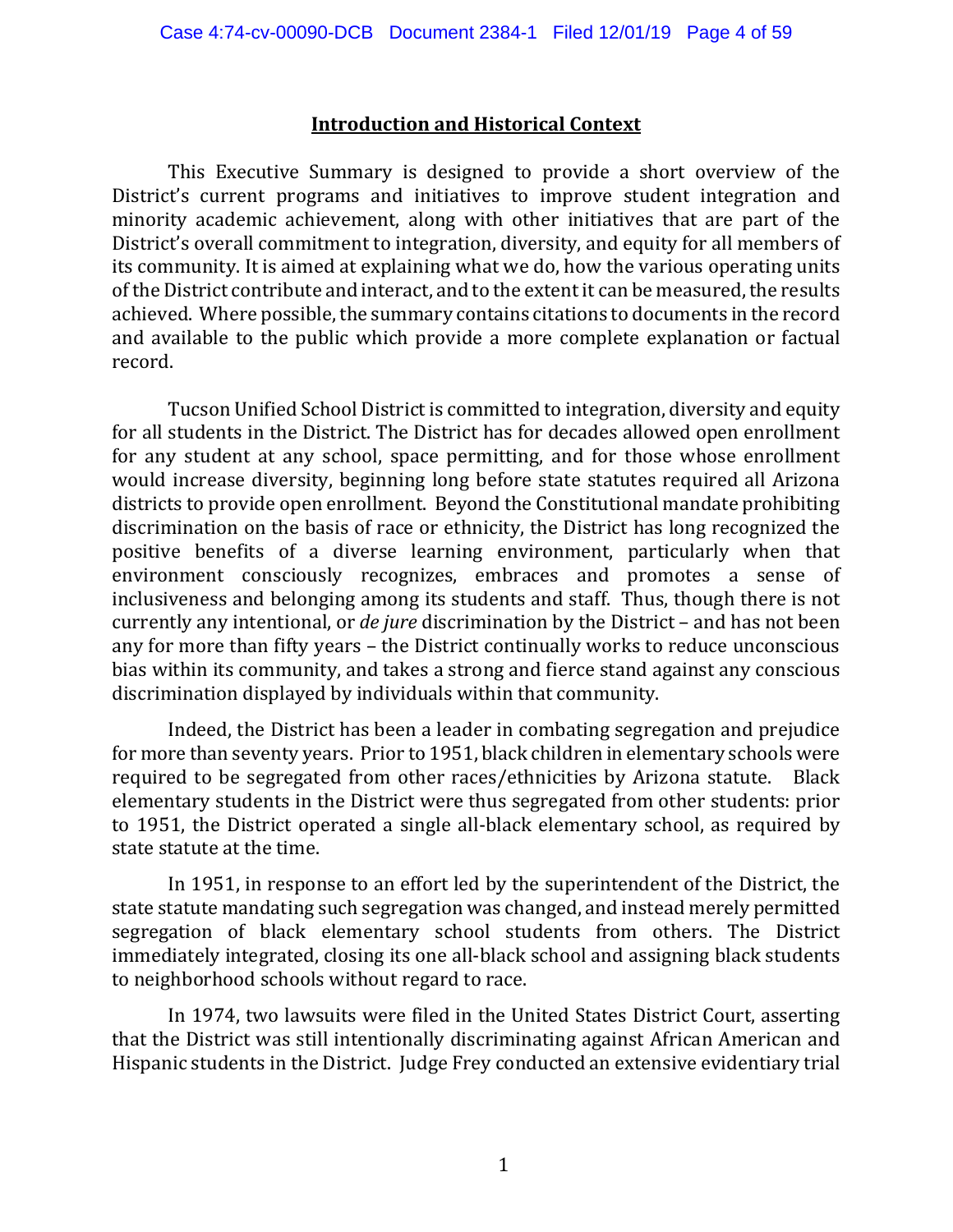in 1977, and issued a comprehensive ruling, finding facts and reaching conclusions of law.

 Judge Frey found that the district's effort to integrate in 1951 was commendable, and met the legal standard set out in the landmark *Brown v. Board of Education* case three years later in 1954. Indeed, throughout the 1950s, the Tucson school district was nationally recognized as in the vanguard of the effort to eliminate *de jure* segregation and more broadly to reduce discrimination of all forms against all racial and ethnic groups.

 Judge Frey also found that the District was not currently engaged in any *de jure* discrimination against either African American or Hispanic students in the District. However, Judge Frey did find that the some elements of the District's conduct in the 1950s and 1960s did violate Constitutional prohibitions against discrimination. Judge Frey's findings of *de jure* discrimination may be summarized as follows:

a. The District failed to properly assign African American students to other schools when dismantling the prior segregated system in 1951, because it assigned too many African American students to schools that were heavily Hispanic.

b. During the 1950s and 1960s, some elementary school construction and siting decisions were made with segregative intent, resulting in higher concentrations of Hispanic students in some schools.

c. During the 1960s, some decisions to relieve individual school overcrowding were made with segregative intent, resulting in Hispanic students being assigned and transported to schools with high Hispanic concentrations, and Anglo students being assigned and transported to schools with lower Hispanic concentrations, despite the availability of closer, more integrative alternatives. [ECF 345, Ex. 1, *passim*.]

Judge Frey was careful to limit his findings of violations. First, he found that the District had never operated a dual school system with respect to Hispanic and white students:

> In light of the principles discussed above and the evidence presented, the segregative acts by the District and the existence of racial imbalance in the schools are insufficient for a finding that a Mexican‐American/Anglo dual school system has ever been operated by the defendants. [*Id.*, p. 221.]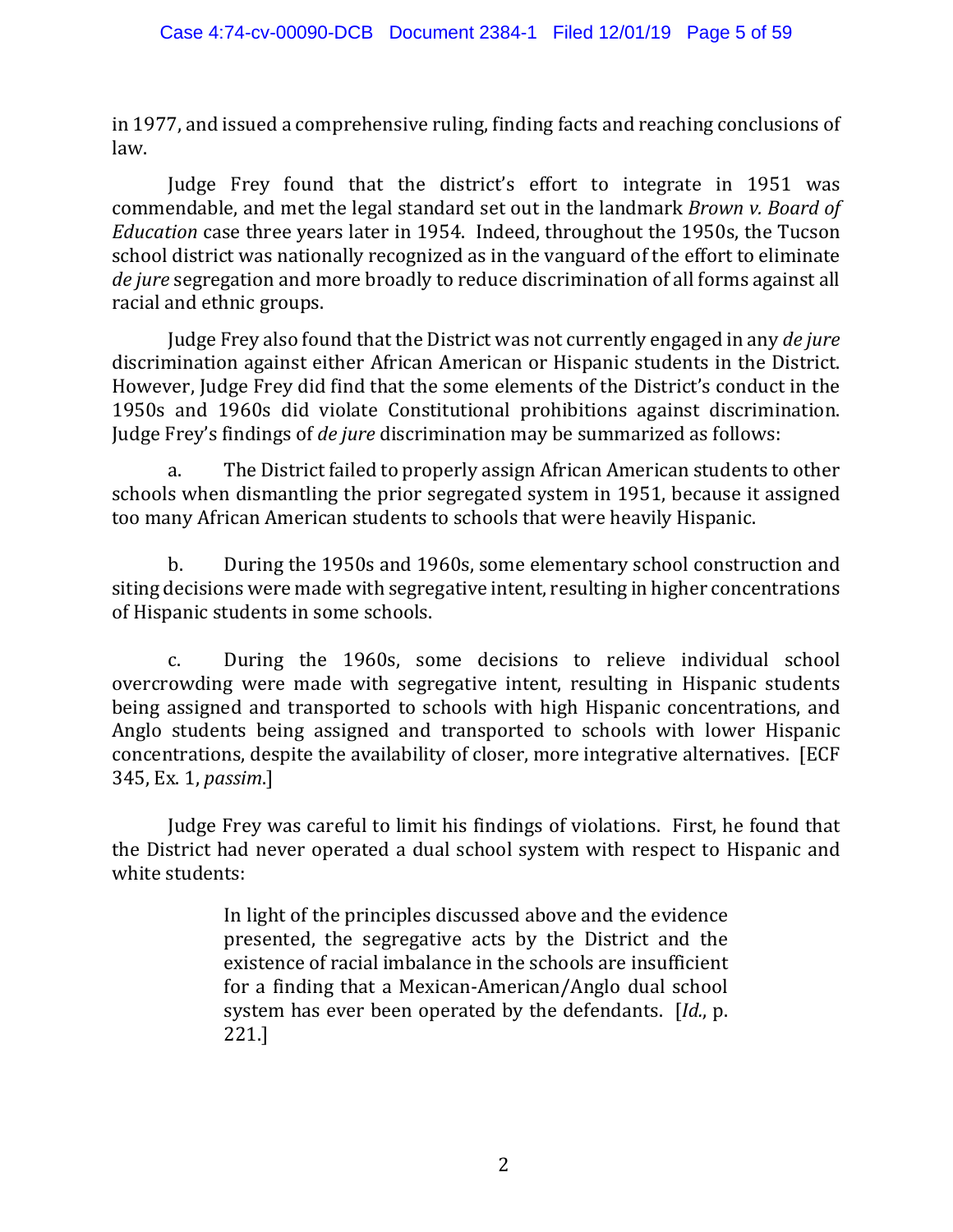[*Id.*, at 221.] He noted that the District had made substantial but not complete progress in eliminating the vestiges of the state‐mandated segregation which ended in 1951:

> It appears that at the time Brown v. Board of Education, (Brown I) 347 U.S. 483, was decided in 1954, the District was in compliance with its mandate insofar as Blacks were concerned. . . . However, in light of the subsequent cases interpreting what the United States Supreme court meant in 1968 in Green v. Country School Board, 391 U.S. 430, when it stated, at page 438, that a dual system must be eradicated "root and branch", it now appears that all effects of the dual system which existed in 1950‐51, were not effectively eradicated, notwithstanding considerable progress and attenuation. What effect remains is discussed elsewhere in these Findings. [*Id.*, at 119‐120.]

> Although most parts of the dual Black/non‐Black school system were dismantled in 1951‐52, and although most later decisions were made using neutral policy considerations, the District was under an affirmative duty to go beyond just neutral policy considerations in order to erase all effects of the past statutory segregation. It failed to do so. [*Id.*, at 222.]

Moreover, Judge Frey's findings were primarily limited to elementary schools:

Except for Spring, no reasonable inference could be drawn that the imbalances present in the junior high schools at the time of trial resulted from segregative intent or acts on the part of the District. [*Id.*, p. 184.]

Except as to Spring Junior High, a conclusion or inference that the District has operated or is operating a dual or segregated junior high school system with respect to either Black students, Mexican‐American students, or both, is not warranted by the evidence. [*Id.*, p. 186.]

There is no dual junior high school system within the District, even though Spring retains effects from former segregation as to Black students. [*Id.*, p. 189.]

The District has never operated a de jure segregated or dual system with respect to high schools. [*Id.*, p. 193.]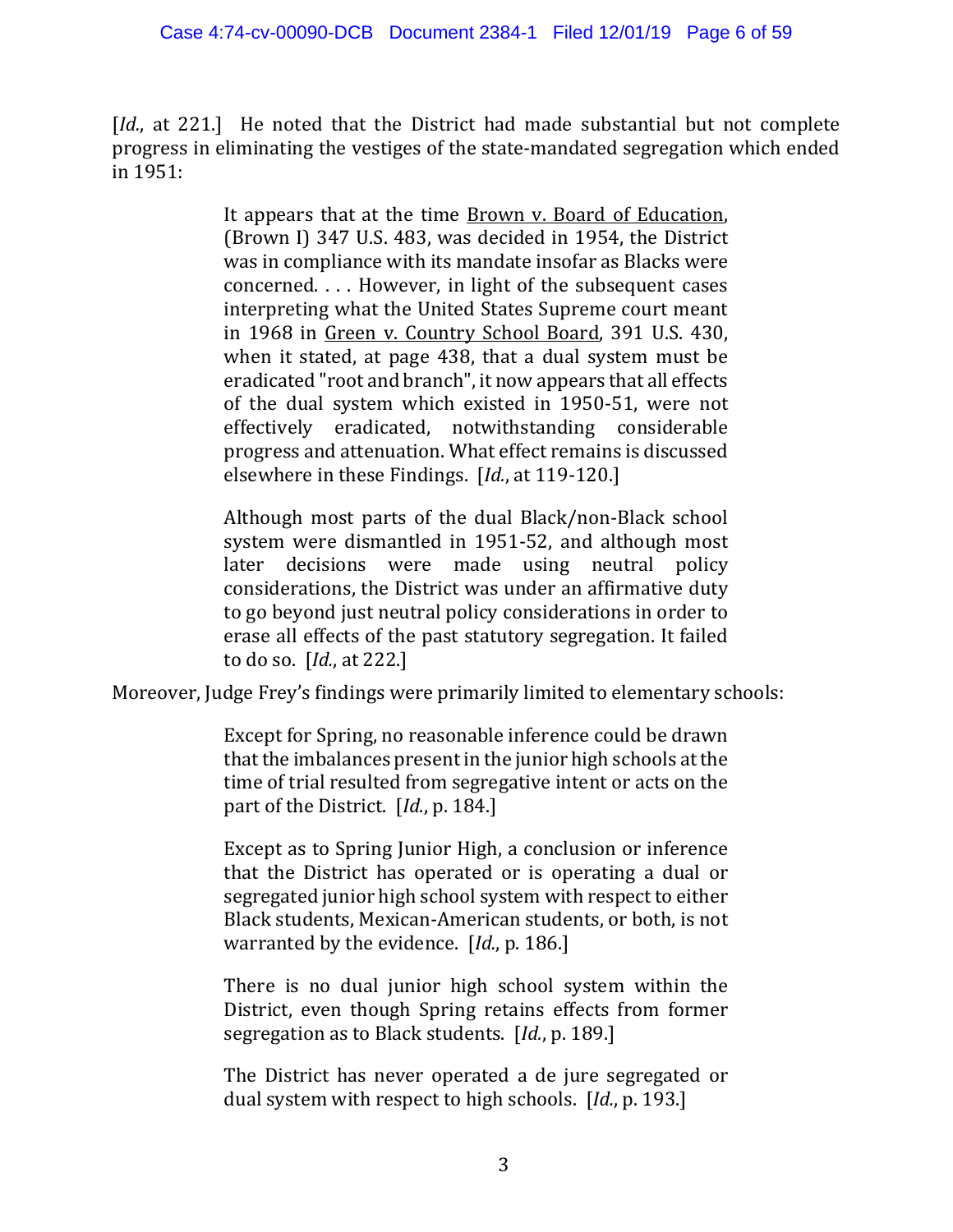There has been no evidence presented from which it can rationally or reasonably be inferred that the District has operated a de jure segregated dual high school system or that there is a current condition of segregation in any high school in the District resulting from intentionally segregative State or District action. [*Id.*, p. 194.]

Finally, Judge Frey made it clear that most of the effects of the *de jure* violations had attenuated by the time of the trial forty‐two years ago, and that the current racial balance in most schools in the District was not the result of those *de jure* violations:

> In summary of this section on segregation and desegregation within and/or by the District, a reasonable conclusion to be drawn is that the District is not operating a de jure segregated system, notwithstanding some segregative intent and actions. The District made a commendable and valiant effort to desegregate the dual or de jure system as to Blacks, at the time and under the circumstances, including the state of the law then existing. Viewed 25 years later under different circumstances, including a whole new array of legal decisions, it was inadequate. However, most of the effect from the earlier segregation of Black students, has attenuated during the past 25 years. As stated elsewhere in these findings, it appears that some effect may remain, as evidenced by the relatively large number of Black students remaining in the area of Spring, Roosevelt and University Heights. [*Id.*, p. 70.]

In the final analysis, the only vestige of the prior discrimination which Judge Frey found continued to exist as of the time of trial was in the racial and ethnic makeup of students at nine schools in the District, five of which no longer exist as active schools:

> Some effects of past intentional segregative acts by the District remain at these schools: Spring Junior High, Safford Junior High, University Heights, Roosevelt, Manzo, Jefferson Park, Cragin, Tully and Brichta. [*Id.*, p. 223.]

Judge Frey made no findings that any vestiges of the prior discrimination remained in the areas of transportation, faculty hiring or assignment, academic achievement, discipline, extra-curricular activities, family and community engagement or facilities, or in the then-current analogs of technology or data systems.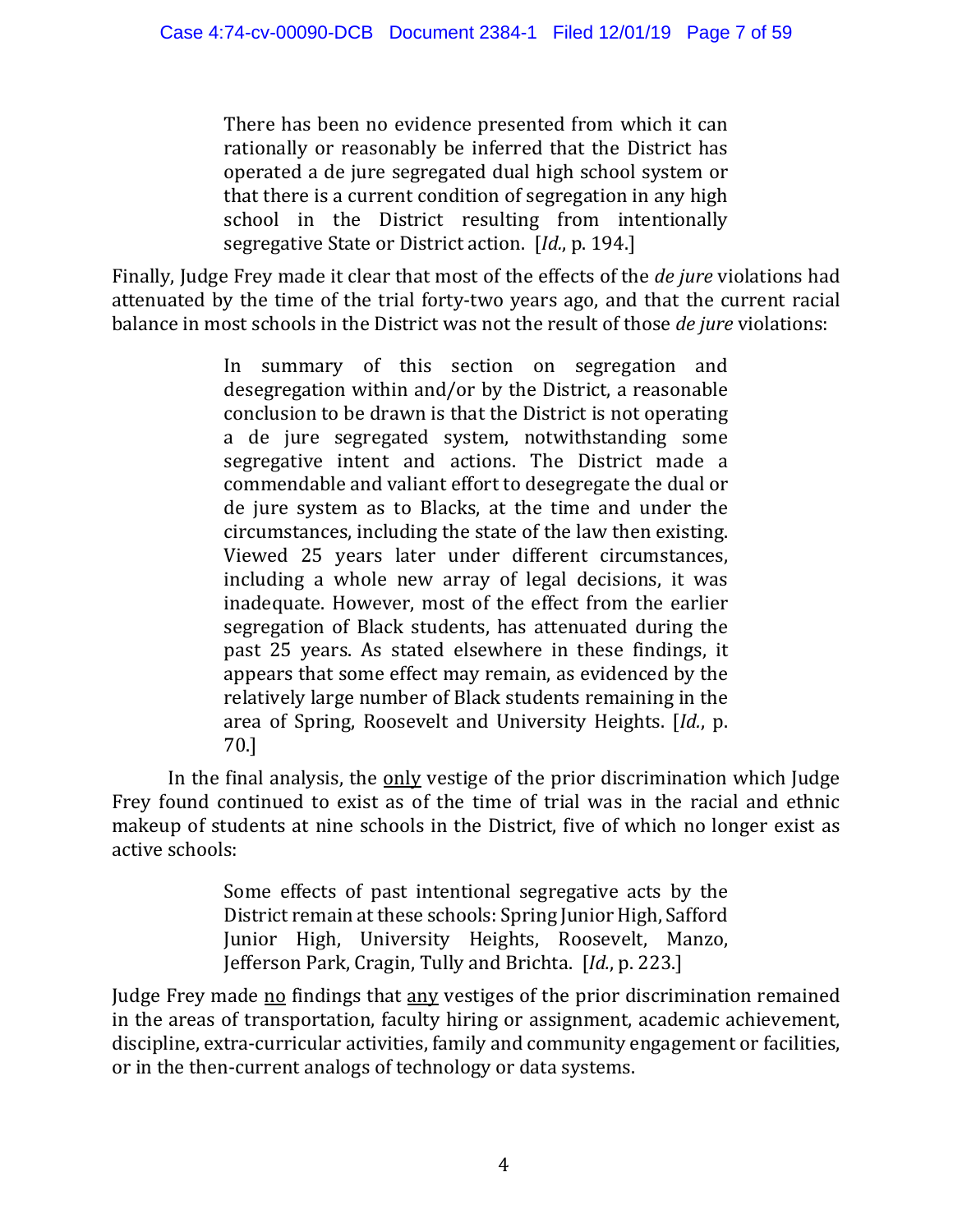Over ten years ago, this Court addressed whether the very limited vestiges of discrimination found by Judge Frey to exist in 1977 continued to exist. First, the Court noted:

> As noted in the Court's February 7, 2006, Order, Judge Frey made very limited, specific findings regarding student assignments and the existence of any vestiges of *de jure* segregation remaining in the district. [ECF 1239, p. 2.]

The Court then turned to the only vestiges found by Judge Frey – student assignment at the nine schools – and held that any vestiges existing in 1977 had been eliminated by 1986:

> The Court finds that as to student assignments at Brichta, Manzo, and Tully, any vestiges of *de jure* segregation were eliminated to the extent practicable as of 1983. . . .

> The Court finds that as to student assignments at Safford Middle School, any vestiges of *de jure* segregation were eliminated to the extent practicable as of 1986. [ECF 1239, pp. 16, 18.]

Spring Junior High, University Heights and Roosevelt had been closed many years earlier, and in a subsequent order the Court adopted findings that student body enrollment at Cragin and Jefferson Park by 1983 had met targets established in 1978. [ECF 1270, p. 6.]

 The District's current efforts at integration, diversity and equity must be viewed in this historical context, though many things have changed since Judge Frey's decision more than forty years ago. At the time of the trial conducted by Judge Frey in 1977, the District had 61,425 students, of whom 68% were White, 27% were Hispanic, and 5% were African American. The demographics of the District have changed significantly: this year, the District has only 43,875 students, of whom 20% are White, 61% are Hispanic, and 10% are African American.1 But it is clear that current efforts described below go far beyond merely eliminating vestiges of the prior discriminatory conduct found by Judge Frey.

1

 $1$  There were two differences in the way that race and ethnicity were measured then and now: (a) Judge Frey grouped all racial and ethnic groups other than African American and Hispanic together with White students, and (b) African American students in the District today are counted using a special method requested by the Fisher Plaintiffs and approved by the Court, which increases the percentage of African American students by approximately 2‐3 percent above the standard, federal method. If the original classification used by Judge Frey is used with today's figures for direct comparison, the percentages today would be approximately 30% White, 7% African American, and 63% Hispanic. The difference in measurement is not material to this executive summary.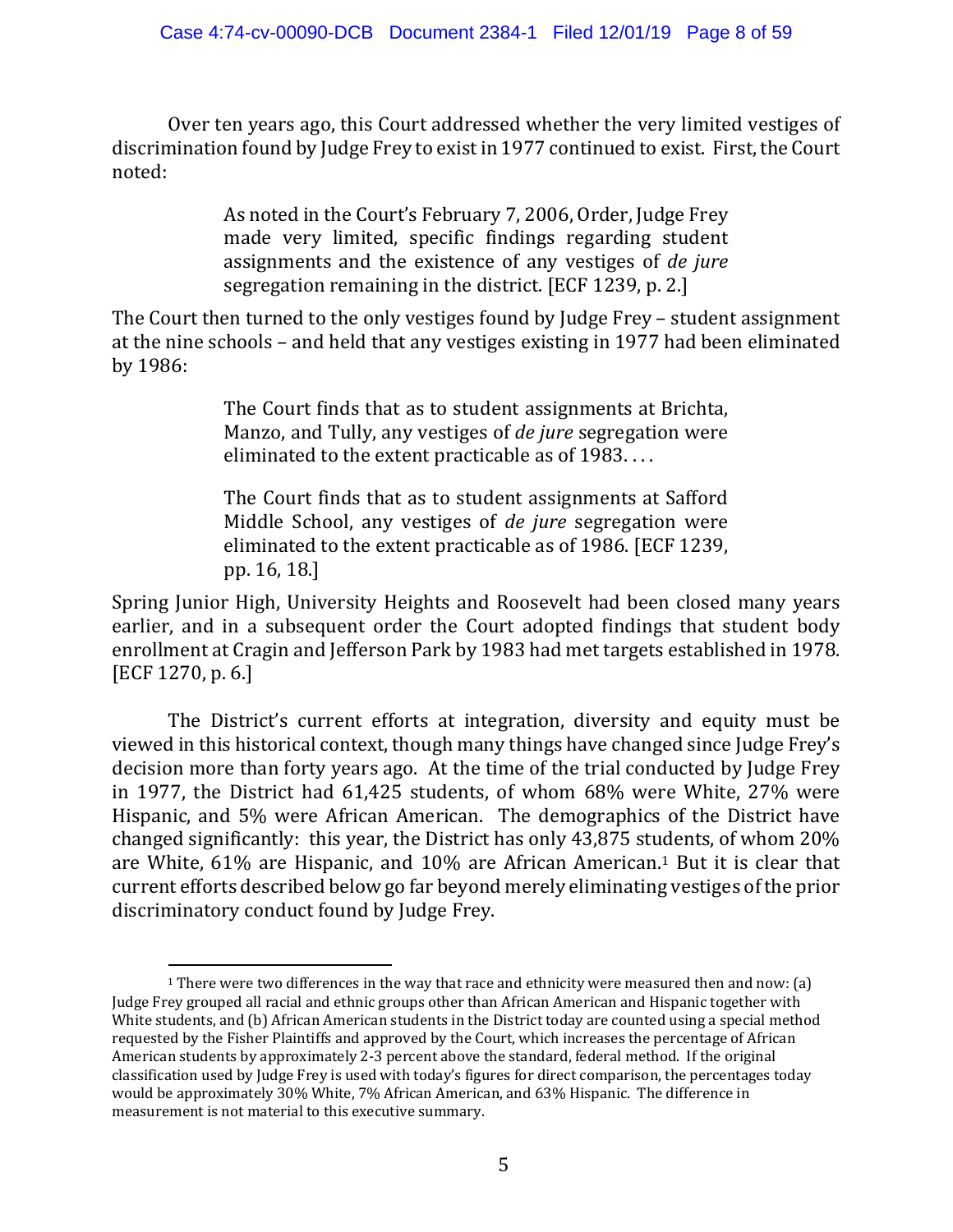#### **I. Improving Student Integration**

#### **A. The Status of Integration at the District.**

 The District has made notable progress in its efforts to improve integration and diversity despite several significant limitations regarding its ability to achieve desired integration and diversity goals. First, state law mandates open enrollment (a) across District lines to other school districts, and (b) across attendance boundaries within a District, subject only to certain limitations. See A.R.S. § 15‐ 861.01. The close proximity of other school districts with substantially different demographics serves as a significant limiting factor on the effectiveness of any student assignment policies that are not popular with District families.

Second, for more than twenty years, state law has authorized tuition‐free charter schools, funded by state tax dollars, within the geographic area of the District. See A.R.S. § 15-181 et seg. Growth in charter schools within the District has been explosive. Again, the presence of geographically close, free alternatives to District schools sharply limits the ability of the District to impose student assignment policies that are unpopular with parents or children.

Third, residential patterns across the District are highly racially concentrated within particular geographic areas. The natural desire of families to enroll children in schools close to home, combined with the District's very large geographic size and significant cross-town traffic congestion, create strong forces, outside the District's control, towards racial concentration in many District schools.

Fourth, and to a large degree because of the first two factors, the District enrollment has steadily and significantly declined over the last several years, from 48,956 students in SY2013‐14 to 43, 875 in SY2019‐20, a drop of over 10% in those years alone. Despite this decline, the relative percentages of the principal racial and ethnic groups has remained fairly steady over the past six years: African American students comprise 9‐10% of the total student population, Hispanic students approximately 61%, and White students approximately 20‐21%.

Finally, because the Court found a decade ago that any vestiges of any intentional discrimination in the District already had been eliminated, there exists no current compelling state need providing constitutional justification for remedial student assignment policies based primarily on race. As a result, any student assignment policies designed to increase integration and diversity must independently pass constitutional muster without reference to, or reliance on, any past discrimination or ongoing Court supervision.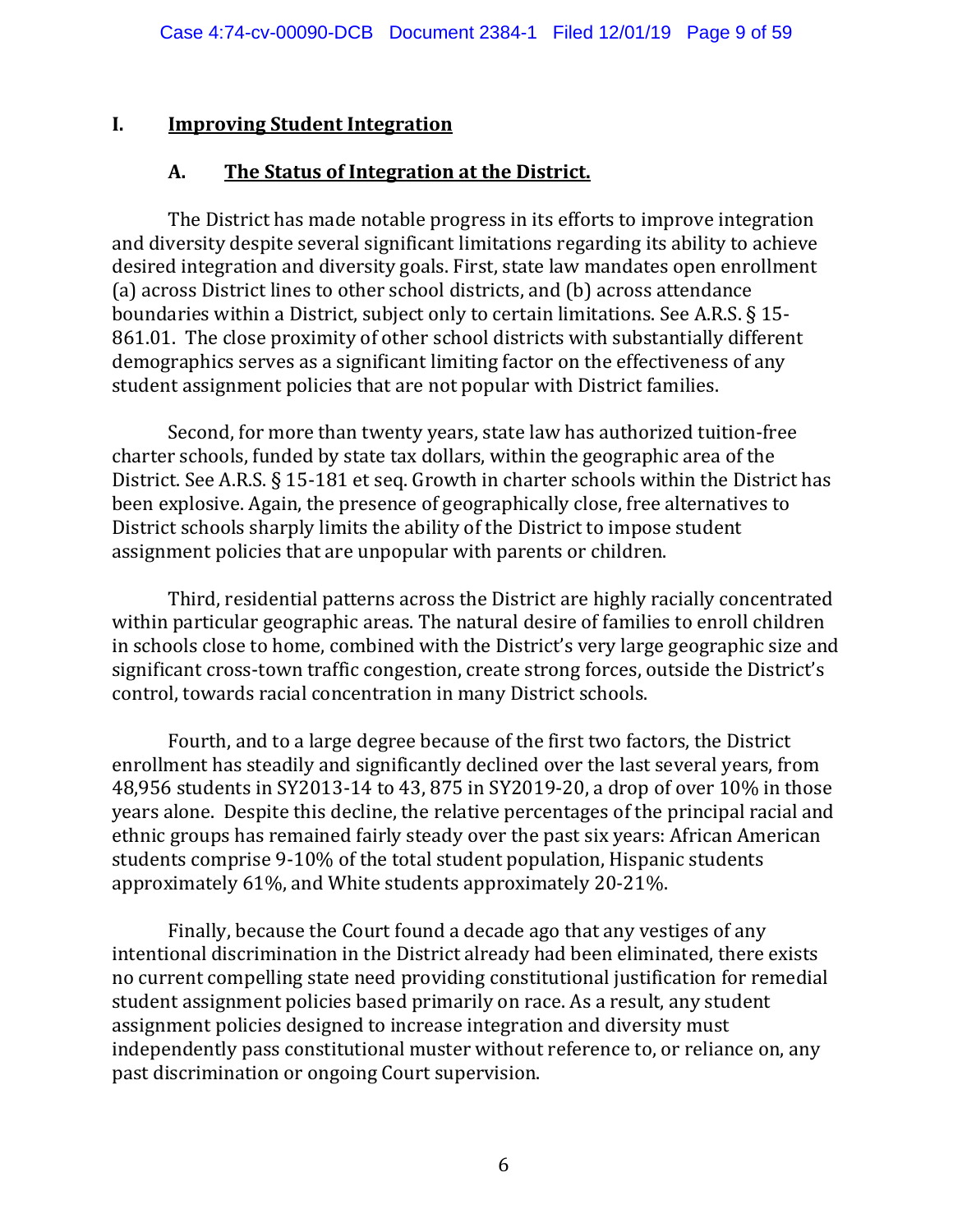Given these practical realities, the District is limited to student assignment policies and programs that attract and persuade students and their families to select schools in a manner that promotes integration and diversity, but do not drive students out of the District or to schools within the District where the net impact is not positive.

Despite these headwinds, the District has made substantial progress over the past six years. In SY2014‐15, 19 District schools met the USP definition of "integrated." By SY2019‐20, there were 27 schools which met this standard. But more importantly, in SY2014‐15, 9,681 students attended integrated schools; by SY19‐20, that number had increased to 16,499, an increase of over 70%. Given the drop in enrollment, the percentage effect was even greater: 20% of students attended integrated schools in SY2014‐15; by SY19‐20, the percentage of students attending integrated schools had increased to 38%, a 90% increase.

Under the Unitary Status Plan, a school is considered "integrated" if no racial or ethnic group departs more than 15 percentage points from the overall percentage of that group across the District, at that school level, and no one racial or ethnic group comprises more than 70% of the school's population. Given that the overall Hispanic population within the District is 61% (only 9% below the integration cap), and heavily concentrated in particular geographic areas within a large district covering 231 square miles, this is a standard that is impossible to meet for a significant proportion of District schools. For this reason, the District also uses a second measure of progress towards integration and diversity: "highly diverse" schools are those for which at least two racial or ethnic groups of students are 25% or more of the student population, and no one racial or ethnic group comprises more than 70% of the school's population. Using this measure, the number of schools in the District that are either "integrated" or "highly diverse" has increased from 42 to 51 over the last six years, and the percentage of students attending such schools has increased from 46% of the District to 60%.

# **B. Principal Strategies to Improve Integration.**

 The District has employed two main strategies to improve integration at the District: (a) managing the process by which students and their families select a school to attend, through boundary reviews, incentive transportation, an application and selection process, and process for dealing with oversubscribed schools, (b) the institution and maintenance of magnet schools, intended to attract a diverse student body from outside the neighborhood attendance area of the school.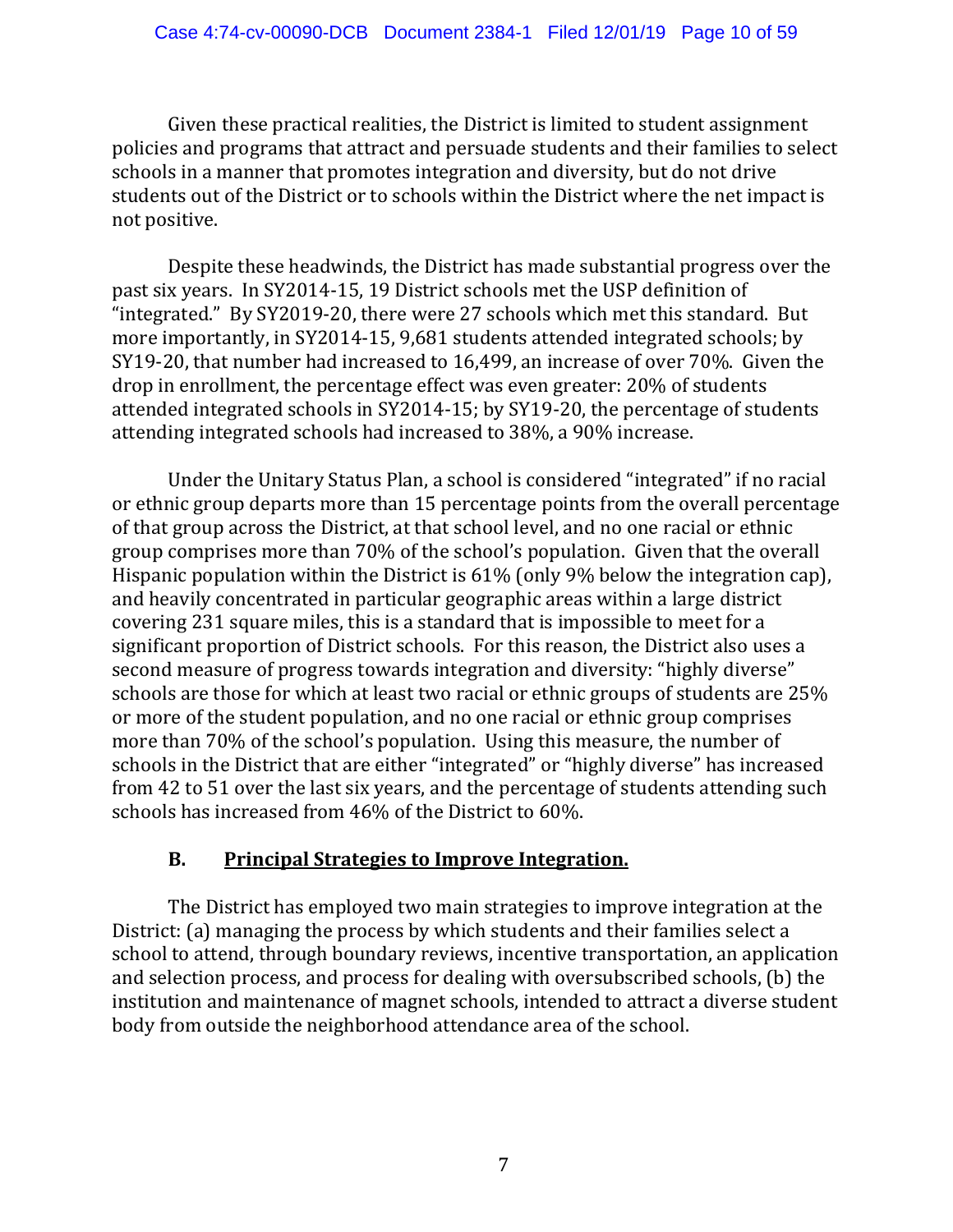# **1. School Choice and Incentive Transportation.**

#### **a. Boundary Review Process**

 The District has utilized boundary reviews and related efforts (including feeder pattern changes, pairing and clustering, and grade reconfigurations) to further integrate schools. These efforts included a 2013 boundary review process [ECF 1686‐ 4 at 65] and boundary study [ECF 1686‐3], a 2014 comprehensive boundary plan [ECF 1686‐5], 2015‐16 grade reconfigurations [see 03/08/16 Order, ECF 1909], the 2016 pairing of Tully K‐5 and Roberts‐Naylor grades 6‐8 for open‐access GATE, the 2016‐17 GATE feeder pattern changes to Wheeler and Roberts‐Naylor, the 2017‐18 proposal to reconfigure boundaries for Catalina/Rincon/UHS, and the 2019‐20 proposals to create a no‐boundary, integrated middle school at Wakefield (pending) and a no‐boundary, integrated high school at the Bridges in collaboration with the Pima County Joint Technical Education District (pending).

 The District has institutionalized the boundary review process in Governing Board Policy JC and supporting regulation JC-R (School Attendance Boundaries). Changes to student assignment patterns go through a rigorous process of research, evaluation, and development. This process includes collaboration with stakeholders, desegregation impact analyses (DIAs), parent and community outreach, and evaluations of various scenarios to improve integration.

 The Planning Services Department, along with the Desegregation Department have primary responsibility for initiating and implementing the boundary review process. Planning Services is supervised by the Chief Operations Officer; Desegregation is supervised by the District general counsel. Both departments collaborate to develop DIAs, enrollment projections, evaluation of scenarios to improve integration, and community and stakeholder engagement. These efforts are further supported by the multi-departmental Coordinated Student Assignment (CSA) committee (provides technical assistance in applicable areas, such as magnet, transportation, language acquisition, ALE), assistant superintendents (provide educational support and liaison with school principals), curriculum and instruction (analyze educational strategies), assessment and evaluation (data analyses and programmatic support), and communications (communication strategies and, where applicable, materials for stakeholders and the public).

#### **b. Application and Selection Process**

 Students complete an open enrollment/magnet application that includes information about all District schools to encourage parents and guardians to consider schools beyond their neighborhood, to promote free transportation options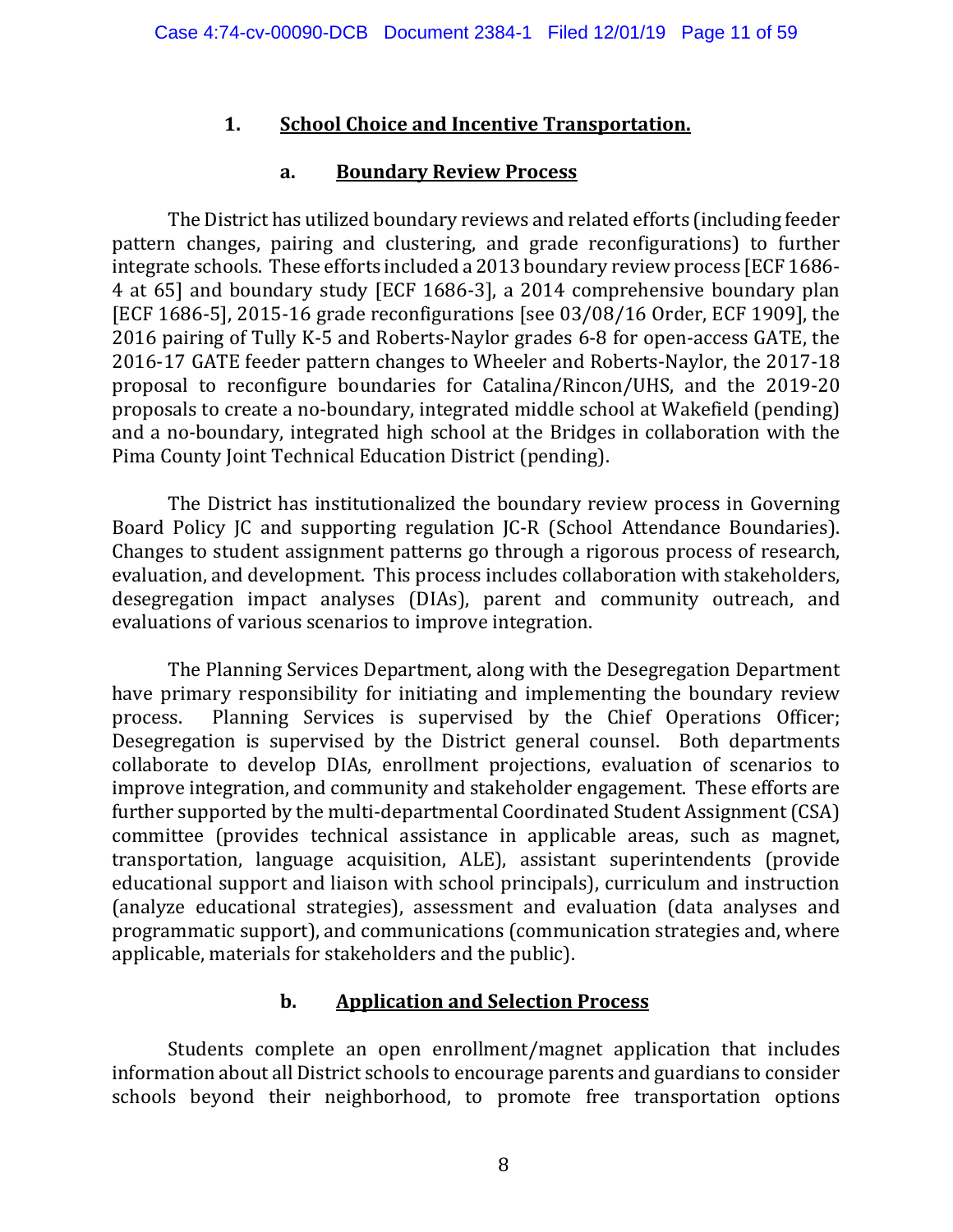(including a link to a school choice calculator), and to highlight District magnet programs. The District receives close to 5,000 applications each year throughout the priority enrollment period in the fall and winter, during which central and school staff engage families and the community in marketing, outreach, and recruitment efforts and activities. Efforts include an enrollment bus that allows parents to apply in real‐ time, an online application, paper applications at schools and family resource centers, and professional learning for relevant staff outlining the application and selection process.

 The School Community Services (SCS) department is supported by Coordinated Student Assignment committee, and has primary responsibility for implementing the application and selection process. The SCS department, led by the Director of Student Assignment, is overseen directly by the TUSD Superintendent. In addition to SCS and CSA, multiple departments support the application and selection process, including planning services (enrollment projections, capacity analysis), magnet (collaboration on meeting magnet integration goals, promoting increased applications), communications (marketing, outreach, and recruitment efforts to increase application pool size and diversity), assistant superintendents (liaison with school principals and office staff; enforce accountability), and deseg/equity (assists in analyzing revisions or adjustments to the application or process). The District has institutionalized the application and selection process in Governing Board Policies JFB (Open Enrollment and School Choice) and supporting regulations JFB‐R1 to –R4 and JFB‐E1 and –E2.

#### **c. Lottery for Oversubscribed Schools**

 Once applications are received, the District runs several lotteries for oversubscribed schools (where the number of applications exceeds the number of projected available seats). The lottery is a powerful tool for ensuring the highest levels of student diversity at oversubscribed schools by prioritizing the impact of each racial/ethnic group to improve integration. For example, of ten schools identified as oversubscribed in 2018‐19, seven were integrated. Of those seven, only two were integrated three years ago in SY2016‐17 – the other five have all become integrated in part through the lottery process (Davis ES magnet, Drachman K‐8 magnet, Miles K‐ 8, Mansfeld MS magnet, and Tucson HS magnet), resulting in over 5,000 additional students attending integrated schools.

 The School Community Services (SCS) Department has primary responsibility for implementing the lottery for oversubscribed schools. In addition to SCS, the CSA Committee supports the lottery through impact analyses and strategic planning. The lottery is also supported by the Desegregation Department (in assessing impact and developing modified approaches), the Planning Department (in creating and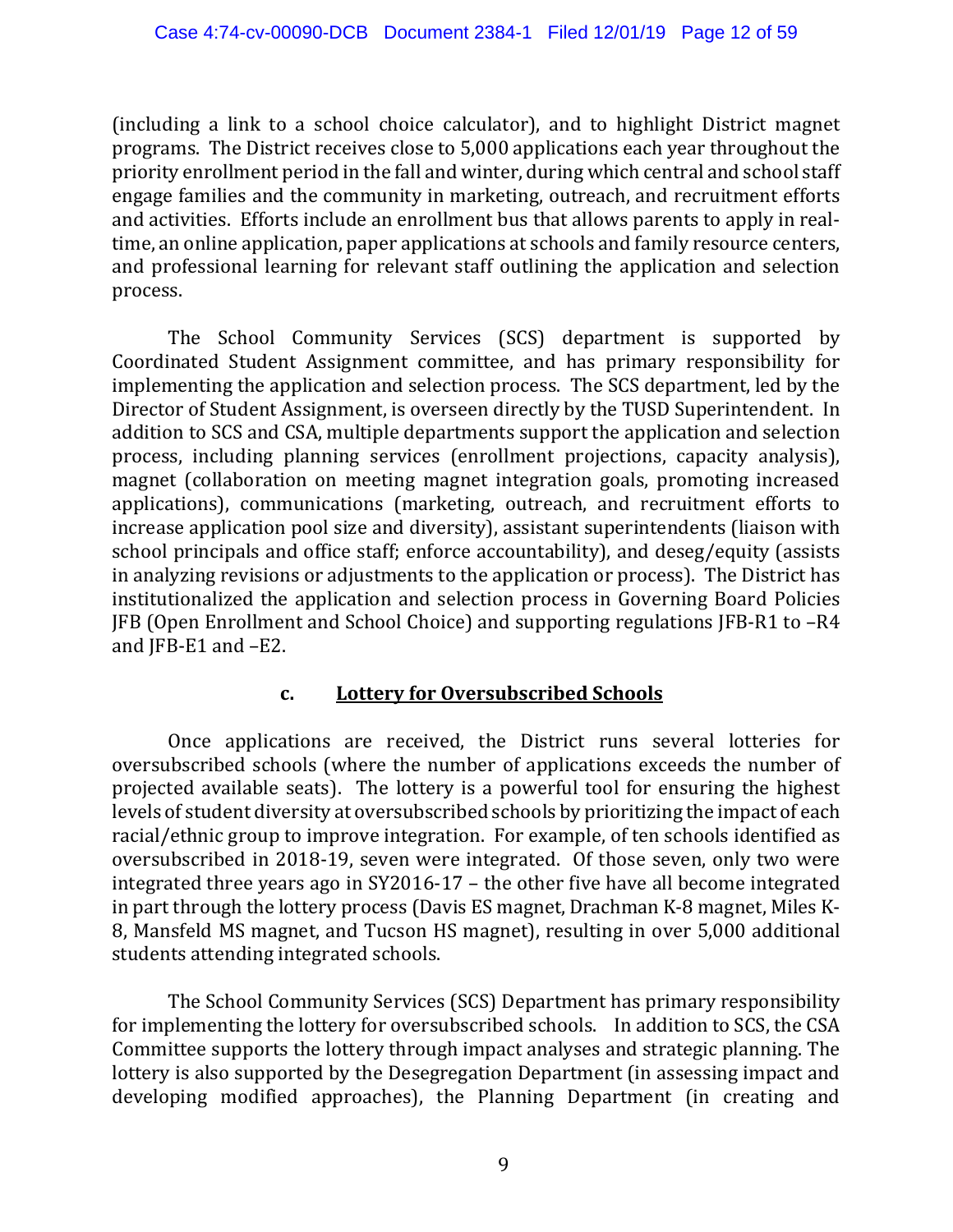assessing the impact of enrollment projections), the Assessment and Evaluation Department (to analyze potential impacts of lottery changes), and assistant superintendents (to liaison with school principals and office staff). The District has institutionalized the lottery process and priorities in Governing Board Policies JFB (Open Enrollment and School Choice) and supporting regulations JFB‐R1 to –R4 and JFB‐E1 and E2.

#### **2. Magnet Schools and Programs**

A magnet school or program is one that provides unique or specialized curriculum or pedagogy to attract a diverse group of students. Magnet schools and programs should be so attractive that they are "magnetic" to students outside of the neighborhood while still offering enhanced learning for neighborhood students. TUSD implements a coordinated process of student assignment that incorporates magnet schools and programs as the primary strategy for providing students of all racial and ethnic backgrounds the opportunity to attend an integrated school. Any TUSD student can apply to a magnet school or program, and all students are eligible for free transportation to a magnet school once enrolled. The District designed its magnet schools and programs around a continuous cycle of improvement for the two magnet pillars: integration and academic achievement.

The District has successfully utilized its thirteen magnet schools and programs to improve integration. In SY2014‐15, 20% of magnet schools were integrated (4 of 19); by SY2019‐20, 92% were integrated (12 of 13). As a result, more than 5,000 additional students now attend integrated magnet schools – including new magnet programs at Tully ES and Mansfeld MS. Approximately half of all magnet schools (6) are A or B schools as ranked by the State of Arizona, six are C schools, and only one is a D school. The goal for all magnet schools is to earn an A or B school letter grade. As TUSD has had success integrating magnet schools, it has recently focused more attention on academic plans to improve achievement at C and D magnet schools. The results of these efforts are best exemplified by the turnaround of Holladay ES from a D school in SY2017‐18 to a B school in SY2018‐19. TUSD's magnet schools earn national recognition – in SY2018‐19 TUSD was the only Arizona school district to receive awards from Magnet Schools of America (including Davis ES and Mansfeld MS each of which received the Merit Award of Excellence – the highest award given.)

These outcomes in integration and academic achievement stem from a systematic, coordinated, and institutionalized magnet program that receives substantial central and site‐based support. Magnet schools and programs, including magnet transportation, account for approximately 20% of all 910(G) expenditures.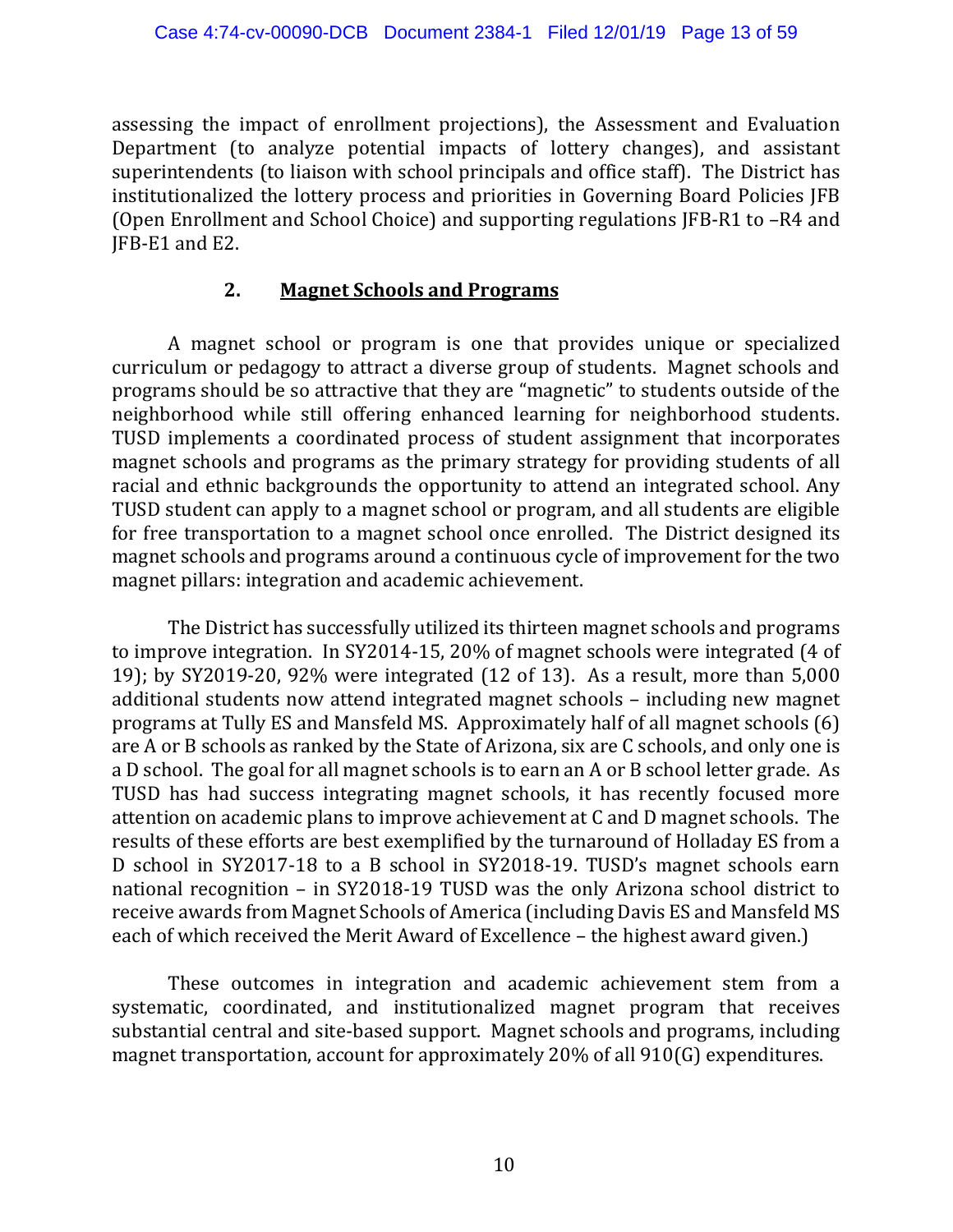A comprehensive magnet plan (CMP) guides central oversight of magnet schools, and each magnet school is itself guided by an individual magnet school plan (MSP). The CMP and MSPs focus on the two magnet pillars: integration and academic achievement. The District has institutionalized magnet schools and programs in the districtwide CMP and site‐based MSPs, but also in its Governing Board policy JFB (Open Enrollment and School Choice) and supporting regulation JFB‐R1 – R4, JFB‐E1 (Open Enrollment/Magnet Application), and JFB‐E2 TUSD Pipeline Magnet Schools).

To implement successful magnet schools and programs, the District operates a Magnet Department, led by a Director and supported by central staff, along with sitebased magnet coordinators at each of the thirteen magnet schools. The District's chief academic officer, the assistant superintendent of curriculum and instruction, supervises the magnet department and magnet Director. The Magnet Department, magnet schools, and other supporting departments, all work together to develop integration and academic achievement strategies, to monitor CMP and MSP implementation, to evaluate plan and strategy effectiveness, and to revise and adjust plans, resources, goals, and outcomes on a regular and continuous basis. These efforts are further supported by the multi-departmental Coordinated Student Assignment (CSA) Committee (members provide technical assistance in applicable areas – magnet, transportation, language acquisition, two‐way dual language, ALE, etc.). The District further supports magnets through the following central support mechanisms: regional assistant superintendents (educational support and liaison with schools), curriculum and instruction (educational strategy, programming, professional learning, PLCs), assessment and evaluation (data analyses and programmatic support), communications (marketing, outreach, and recruitment), human resources (staffing, teacher recruitment, magnet job fairs), transportation (magnet busing, late activity buses), finance (budget development, staffing, ongoing monitoring), technology services (technology and technology learning support), student relations (student behavior and discipline), facilities (building repairs and renovations), deseg/equity (monitoring, compliance, budget development), grants and federal programs/Title I (collaborative academic plan and budget development), planning services (enrollment projections, school and classroom space analyses), and the Superintendent who meets regularly with magnet, academic, and regional leadership to develop overall strategy and align magnet effort with districtwide initiatives and goals.

A key element of the magnet program is the free transportation the District provides to approximately 4,000 students each year to improve integration at magnet schools and to reduce racial concentration. Close to 70% of all students eligible for magnet transportation utilize it to overcome geography and distance to attend an integrated magnet school outside of their immediate neighborhood.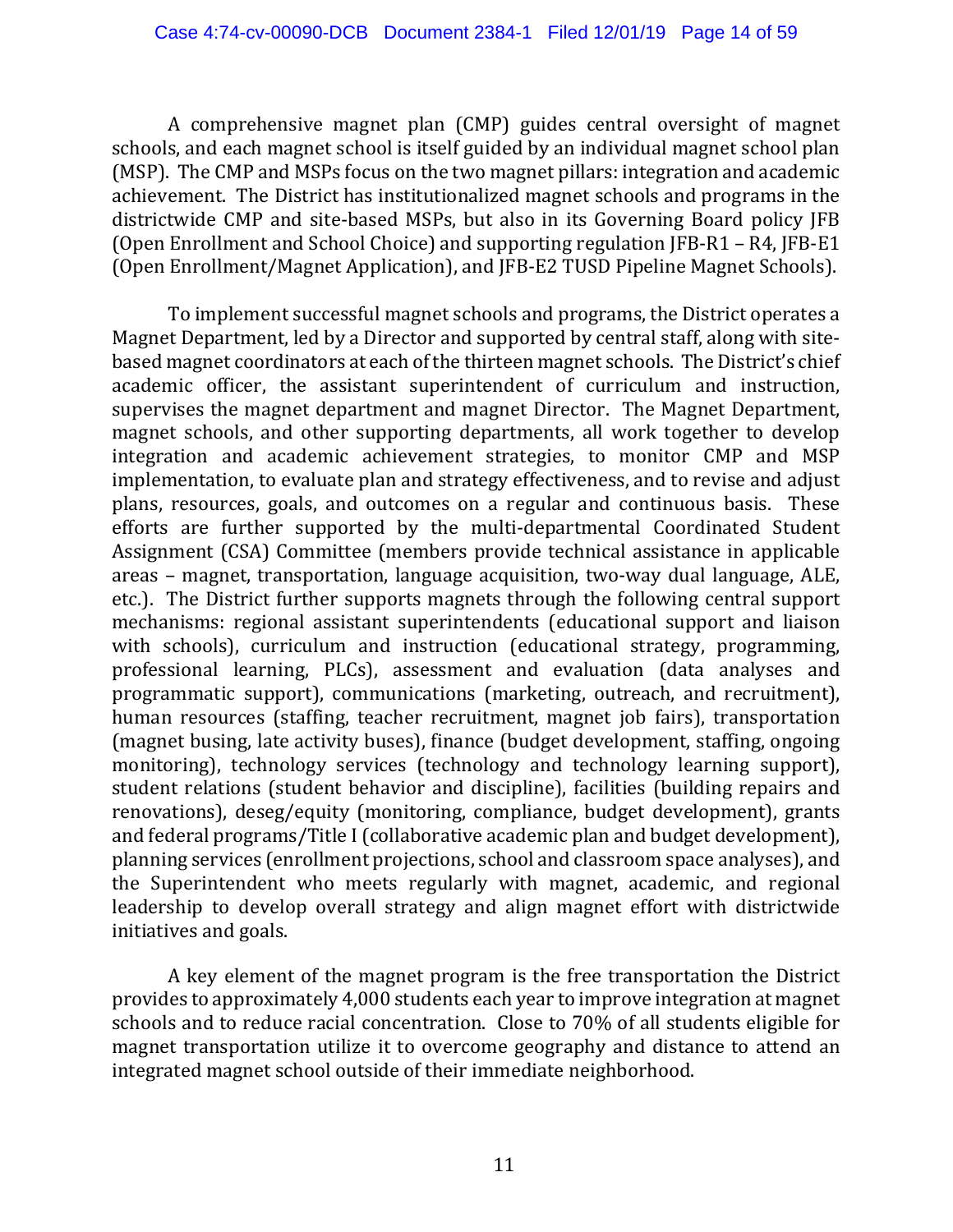The Transportation Department has primary responsibility for implementing magnet transportation. The department, led by the Director of Transportation, is overseen directly by the chief operations officer. In addition to transportation and operations, the multi‐departmental CSA Committee supports magnet transportation through impact analyses and strategic planning. Magnet transportation is also supported by the School Community Services, Communications, and Family and Community Engagement Departments, to promote magnet transportation to families. The District has institutionalized magnet transportation as reflected in Governing Board policy regulation JFB‐R2 (School Choice: Applications, Continuance and Transportation).

The District plans, designs, and executes magnet‐specific marketing and recruitment campaigns each year to promote further integration at its thirteen magnet schools. Through these campaigns, the District maintains an active presence in the community by participating in events, seminars, conferences, festivals, and community celebrations to educate families on school choice. The District is selective in targeting recruitment and marketing efforts to attract the ethnicity and age of students that each school needs to attain a more integrated student body. Magnet schools also conduct site-specific recruitment, including school tours to potential families and magnet information nights for prospective students and parents. Integration is further supported by the lottery for oversubscribed magnet schools, magnet transportation, and annual reviews of integration efforts that lead to revisions in MSP integration strategies.

The magnet department collaborates closely with the family and community outreach, communications and media relations, transportation, SCS, and student services departments to recruit students at Family Resource Centers and local events. The magnet department also works with the technology services department for lottery placement, the transportation department for magnet and express busing, and the facilities department to ensure magnet campuses are physically attractive to prospective parents.

The District utilizes several cross‐departmental strategies to support academic achievement at magnet schools including but not limited to following a continuous school improvement cycle; closely monitoring benchmark assessments and adjusting strategies according to identified need; and providing varying levels of professional development to improve staff capabilities, skills, and impact on student achievement. The District provides professional learning support for magnet teachers in three critical areas: using effective teacher observation‐reflection cycles, designing and implementing quality and effective Tier 1 instruction, and creating and implementing PLCs. Each magnet school follows a detailed magnet school plan that includes academic goals, strategies, budgets, and human and programmatic resource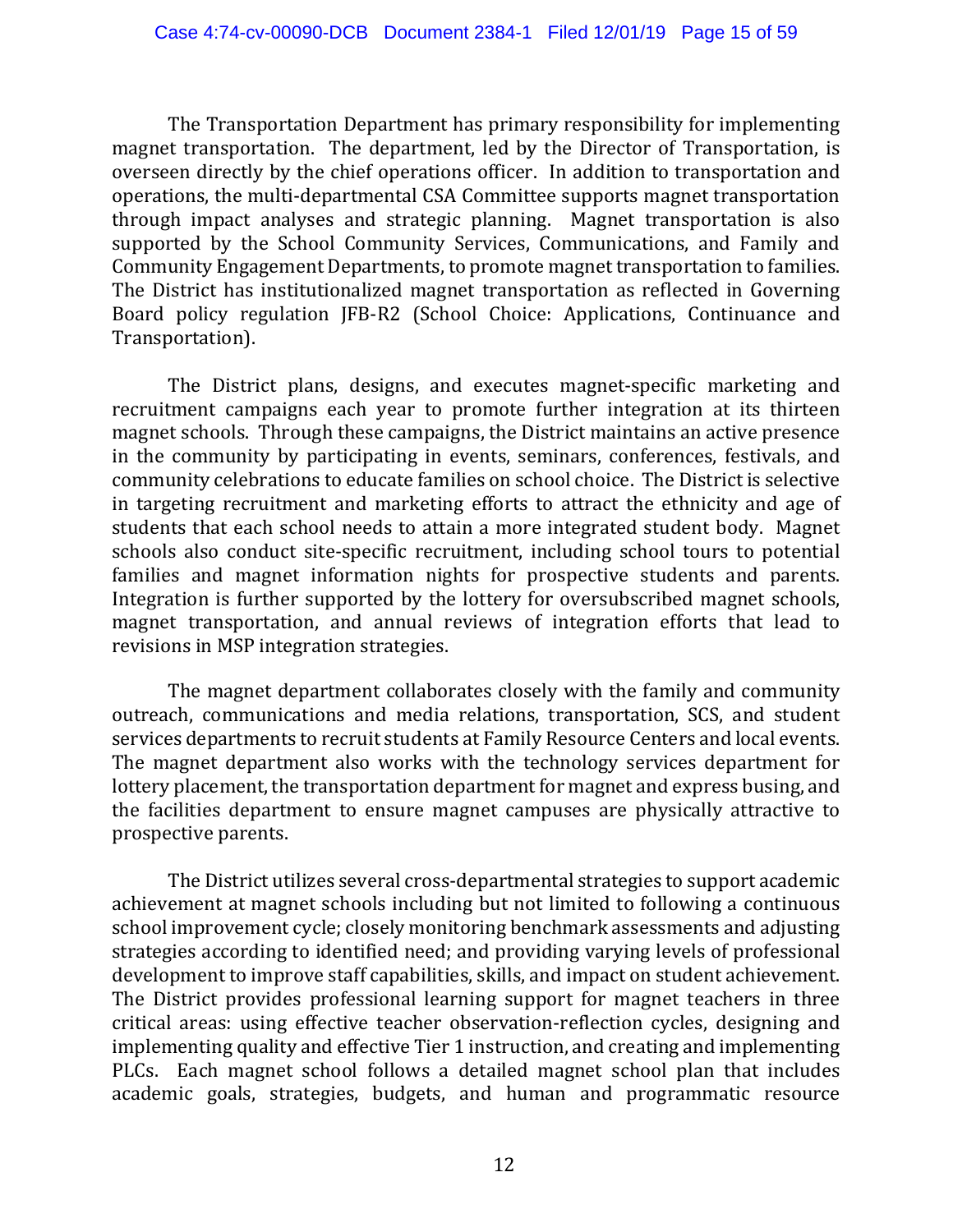allocations that are monitored throughout the year. School and magnet leadership conduct frequent walkthroughs and observations to ensure fidelity to MSPs, to identify and correct deficiencies, and to support magnet leadership and staff. The District's comprehensive magnet plan, containing a more detailed description of magnet plan and operations, appears in the record at ECF 2270 and attachments thereto.

## **3. University High School**<sup>2</sup>

University High School (UHS) is the District's only "exam‐based" high school, where admission is limited to those qualifying with entrance exam scores and grades. UHS is a college preparatory high school that offers an advanced and rigorous academic curriculum in a highly supportive environment.

 UHS is one of the most diverse exam schools in the nation. Demographic student data from seven of the highest-rated exam schools in the country, as compared to UHS, shows the strong diversity of the UHS population when compared to other similar schools.

| <b>Student Demographic Data: SY 2019-20</b> |              |             |                 |       |               |              |  |
|---------------------------------------------|--------------|-------------|-----------------|-------|---------------|--------------|--|
| School <sup>3</sup>                         | <b>White</b> | African Am. | <b>Hispanic</b> | Asian | Multi-        | <b>Other</b> |  |
|                                             |              |             |                 |       | <b>Racial</b> |              |  |
| Thomas Jefferson                            | 21%          | 2%          | 2%              | 70%   |               |              |  |
| Dallas Talented and Gifted                  | 37%          | 8%          | 38%             | 13%   | 3%            |              |  |
| Brooklyn Latin                              | 13%          | 12%         | 12%             | 54%   |               | 8%           |  |
| Brooklyn Tech                               | 22%          | 7%          | 7%              | 61%   | 2%            | 1%           |  |
| Stuyvesant                                  | 19%          | 1%          | 3%              | 74%   | 4%            |              |  |
| <b>Boston Latin</b>                         | 47%          | 8%          | 12%             | 30%   | 3%            |              |  |
| Bergen Academies                            | 38%          | 3%          | 8%              | 51%   |               | 1%           |  |

| UHS Student Demographic Data: 2017 - 2020 |       |             |                 |              |                     |  |  |
|-------------------------------------------|-------|-------------|-----------------|--------------|---------------------|--|--|
| <b>School Year</b>                        | White | African Am. | <b>Hispanic</b> | <b>Asian</b> | <b>Multi-Racial</b> |  |  |
| 2017-18                                   | 46%   | 3%          | 35%             | 11%          | 5%                  |  |  |
| 2018-19                                   | 44%   | 3%          | 35%             | 7%           | 4%                  |  |  |
| 2019-20                                   | 45%   | 4%          | 34%             | 12%          | 5%                  |  |  |

 $\overline{a}$ 

<sup>2</sup> UHS is addressed in the USP in the context of advanced learning experiences, but it is a school that, because of its admissions requirements, requires unique efforts to promote integration and diversity, and is thus discussed separately in this section addressing efforts to integrate.<br><sup>3</sup> Thomas Jefferson High School for Science and Technology, Fairfax County Public Schools, Fairfax, VA;

School for the Talented and Gifted, Dallas School District, Dallas, TX; The Brooklyn Latin School, NYC Geographic District #14 School District, Brooklyn NY; Brooklyn Technical High School, NYC Geographic District #13 School District, Brooklyn, NY; Stuyvesant High School, NYC Geographic District #2 School District, NYC; Boston Latin School, Boston Public School, Boston, MA; Bergen County Academies, Bergen County Vocational Technical School District, Hackensack, NJ.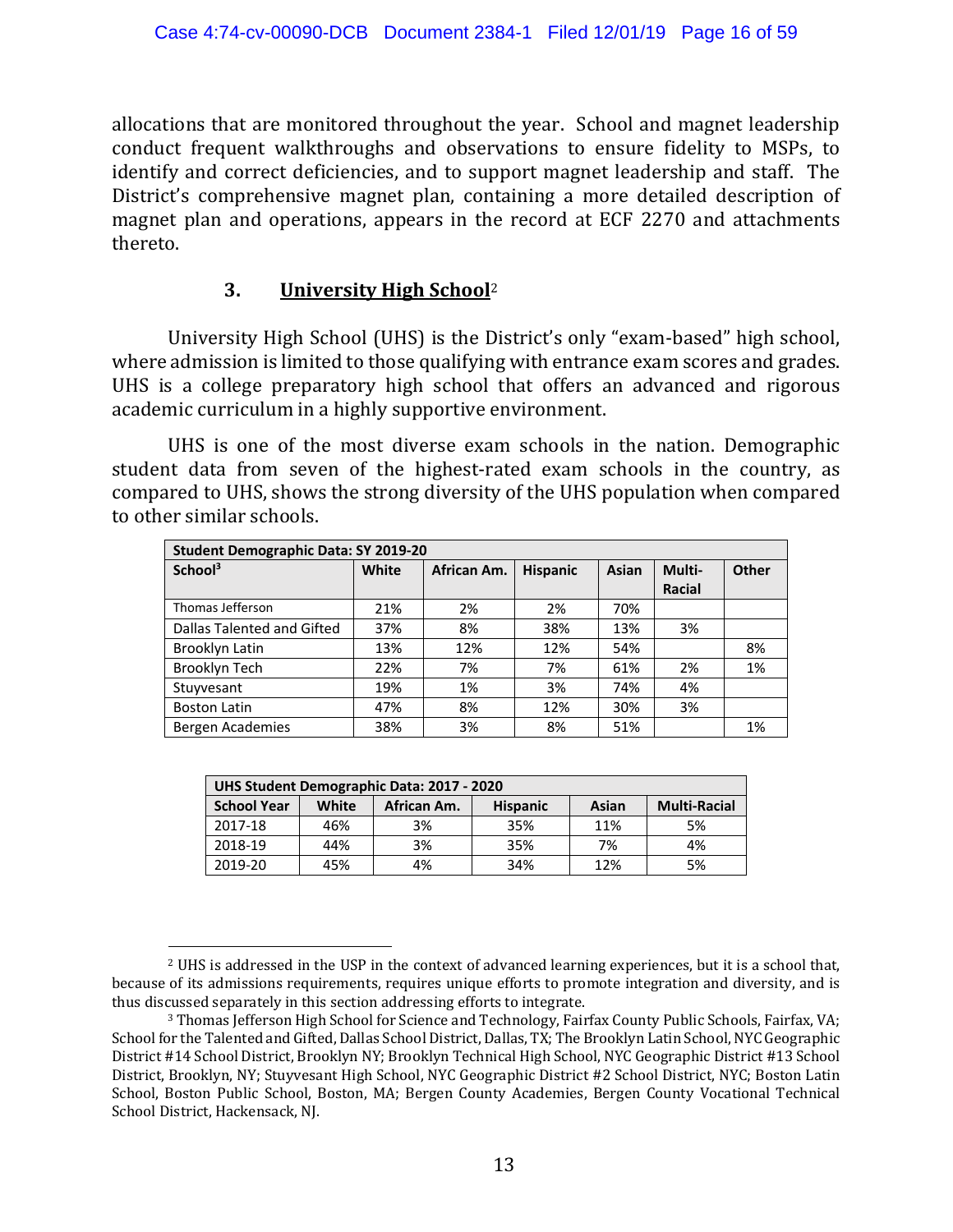The data above shows that averaged over three school years, approximately 55 percent of UHS students are non‐white. Two groups, Hispanic and White, are each over 25 percent, leading to a designation of a highly diverse school in TUSD.

 Additionally, 4 percent of the population within District boundaries is African American, so that the UHS student population matches that demographic. Enrollment data for this school year shows that the number of African American students at UHS is at its highest ever, with an increase of thirteen students for the 2019-20 school year.

 Forty percent of the population within District boundaries is Hispanic, and thus the UHS student population is within 6 percent of that demographic, and is also at its highest number ever, with an increase of sixteen students for the 2019-20 school year.

The other exam-based school districts listed below show, overall, far larger discrepancies between their area and student population.4

| SY 2019-20 School Student Demographic Data and Area Demographic Data |                         |             |                 |             |  |  |
|----------------------------------------------------------------------|-------------------------|-------------|-----------------|-------------|--|--|
| Race/Ethnicity                                                       | <b>African American</b> |             | <b>Hispanic</b> |             |  |  |
| <b>SCHOOL</b>                                                        | <b>Population</b>       | Population  | Population      | Population  |  |  |
|                                                                      | % in Area               | % in School | % in Area       | % in School |  |  |
| Thomas Jefferson                                                     | 11%                     | 2%          | 16%             | 2%          |  |  |
| Dallas Talented and Gifted                                           | 23%                     | 8%          | 46%             | 38%         |  |  |
| Brooklyn Latin                                                       | 24%                     | 12%         | 29%             | 12%         |  |  |
| Brooklyn Tech                                                        | 24%                     | 7%          | 29%             | 7%          |  |  |
| Stuyvesant                                                           | 24%                     | 1%          | 29%             | 3%          |  |  |
| <b>Boston Latin</b>                                                  | 23%                     | 8%          | 19%             | 13%         |  |  |
| Bergen Academies                                                     | 25%                     | 3%          | 38%             | 8%          |  |  |
| <b>University High School</b>                                        | 4%                      | 4%          | 40%             | 34%         |  |  |

UHS has been able to form this diverse student population because of its vigorous implementation of various strategies for access, recruitment and support of potential and current students. Those strategies are constantly reviewed, monitored, evaluated and expanded to further increase the diversity of the school. Below is a description of the current strategies in place as of the 2019‐20 school year (see ALE Policy Manual, Doc. 2276‐1, pp. 29‐32).

#### **i. Admission Requirements.**

Students must meet admission requirements to enroll in the school. New students are accepted for grades 9, 10, and 11. Students who want to attend UHS as

 $\overline{a}$ 4 All demographic data is from the US Census Bureau and National Center for Education Statistics. School enrollment verified by direct contact with each school.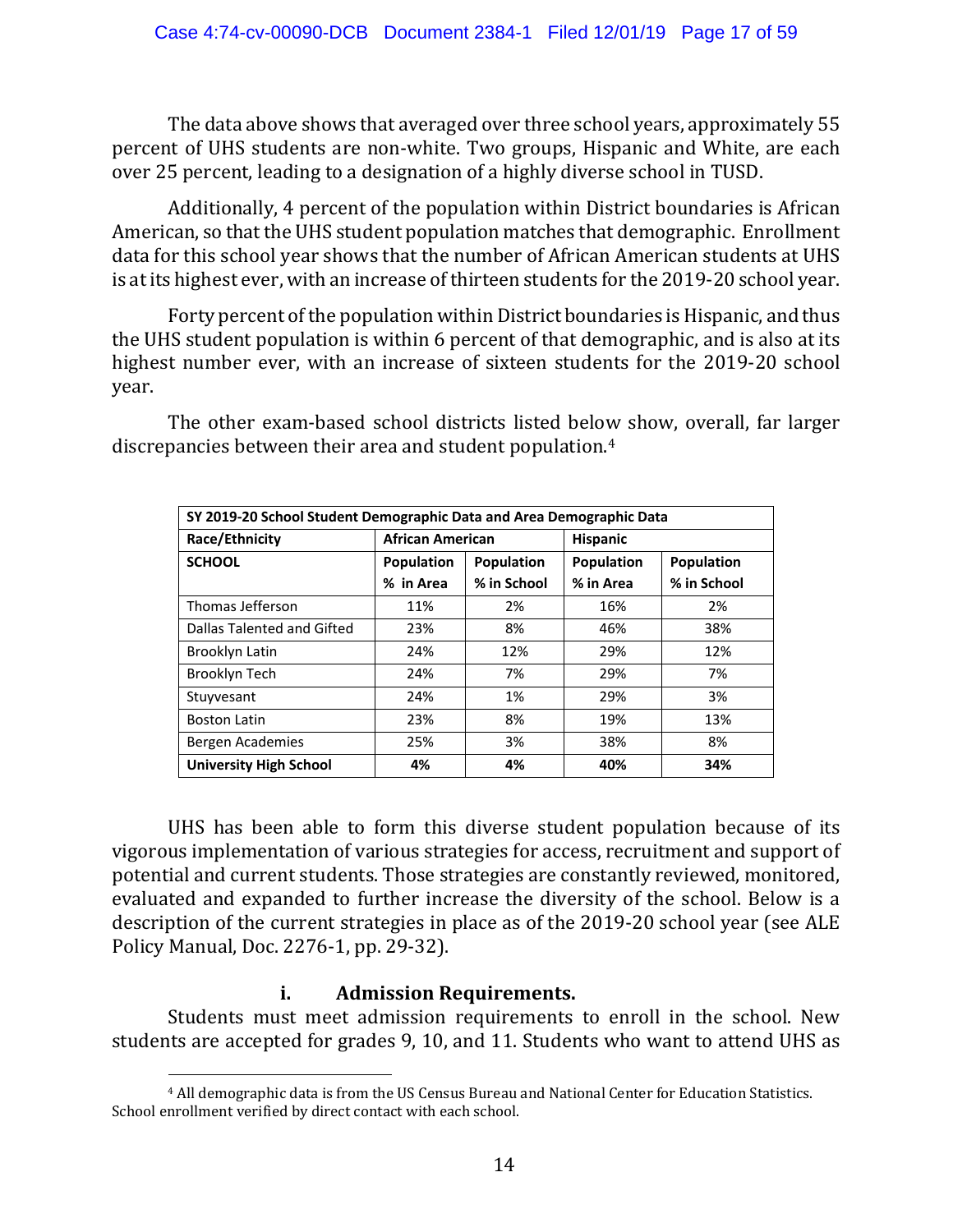freshman and sophomores must take the Cognitive Abilities Test (CogAT), a nationally normed assessment, and meet grade point requirements. The District administers the test to all enrolled 7th graders in the spring of each year. District students are offered test-preparation classes by UHS teachers. These classes provide students with successful test-taking strategies, such as helping students become familiar with the CogAT testing structure and types of questions in the assessment. Students who meet the test and GPA requirements are automatically admitted. Students who are within range are assessed using the ACT Tessera, a social and emotional learning assessment system developed to measure social and emotional skills that are associated with success in school, career, and life. Students who did not test in 7th grade can take a makeup test in December. Seventh grade students who score a six stanine are invited to retest in 8th grade.

# **ii. Student Recruitment**

 Because the UHS admissions process automatically occurs for enrolled District students, a large focus of UHS recruitment efforts is on encouraging students to accept placement, thereby eliminating opportunity gaps for students. Among the key strategies that the school has implemented are:

- **Zip Code Parties:** Current UHS families host parties based on zip codes around Southern Arizona to welcome all incoming students. Current UHS families make connections with new parents and students to provide family mentoring and parent‐to‐parent support. UHS recruits diverse families to act as hosts so that incoming students and families can connect with them.
- **MASSD and AASSD Support:** The MASSD and AASSD also call families of students who qualified for UHS to personally encourage them to attend the school. Program coordinators with each of these departments work directly with the school recruiting
- **Individualized Recruitment:** When a student does not accept enrollment, UHS conducts personalized follow‐up calls to invite students to attend BOOST and reconsider placement. BOOST is a freshman summer bridge program that not only prepares students for UHS but also acts as a team‐building and friend‐ making two‐week event. UHS follows up with students who attend BOOST but do not enroll during their freshman year to see if they want to attend UHS as sophomores.
- **District Communication**: District principals and counselors receive annual training to ensure they understand UHS and to ensure they share correct information with parents of prospective students. The UHS Recruitment and Retention Coordinator meets twice each year with every 6th, 7th, and 8th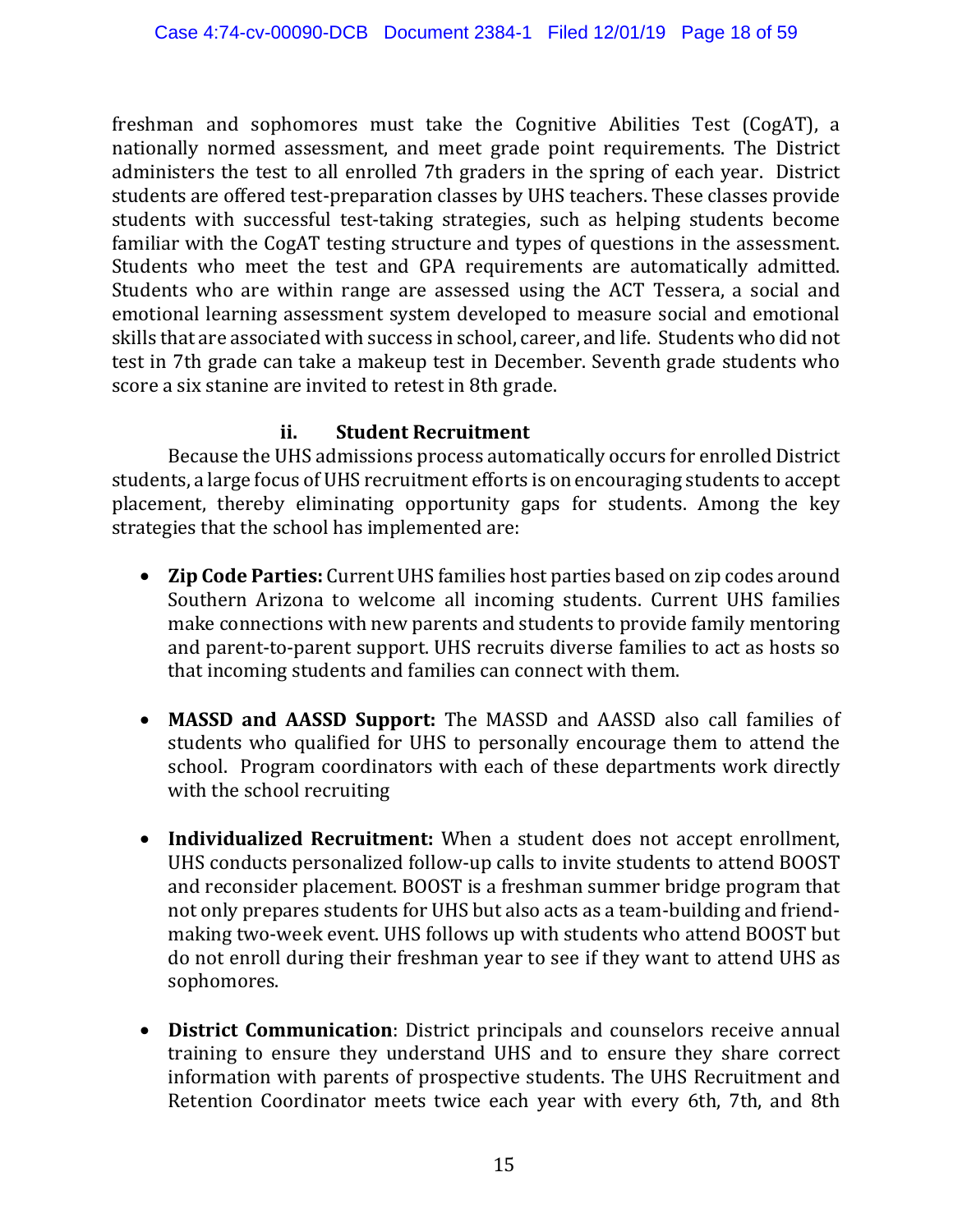grader in the District to make sure they understand admission requirements and available support..

- **Family Communication:** Throughout the year, UHS holds parent and family meetings to ensure the community understands the benefits and achievements of UHS, including experiences of UHS students on campus.
- **Summer Programs:** UHS provides the following summer programs, meant to improve academic achievement for students each year. UHS provides free transportation, breakfast, and lunch.
	- o **BOOST**: An annual freshman orientation and induction program, provides incoming freshmen targeted interventions and reduces or eliminates any potential academic skill gaps.
	- o **BOUNCE:** UHS offers BOUNCE, a math and science summer support program, to UHS rising sophomores based on performance in freshman math and biology classes. Teachers provide students with essential information to prepare them for taking AP or Honors Chemistry.
	- o **BLAST:** UHS hosts BLAST, a summer program for 7th and 8th grade students, during the first two weeks of June. UHS parents from diverse backgrounds run two additional sessions for the parents of 7th and 8th graders to share advice, personal experiences and recommendations for middle school parents to prepare their children for UHS.

These and additional strategies, such as identifying first‐generation Hispanic and African American students and matching them with a teacher mentor, are discussed in greater depth in the ALE Progress Report (see ECF 2267‐2, pp. 68‐75),

#### **II. Improving Minority Academic Achievement**

#### **A. Status of Minority Academic Achievement**

Initially, the District notes that in 1978 the Court found that the evidence presented at trial did "not support a reasonable inference of unequal provision or delivery of educational services." 1978 Ruling, pp. 167‐68, ¶ 48. In discussing the differences in academic achievement between African American, Hispanic, and White students, the Court found that differences in academic achievement among these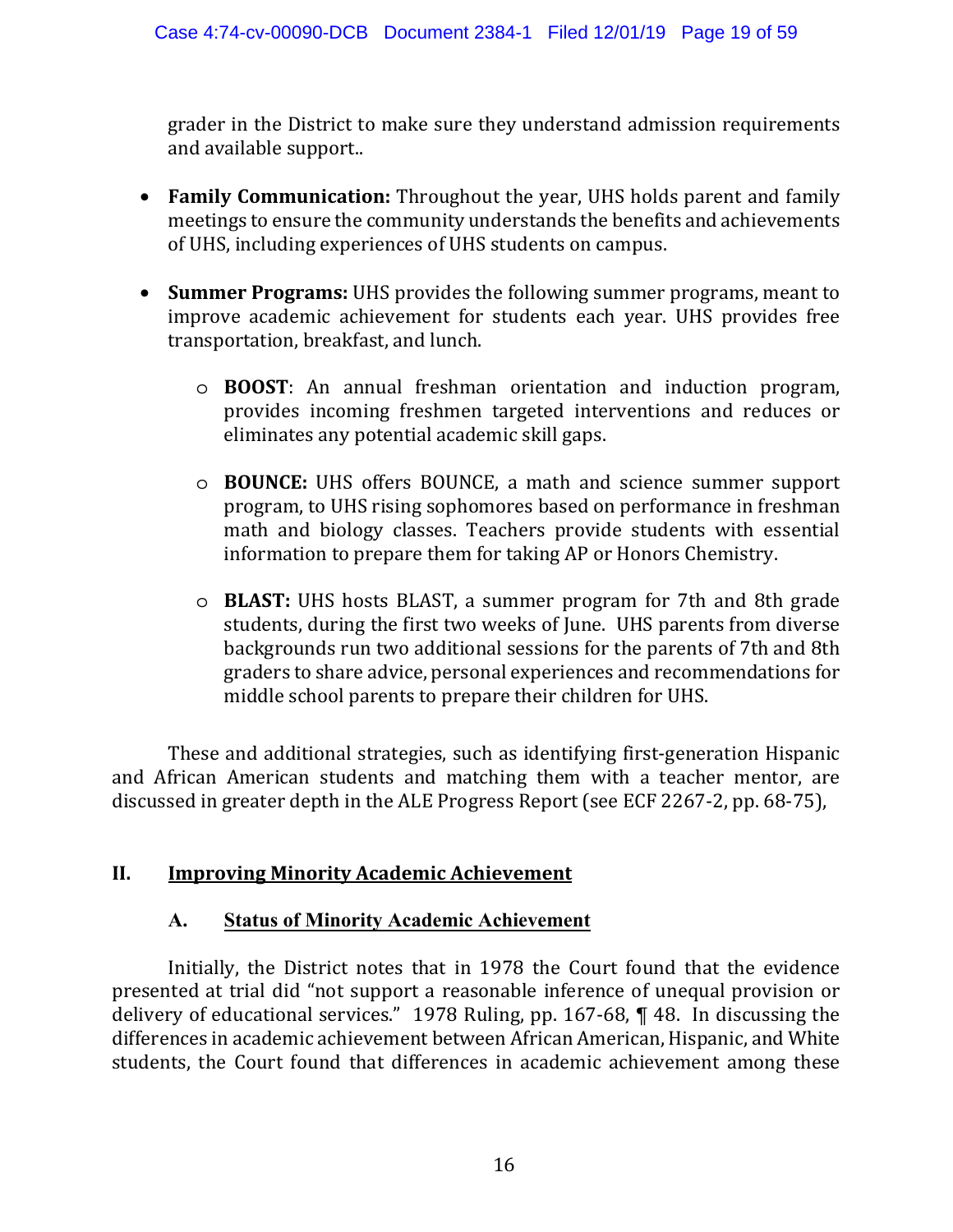groups began before students entered Tucson Unified's school system, and were not the result of prior *de jure* segregation in the District:

"District students, as hereinabove set forth, have historically exhibited differences in performance on standardized tests as between Blacks, Mexican‐Americans and Anglos. Present scientific knowledge does not afford satisfactory explanations for such differences, and the existence of these intergroup differences in average scores on standardized tests is a common finding in school districts throughout the United States, and not peculiar in any way to Tucson School District No. 1. Standardized test results for School District No. 1 students indicate that the intergroup differences exist upon the entry of the students into the school system and continue through the school career. Consistently lower test results for minority group students do not support a reasonable inference of unequal provision or delivery of educational services." Id.

 Thus, any disparities in academic performance among African American, Hispanic, and White students are not vestiges of the legally-required de jure segregated system operated in Tucson prior to 1951.

 Additionally, important measures of academic achievement such as graduation rates, dropout rates, and access to, participation in, and completion of advanced learning experiences continue to improve, due to the District's commitment to equitable access to these programs. [ECF 2267‐2, pp. 5‐22, 34‐45, 48‐56, and 59‐63.] More African American and Hispanic students are participating in advanced learning experiences than before.



**Number of African American Students Participating in ALEs with Trend Line**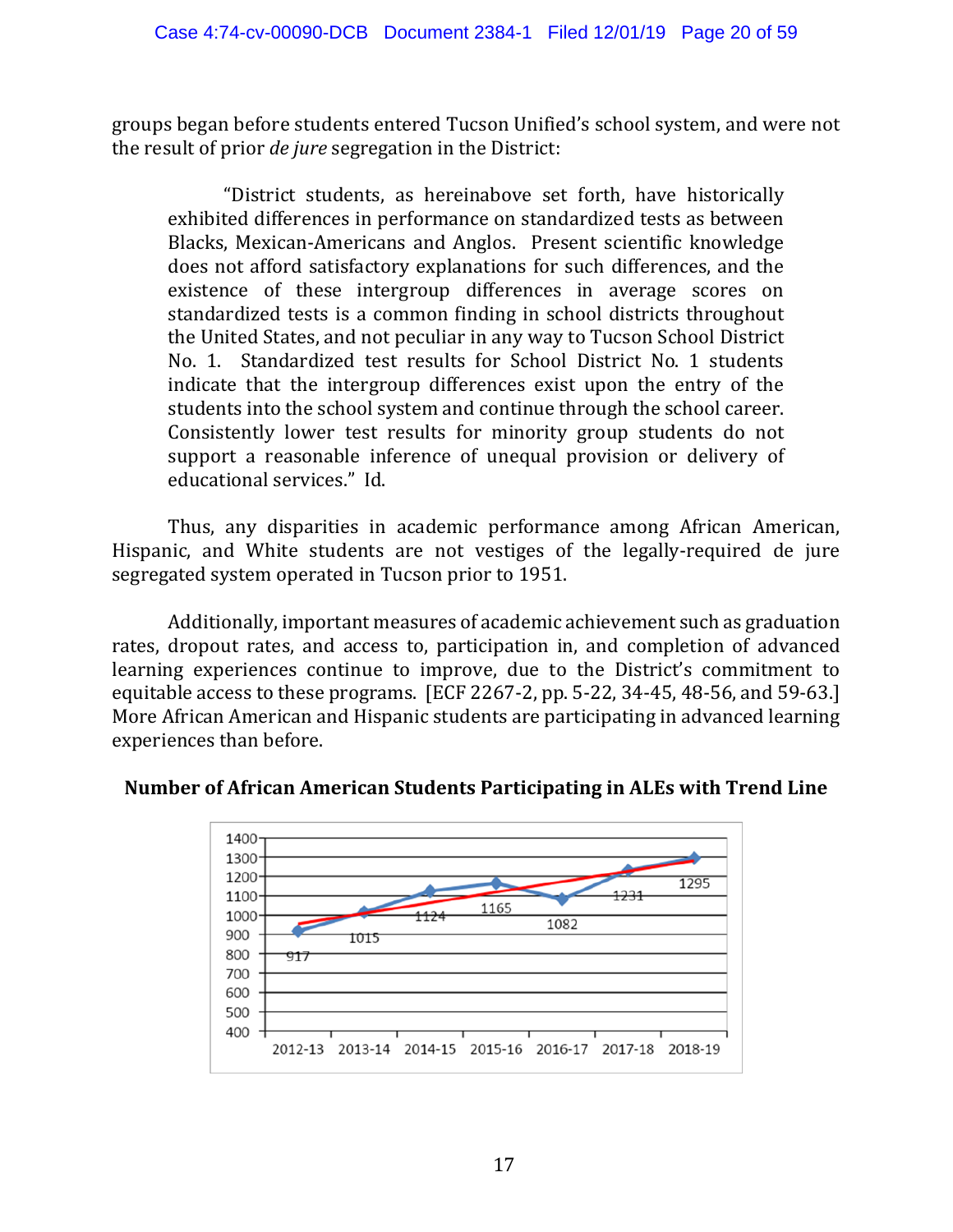



Relatedly, academic achievement gaps in the District continue to decrease, and remain lower than the gaps at the state level and in comparable school districts, as shown below.

| Racial disparity in passage rates for ELA on assessment tests <sup>5*</sup> |                                 |                    |  |  |  |
|-----------------------------------------------------------------------------|---------------------------------|--------------------|--|--|--|
|                                                                             | Difference in percentage points |                    |  |  |  |
| <b>District</b>                                                             | White/African                   |                    |  |  |  |
|                                                                             | American Gap                    | White/Hispanic Gap |  |  |  |
| Arizona (statewide)                                                         | 26                              | 24                 |  |  |  |
| Chandler Unified #80                                                        | 24                              | 25                 |  |  |  |
| <b>Gilbert Unified</b>                                                      | 29                              | 18                 |  |  |  |
| Mesa Unified                                                                | 30                              | 28                 |  |  |  |
| Paradise Valley Unified                                                     | 27                              | 28                 |  |  |  |
| Peoria Unified School                                                       | 15                              | 17                 |  |  |  |
| Deer Valley Unified                                                         | 26                              | 18                 |  |  |  |
| <b>Tucson Unified</b>                                                       | 24                              | 18                 |  |  |  |

 $\overline{a}$ 

<sup>5</sup> Combined data from Fall 2018 and Spring 2019 administrations of AzMerit, Multi‐State Alternative Assessment, ACT, and SAT. Arizona Dep't of Ed., AzMerit, MSAA, ACT, and SAT 2019, available at https://www.azed.gov/accountability-research/data/ (last accessed Nov. 26, 2019).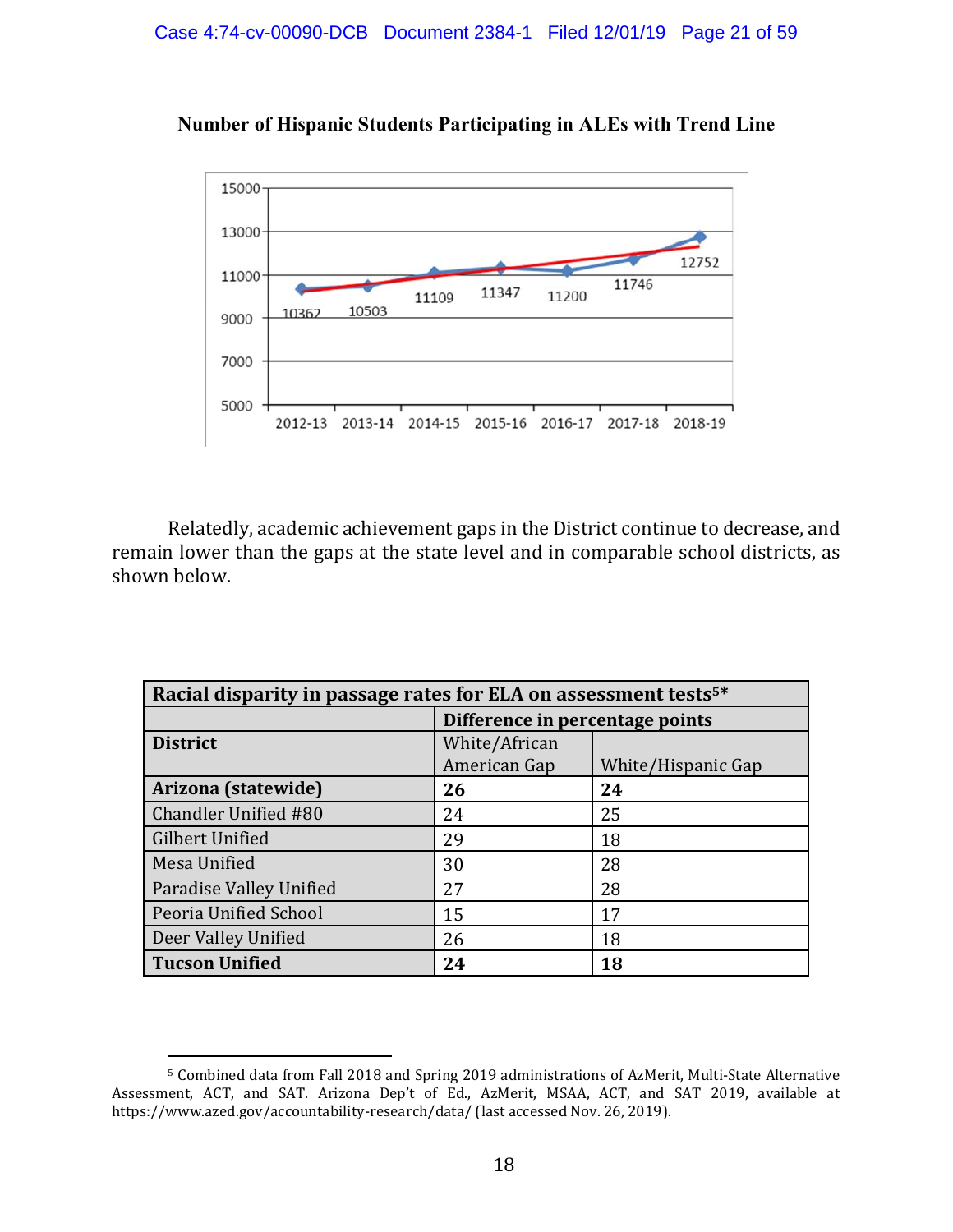| Racial disparity in passage rates for mathematics on assessment tests <sup>6</sup> |                                 |     |  |  |  |
|------------------------------------------------------------------------------------|---------------------------------|-----|--|--|--|
|                                                                                    | Difference in percentage points |     |  |  |  |
| White/Hispanic<br><b>White/African</b><br><b>District</b>                          |                                 |     |  |  |  |
|                                                                                    | <b>American Gap</b>             | Gap |  |  |  |
| Arizona (statewide)                                                                | 29                              | 24  |  |  |  |
| Chandler Unified #80                                                               | 31                              | 27  |  |  |  |
| <b>Gilbert Unified</b>                                                             | 29                              | 19  |  |  |  |
| <b>Mesa Unified</b>                                                                | 36                              | 30  |  |  |  |
| <b>Paradise Valley Unified</b>                                                     | 29                              | 26  |  |  |  |
| <b>Peoria Unified School</b>                                                       | 26                              | 18  |  |  |  |
| <b>Deer Valley Unified</b>                                                         | 30                              | 19  |  |  |  |
| <b>Tucson Unified</b>                                                              | 25                              | 19  |  |  |  |

# **B. Principal Strategies to Improve Minority Academic Achievement**

 Tucson Unified has implemented numerous strategies to improve academic achievement for its African American and Hispanic students. The principle strategies currently in place are Targeted Academic Interventions and Supports (TAIS), Advancement Via Individual Determination (AVID), Student Engagement through curriculum, Family and Community Engagement (FACE), the Dual Language Program, and Advanced Learning Experiences. Below is a summary of each of these strategies and the departments or units having responsibilities for these strategies.

#### **1. Targeted Academic Interventions and Supports**

 Tucson Unified provides several targeted academic interventions and supports for African American and Hispanic students. Key among these interventions and supports are the District's Multi‐Tiered System of Supports (MTSS), ELL and Refugee Student support, and Student Services Departments (AASSD and MASSD). Below, the District summarizes each of these efforts, including who oversees these efforts, who has primary, supplemental or supportive responsibilities in these efforts.

#### **a. MTSS System**

 MTSS is an umbrella framework that uses positive interventions and supports responsive to student needs. Every student receives core classroom instruction (Tier

 $\overline{a}$ 6 Combined data from Fall 2018 and Spring 2019 administrations of AzMerit, Multi‐State Alternative Assessment, ACT, and SAT. Arizona Dep't of Ed., AzMerit, MSAA, ACT, and SAT 2019, available at https://www.azed.gov/accountability-research/data/ (last accessed Nov. 26, 2019).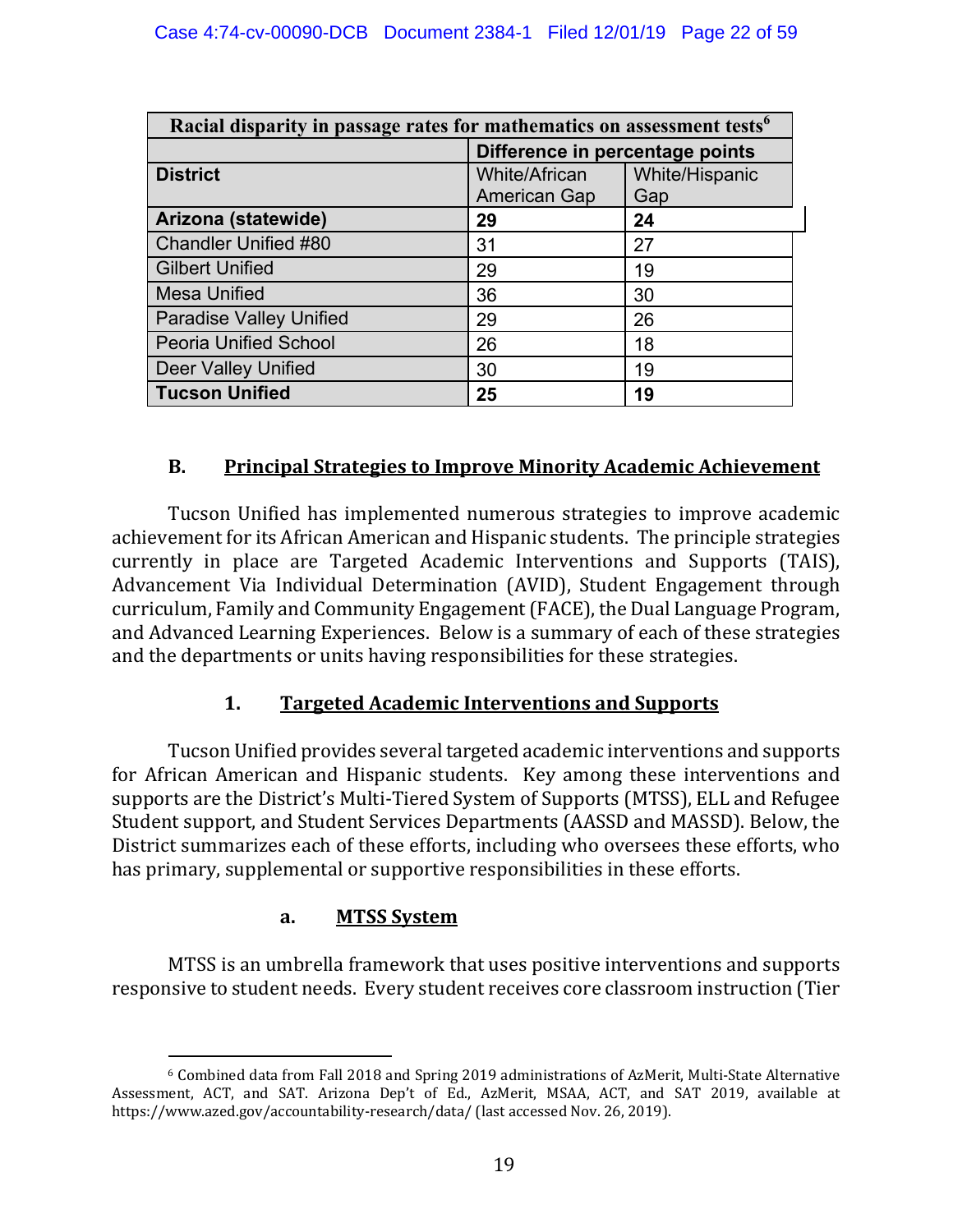1). Some students need supplemental instruction (Tier 2), most often in small groups. A fewer number of students need more intensive interventions and supports (Tier 3).

The District's MTSS efforts are led by the Academic and Behavior Supports Coordinator. She reports to the Assistant Superintendent for Curriculum and Instruction. The Program Coordinator has primary responsibility for overseeing MTSS in the District. The District's MTSS model follows a process for providing a series of academic and behavioral interventions, academic teams, and other supports for students.

The District requires all schools to create and utilize school MTSS teams to implement MTSS and develop support plans for high‐risk students. [ECF 2302‐7, pp. 22‐32.] School MTSS teams are lead either by an MTSS coordinator or the school's principal or principal designee. The student services departments, as discussed below, provide supplemental, supportive, and additional services in this area. Additionally, District social workers and the Dropout Prevention department assist in implementing individual support plans. MTSS teams assist in implementing District-wide support strategies, such as standardized curriculum and the Steps to Success initiative, as well as high school support strategies and elementary and middle grade support strategies, as detailed in the District's annual reports. [See, e.g., ECF 2298‐1, p. 86.]

#### **b. ELL and Refugee Student Support**

The Language Acquisition Department (LAD) has primary responsibility for English Language Learner (ELL) support strategies. The LAD is led by a director who reports to the Assistant Superintendent for Curriculum and Instruction. The District provides support for ELLs through transportation support, credit recovery placement priority, online credit recovery through AGAVE, sheltered content classes, summer school, intervention classes, Imagine Learning, ELD classes, and student and parent orientation. Additionally, the District's Refugee Services Department provides supplemental in‐class support for ELL students in sheltered classes and at elementary schools with high refugee populations. More details on these programs can be found at ECF 2302‐7, pp. 34‐37.

#### **c. Student Services Departments**

 The African American Student Services Department (AASSD) and Mexican American Student Services Department (MASSD) currently provide direct student services, providing supplemental academic and behavioral interventions in coordination with the MTSS and behavioral teams at schools. Each departments also has program specialists who devote time to more asset-based tasks: each has a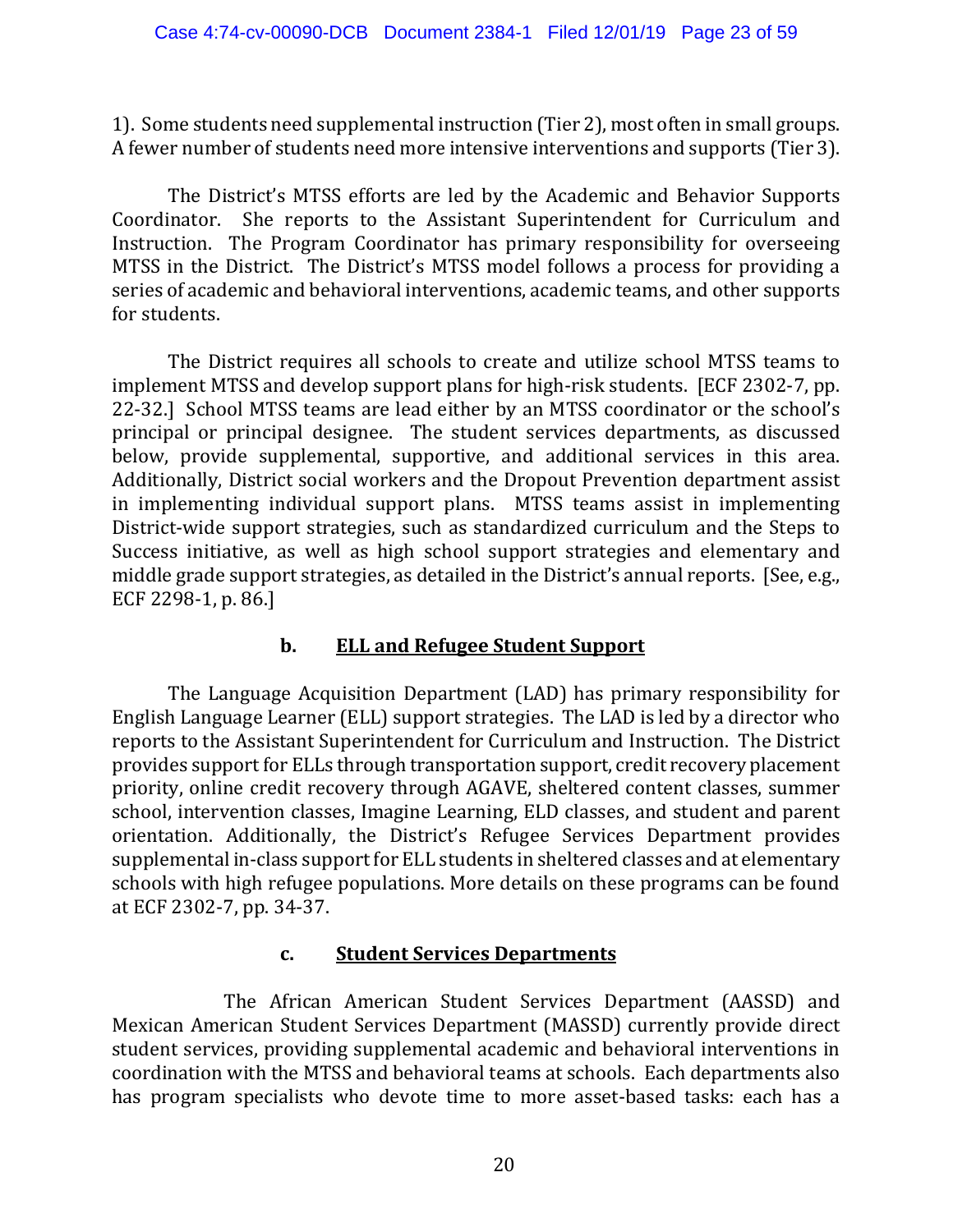program specialist who focuses on working with the ALE Department to increase access, participation and success in ALE opportunities for their respective students. Each has a program specialist who focuses on outreach to the larger community (principally additional outreach services, with some supportive elements for programs and events sponsored by other departments). Each has a program specialist who works on college and career readiness (principally as additional academic and outreach services, with some supportive elements for programs and events sponsored by other organizations). A more detailed statement of the current organization and operations of each of these departments, identifying each task or service as primary, supplemental, supportive or additional, appears in the record at ECF 2265‐1 and 2265‐2, respectively. 7

# **d. Dropout Prevention and Graduation**

The District's African American and Hispanic student graduation rates and dropout rates remain better than state and national averages.

| <b>Graduation Rates<sup>8</sup></b> |                         |                 |  |  |  |  |
|-------------------------------------|-------------------------|-----------------|--|--|--|--|
| Year                                | <b>African American</b> | <b>Hispanic</b> |  |  |  |  |
| TUSD                                | 79%                     | 87%             |  |  |  |  |
| Arizona                             | 73.00%                  | 75%             |  |  |  |  |
| Pima County                         | 67%                     | 73%             |  |  |  |  |
| <b>United States</b>                | 78%                     | 80%             |  |  |  |  |

| <b>Dropout Rates<sup>8</sup></b> |                         |                 |  |  |  |  |
|----------------------------------|-------------------------|-----------------|--|--|--|--|
| Year                             | <b>African American</b> | <b>Hispanic</b> |  |  |  |  |
| TUSD                             | 3.7%                    | 3.3%            |  |  |  |  |
| Arizona                          | 4.8%                    | 4.6%            |  |  |  |  |
| Pima County                      | 7.2%                    | 6.2%            |  |  |  |  |
| <b>United States</b>             | 6.2%                    | 8.6%            |  |  |  |  |

Tucson Unified developed and implemented a successful plan for reducing the likelihood of student dropouts and increasing the likelihood of graduation, working with committees, subcommittees and national experts to create and implement the dropout prevention and graduation plan (DPG Plan). [ECF 2075‐5, pp. 39‐65.]

 $\overline{a}$ 

<sup>7</sup> The District recognizes that the Court has ordered the Special Master to provide recommendations for restructuring these departments. As of this writing, the District has not yet received anything written from the Special Master outlining his proposals, and thus this executive summary presents these departments as they currently exist.<br><sup>8</sup> The TUSD, Pima County, and Arizona rates are from 2018-19 (azed.gov). The national rates are

from 2016-17, the most recent national data available from the National Center for Education Statistics.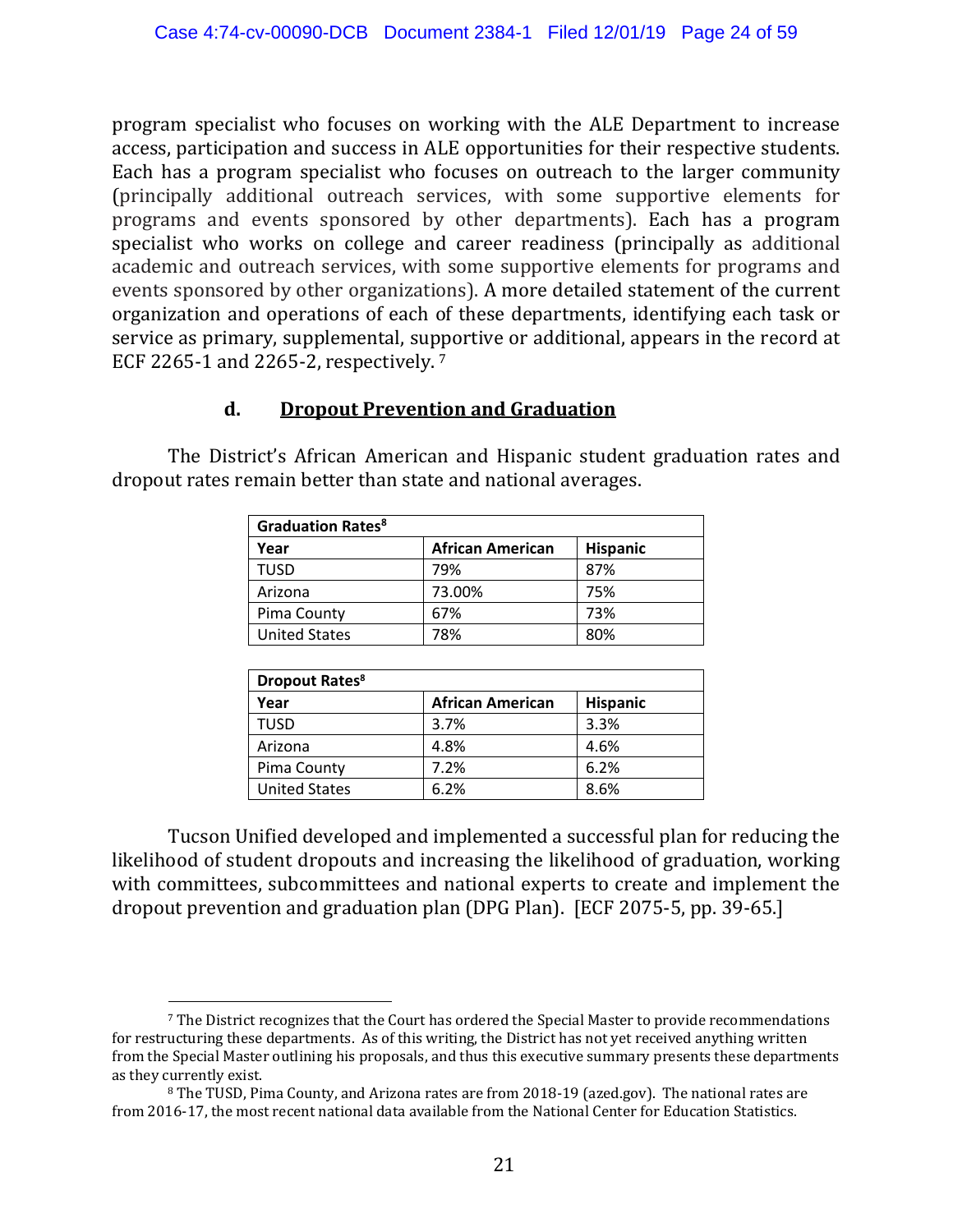The District's Dropout Prevention Department has primary responsibility for implementation of the DPG Plan. Each high school has or shares a Dropout Prevention Specialists, who assists in implementing the DPG Plan. Middle and K-8 schools receive support services from the Dropout Prevention Department on an as-needed basis. The Dropout Prevention program is led by a coordinator, who reports to the Assistant Superintendent of Curriculum and Instruction.

#### **2. AVID Program**

 AVID is a college and career readiness system. Students can enroll in an AVID Elective class and learn study skills, organizational techniques, and receive academic support. Students can also benefit from AVID in those schools with expanded AVID programs and from other teachers and administrators who have received AVID training. AVID is dedicated to closing academic achievement gaps by preparing all students for college and other post‐secondary opportunities, with a focus on low‐ income, first-generation potential college students, and minority families. The District's AVID Coordinator oversees AVID, and reports to the ALE Director. The ALE Director reports to the Assistant Superintendent of for Curriculum and Instruction.

 The AVID Department serves in a supportive role to provide training to hundreds of teachers, counselors and administrators through the AVID Summer Institute, District Path Trainings, Building Capacity Workshop, and Professional Learning Modules. [ECF 2298‐1, p. 70.] The AVID program also directly supports student success in rigorous AP, IB, and dual credit classes. [ECF 2267‐1, pp. 25‐26.] AVID aligns a school campus with the most current research‐based college and career readiness practices. The AVID Department works with elementary schools to implement instructional practices school-wide. At the secondary level, the AVID Department works with schools to implement school-wide practices and also to implement elective classes that add an extra layer of support for students through instruction in college readiness skills and access to AVID tutors. AVID professional learning and resources help teachers improve student performance by embedding best teaching practices encouraging self‐advocacy, providing support, and building relationships that encourage high levels of student engagement. [ECF 2267‐1, pp. 37‐ 39.]

 The District AVID coordinator attends AVID site team meetings and works with sites to monitor and adjust site plans. The ALE Director meets with the AVID Coordinator and Administrative Assistant weekly, and the AVID Coordinator meets monthly with site coordinators to provide professional development, support, and opportunities for collaboration and strategies to move AVID school‐wide at each campus. [ECF 2267‐1, pp. 37‐39.] The AVID Coordinator also works with student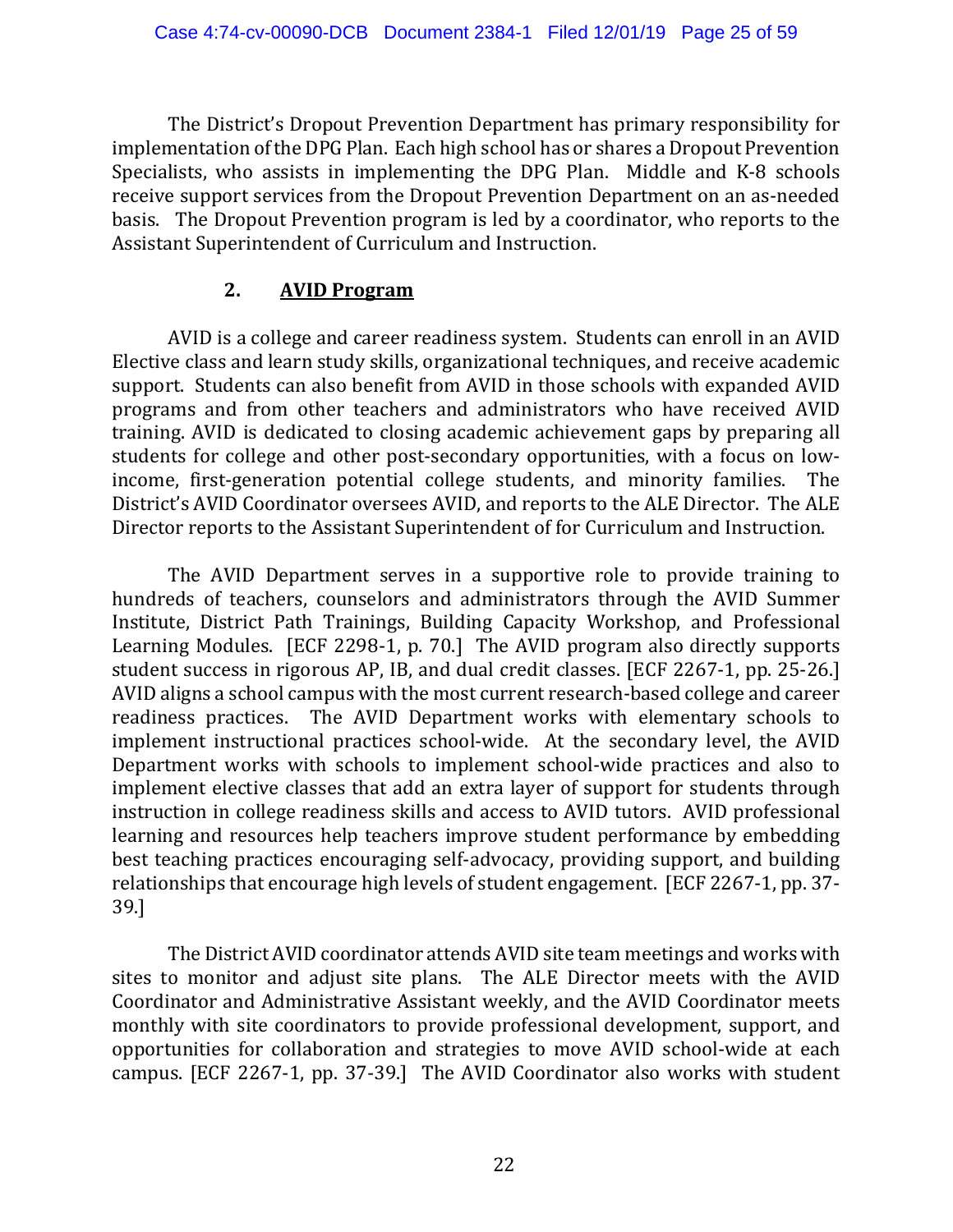support departments, including collaborating with MASSD to develop a tutor-training curriculum that incorporates AVID strategies. [ECF 2267‐1, pp. 37‐39.]

#### **3. Student Engagement**

 Because student engagement and interest are linked to academic performance, the District works to increase awareness of the correlation between curriculum, pedagogy and academic success. As discussed in more detail below, the District works with a number of departments and instructors to provide training and support to implement culturally relevant curriculum and pedagogy that will better engage students at the elementary and secondary levels. The Culturally Relevant Pedagogy and Instruction Department (CRPI) oversees culturally relevant instruction and curriculum. The CRPI Department is led by a director, who reports to the Assistant Superintendent of Curriculum and Instruction, who in turn reports to the Superintendent. The CRPI Department also works extensively with a national panel of experts, led by Dr. Christine Sleeter, and comprised of prominent scholars in the field, to develop and implement the District's culturally responsive education program. [ECF 2298‐1, pp. 88‐94.]

# **a. Culturally Relevant Courses and Pedagogy**

The District works to develop and implement methods of addressing the social, emotional, and intellectual needs of students. With the goals of increasing student achievement and providing an inclusive school environment, the District incorporates student cultural assets into the learning environment, which increases student engagement through a reflective curriculum. The District offers Culturally Relevant Courses (CRCs) to students and provides teachers of CRCs additional training in addressing the social‐emotional learning needs of students via the restorative circle process. [ECF 2298‐1, pp. 88‐94.]

Total enrollment in CRCs has grown from approximately 1,250 students in SY2015-16 to more than 6,000 in SY2018-19. The CRPI has contributed to the development of an extremely successful comprehensive CRC Plan to expand the availability of CRCs and culturally relevant pedagogy. Pursuant to the CRC Plan, the District offers CRCs to elementary, middle, and high school students, and CRC teachers continue to develop and revise CRC curriculum and review and revise curriculum maps. The District has also recently expanded CRC offerings to include the first‐of‐its‐kind AP CRC offered at University High School. Working with the College Board and the ALE Department, the CRPI Department and University High School created an AP Language and Composition course focused on "The American Experience," and taught from the Mexican American and African American experience. [ECF 2259‐1 (CRC Plan), and 2298‐1, pp. 88‐89.]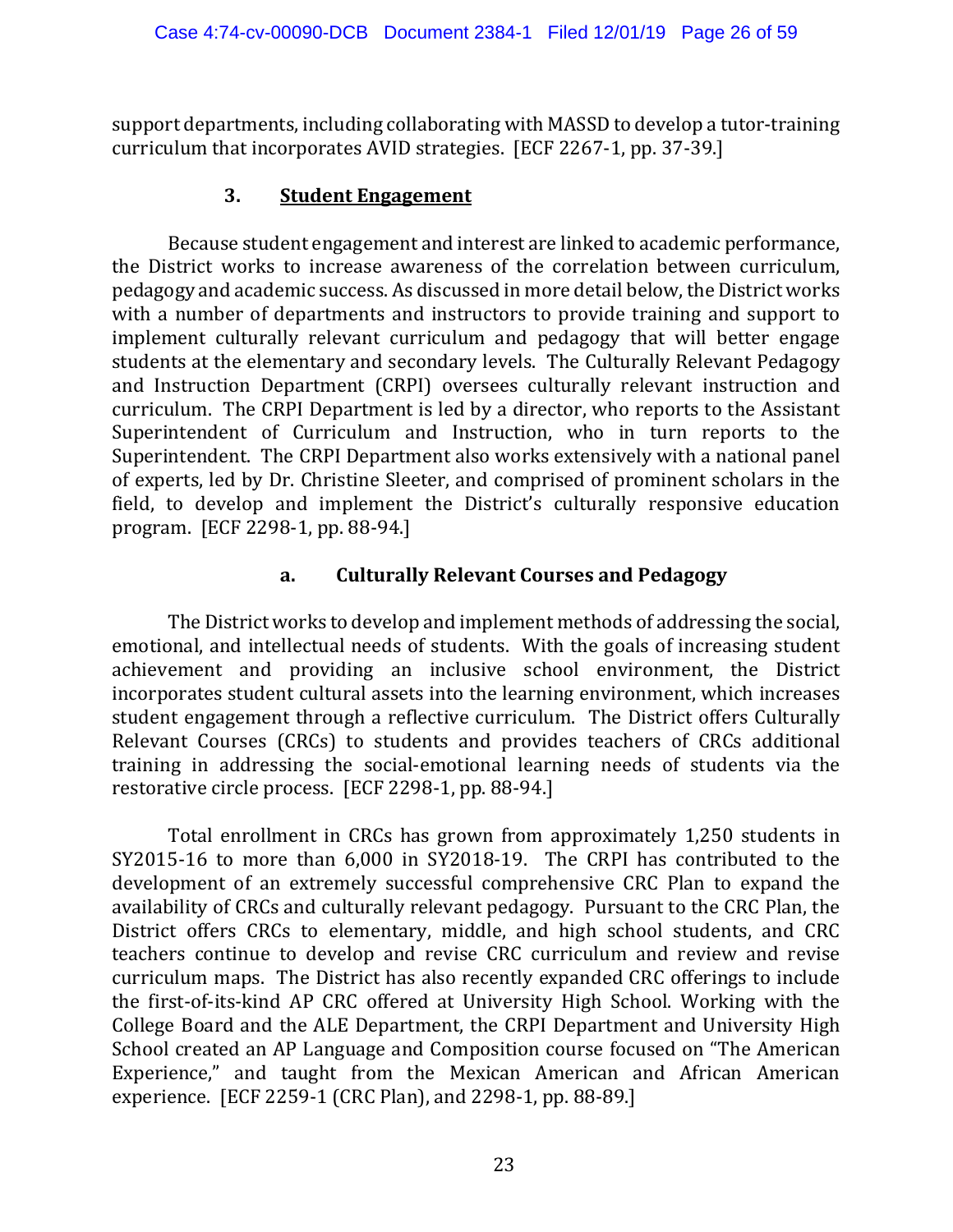Additionally, as part of the Culturally Responsive Professional Development Plan, all site teachers, including CRC teachers and non‐CRC teachers, receive training sessions specifically focusing on content implementation of culturally responsive practices. The CRPI Department also works with school sites in using a teacher mentorship model whereby experienced classroom teachers who demonstrate a high level of expertise in culturally responsive practices and culturally relevant curriculum work with first- and second-year CRC teachers.

The CRPI Department also works directly with schools to provide administrator professional development whereby administrators, instructional support staff, and certificated faculty receive training on culturally responsive pedagogy, including asset vs. deficit thinking/theory in education, bias identification and reduction, the impact of teacher expectations on students, and microaggressions in the learning environment. A description of the professional learning plan for teachers and administrators is set out in detail in the record at ECF 2259‐2.

As detailed in the Overview of Culturally Relevant Curriculum and Instruction, the CRPI Department collaborates with several other District departments in primary and supportive roles. [ECF 2259-1, pp. 3-5.] For example, the CRPI Department (a) trains teachers to teach CR courses, (b) provides ongoing professional learning opportunities for administrators and existing CR teachers, and (c) provides general cultural responsiveness training for all teachers, administrators. District‐wide culturally responsive practices professional development (CRP) was developed and delivered in collaboration with consultants who are experts in the field of culturally responsive content integration.

#### **b. Multicultural Curriculum**

In addition to CRCs and implementing culturally-relevant pedagogy into the teaching and learning process, the District's Multicultural Department (MCD) leads the District's efforts to infuse multicultural curriculum into the District's general curriculum, weaving new, multicultural materials, perspectives, and voices seamlessly with current frameworks of knowledge and including the practice of culturally congruent instructional strategies for a more complete and accurate curriculum. The District's multicultural curriculum provides a range of opportunities for students to conduct research and improve critical thinking and learning skills while fostering a positive and inclusive school and classroom culture. [ECF 2298‐1, pp. 94‐97.] The MCD has primary responsibility for multicultural curriculum, and is led by a Director, who reports to the Assistant Superintendent of Curriculum and Instruction. A more complete description of the operations of this plan and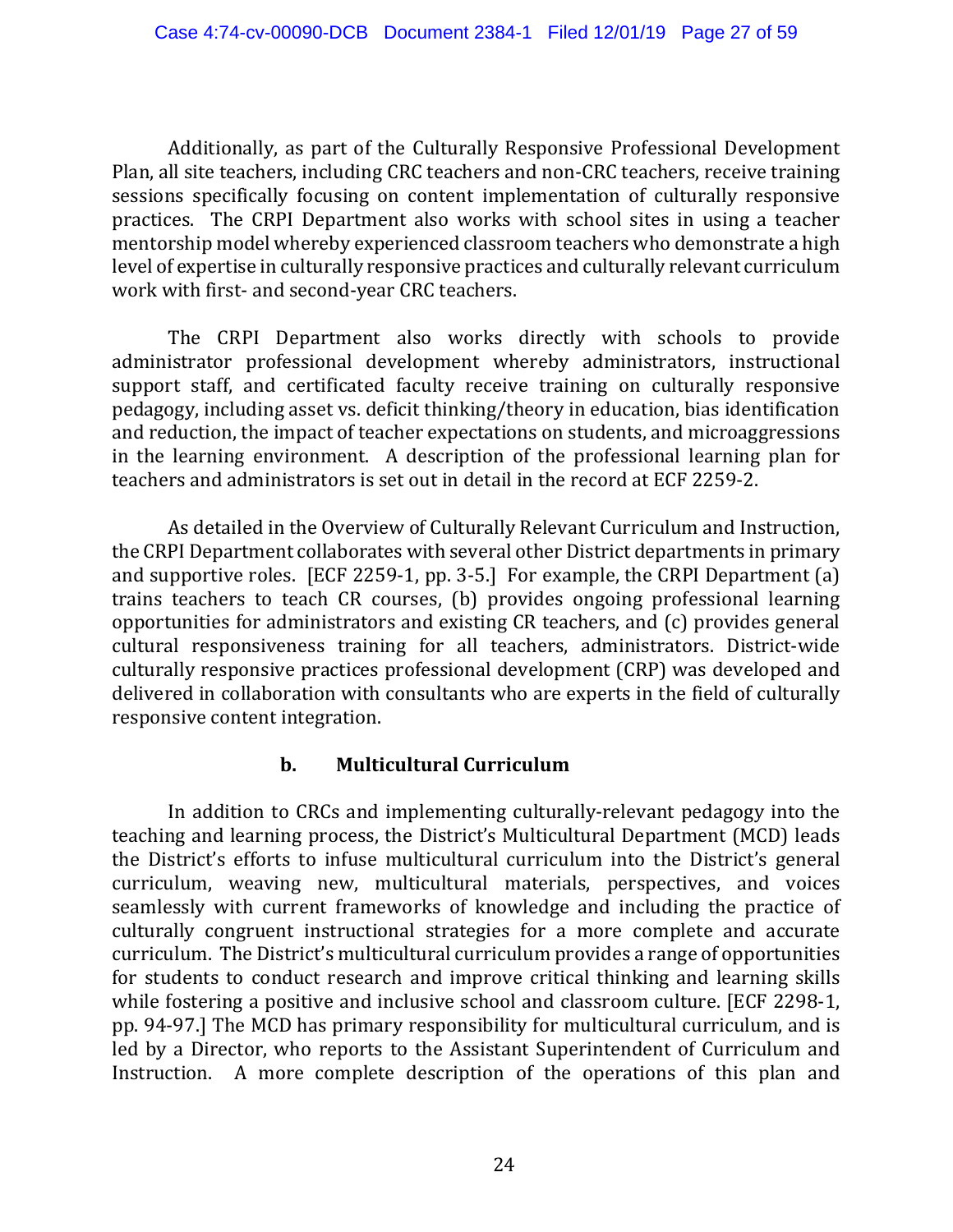department are set out in the Multicultural Curriculum Report, appearing at ECF 2259‐3.

The MCD also plays a supportive role to other academic departments by reviewing and modifying curricula to ensure complete infusion and alignment of multicultural curriculum resources and strategies across all courses and at all grade levels. The MCD also works collaboratively with the ELA Department and teachers and faculty from different departments to develop project‐based lesson plan frameworks and curricula that complies with state standards. The MCD also conducts site-based professional development for teachers. [ECF 2298-1, pp. 94-95.]

#### **4. Family and Community Engagement**

 Family and community engagement activities occur in many departments, but the center of planning and activity is the Family and Community Engagement (FACE) Department, headed by a director, who reports to the Assistant Superintendent for the Santa Cruz Region. The FACE Department's efforts focus on promoting and enhancing family and community engagement in the education of District students. A comprehensive statement of the family and community appears in the revise FACE Plan, appearing in the record at ECF 2262‐1.

 The District's FACE efforts can be grouped into two categories: school‐based and district-based. The District's school-based FACE activities follow the Guidelines for Family and Community Engagement at School Sites, discussed in more detail in the District's FACE Plan, filed August 30, 2019. [ECF 2262‐1.] The guidelines describe (a) the specific activities expected at each site, (b) the roles and responsibilities of those involved, and (c) the reporting requirements to track implementation and enable analysis and accountability. School site councils and family engagement teams have primary responsibility for designing activities to facilitate two-way communication by ensuring parents, students, administrators, certified staff, classified staff, and community members are represented in decision‐making groups. [ECF 2262‐1, p. 3.] Schools file monthly reports on FACE activities with the District's FACE Department and use a District-designed tracking system to identify and report on family participation in FACE events at each school. The District's central FACE Department provides support and monitoring of family engagement activities at school sites. [ECF 2262‐1, p. 8.] Principals at each school have primary responsibility for overseeing FACE activities at each school. These principals report to the regional assistant superintendent overseeing their school. The regional assistant superintendents report to the District Superintendent.

 The FACE Department provides overall planning and coordination for the district-based FACE activities, together with regular assessments of their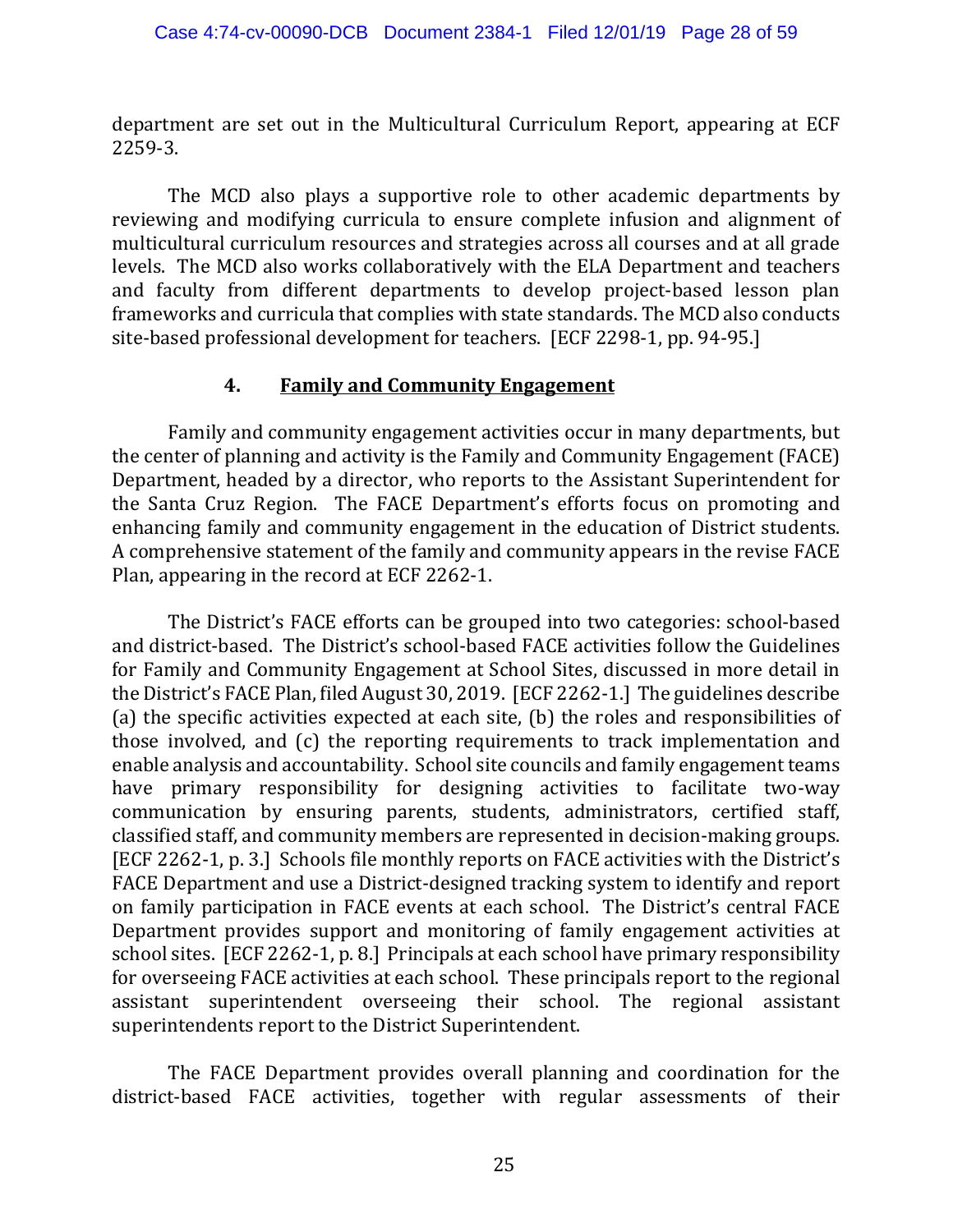effectiveness. Working with Dr. Joyce Epstein and the National Network of Partnership Schools, the District's FACE Department developed the Guidelines for Family and Community Engagement at School Sites. [ECF 2262‐1, p. 7.] The FACE Department coordinates and facilities regular meetings with support from the Title I/Grants and Federal Programs staff. FACE Department staff also operate the District's four Family Resource Centers (FRCs), which provide a broad range of family educational opportunities in support of students' learning. Many other departments host events and workshops at the FRCs. The FACE Department also operates the McKinney‐Vento office, which provides administrative support to homeless students eligible under the McKinney‐Vento Act. [ECF 2262‐1, pp. 9‐10.]

 The FACE Department also works with other District departments to provide guidance and support for their family engagement events and needs, including the Magnet, ALE, Student Support, LAD, Health Services, Counseling, and Curriculum and Instruction Departments. This support includes event coordination, use of the FRCs, and provision of child care and transportation services. As detailed in Exhibit 4 to the District's FACE Plan, the FACE Department has primary or supplemental responsibilities for dozens of activities. [ECF 2262‐1, pp. 62‐65.] For example, it has primary responsibility for the Home Buyer's Expo and "Tell Me More About…." curricular workshops, co‐primary responsibility for workshops at the FRCs, and supportive responsibilities for activities like school site‐based events. [Id. at 12‐15, 63‐65.]

 Other district departments undertake family and community engagement activities on their own. The AASSD and MASSD Operating Plans detail the family and community engagement activities undertaken by each of those departments. The ELL Dropout Prevention plan contains family engagement strategies. The Magnet and ALE Departments have a common Addendum addressing family engagement and outreach. Each of these departments is primarily responsible for the specific family engagement activities involved in those plans. In many instances, the FACE Department provides support. [ECF 2262‐1, pp. 12‐15.]

#### **5. Dual Language Program**

The District's multi-site Spanish two-way dual language (TWDL) programs nurture a vibrant K‐12 learning community in which students speak, read and write in English and Spanish and participate in multicultural studies and experiences as part of an education that prepares them for global communities. The structure and elements of the TWDL program are set out in detail in the District's TWDL Framework, developed in conjunction with Dr. Rosa Molina, a nationally recognized expert in TWDL implementation, appearing in the record at ECF 2258‐1, pp. 7‐69. Dr.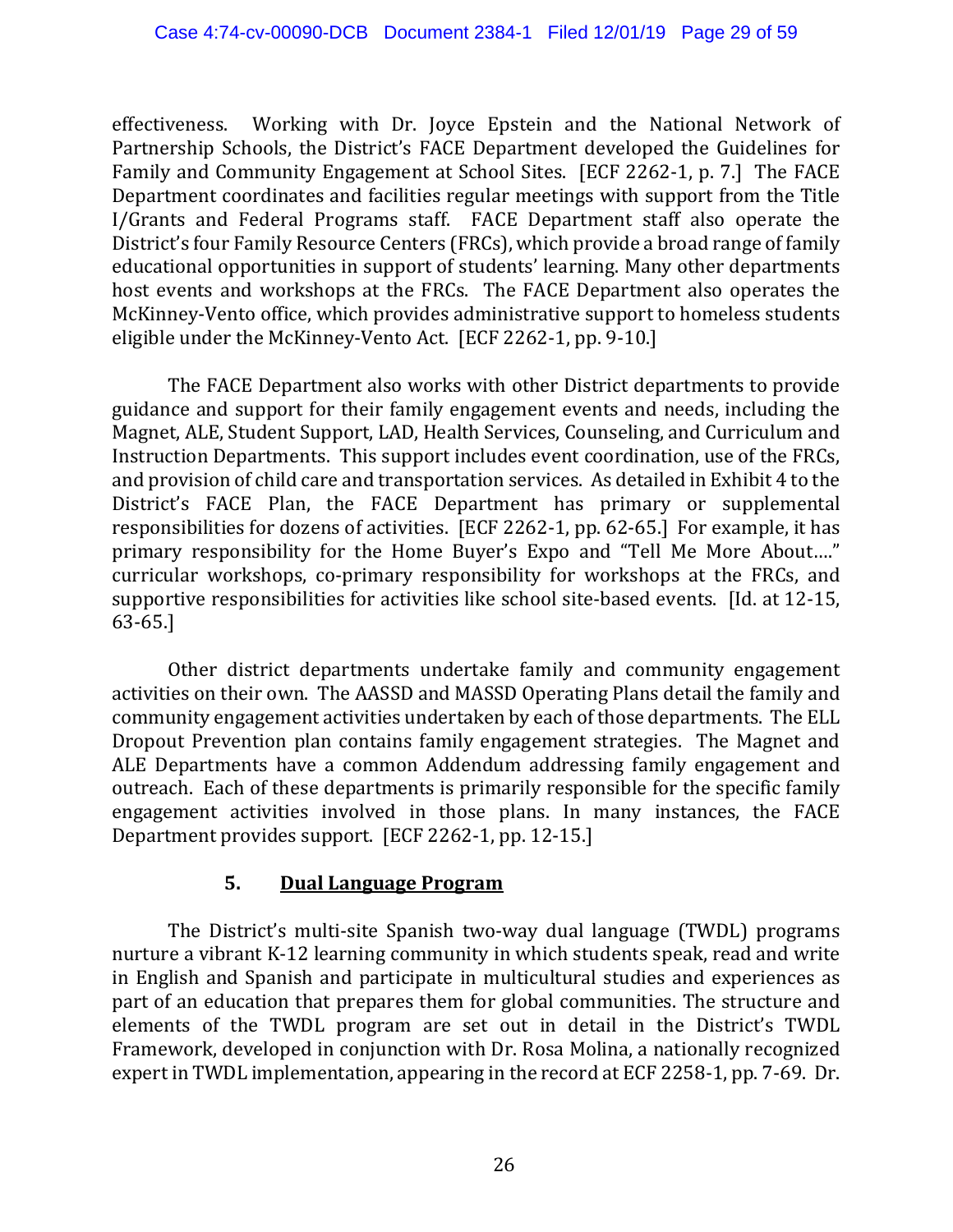Molina is currently reviewing the District's TWDL program, with a report expected within the next three weeks.

 The program's goals for students are academic excellence, bilingualism and biliteracy, and multicultural understanding. [ECF 2258‐1, p. 8.] Second language course content explores social studies, math, science, and the arts, facilitating interdisciplinary perspectives and cross-cultural understanding, giving learners direct access to additional sources of knowledge and understanding about the similarities and differences between the structures of the languages they know. [ECF 2258‐1, p. 20.] The District's TWDL program continues to grow, including by adding and strengthening its TWDL GATE program.

 The Language Acquisition Department (LAD) has primary responsibility for the District's Dual Language Program. The LAD is led by a director, who reports to the Assistant Superintendent of Curriculum and Instruction, who reports to the Superintendent.

#### **6. Advanced Learning Experiences**

 The District's Advanced Learning Experiences (ALEs) come under three categories: gifted and talented education (GATE), advanced academic courses (AACs), and University High School. [ECF 2267‐1, pp. 1‐52.] The ALE Department is the primary operational unit charged with overseeing and implementing the District's ALE policies and programs. The Director of the ALE Department reports to the Assistant Superintendent of Curriculum and Instruction.

#### **a. Gifted and Talented Educational Programs**

 The GATE Department has primary responsibility for the District's GATE programs. The GATE Department is led by a Senior Coordinator, who reports to the ALE Director. The GATE Department plans, facilitates, and/or attends ongoing District outreach events for parents, staff and teachers, working with teachers to prepare and operate these events. [ECF 2267‐1, p. 16.]

 GATE offers many services for students in elementary through high school. GATE classes are taught by gifted‐endorsed teachers or teachers actively pursuing their GATE endorsement. GATE instructors use gifted‐education strategies and provide enrolled students with an enriched and accelerated academic curriculum. GATE includes self‐contained classes, pull‐out classes, resource classes, cluster classes, and kindergarten services. [ECF 2267‐1, pp. 8‐18.]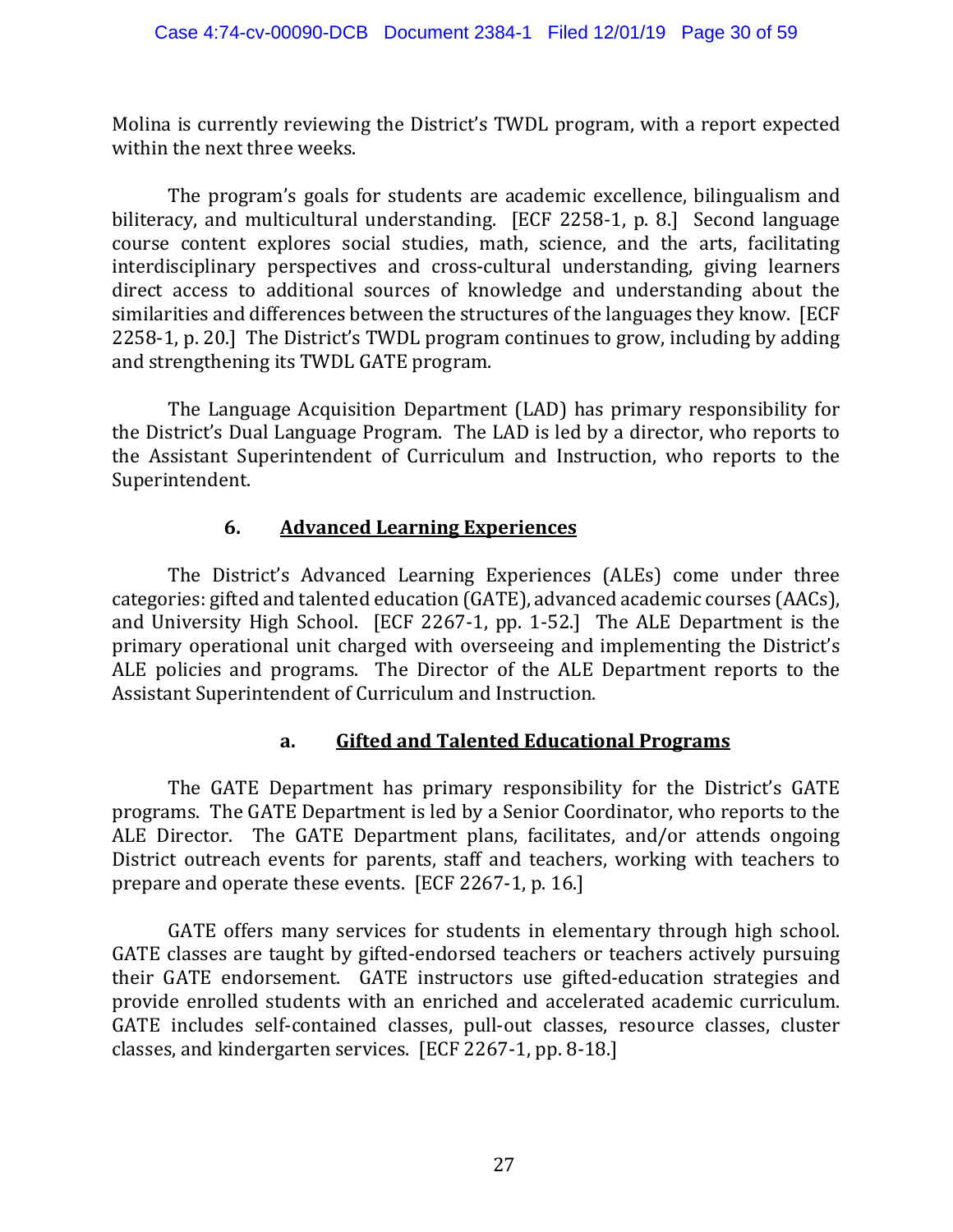The GATE Department collaborates with and receives support from several other departments, including working with the Communications Department to review and revise the District's GATE website as well as to prepare promotional materials, working with the Magnet Department on professional development and procedures for improving instruction (in a supporting role), working with the FACE Department to reach out to families to share information about GATE and to host bilingual GATE workshops at FRCs across the District, working with the AASSD and MASSD to recruit and support prospective and current GATE students and their families, and working with the LAD and Dual Language Departments to create and implement guidelines for the District's dual language GATE program. [ECF 2267‐1, pp. 17‐18.]

#### **b. Advanced Academic Courses**

 AACs provide several options for students in grades 6‐12 to take rigorous academic courses, including advanced, honors, accelerated, middle school courses for high school credit, Advanced Placement (AP), dual credit, and International Baccalaureate (IB) courses. The ALE Director has primary responsibility for AACs. The ALE Director reports to the Assistant Superintendent for Curriculum and Instruction, who reports to the Superintendent. The District's ALE Policy Manual, Progress Report and Operating Plan, setting out in detail the policies, history, progress and operations, appears in the record at ECF 2267 and attachments.

#### **i. Honors, Advanced, and Accelerated Courses**

 Students in grades 6‐12 take these courses, which provide an expanded and more rigorous program of study. Sites offer these classes as open‐access courses to any students who would like to enroll. In middle school, accelerated math classes have the pace of curriculum increased to prepare students for taking high school algebra earlier than 9th grade. All schools serving students in grades 6‐8 offer, at minimum, one honors, advanced, or accelerated class in both ELA and math.

# **ii. Middle School Courses for High School Credit**

Middle and K-8 schools offer courses for high school credit for their students. These courses provide high school‐level coursework, allowing students to begin an advanced track of study in that content area so they can further explore the subject when they transition to high school. For example, high school math programs often offer more rigorous coursework beyond the regular four years of math normally available on a regular schedule. Students who take Algebra for high school credit as an 8th grader can take a fifth year of advanced math during their senior year.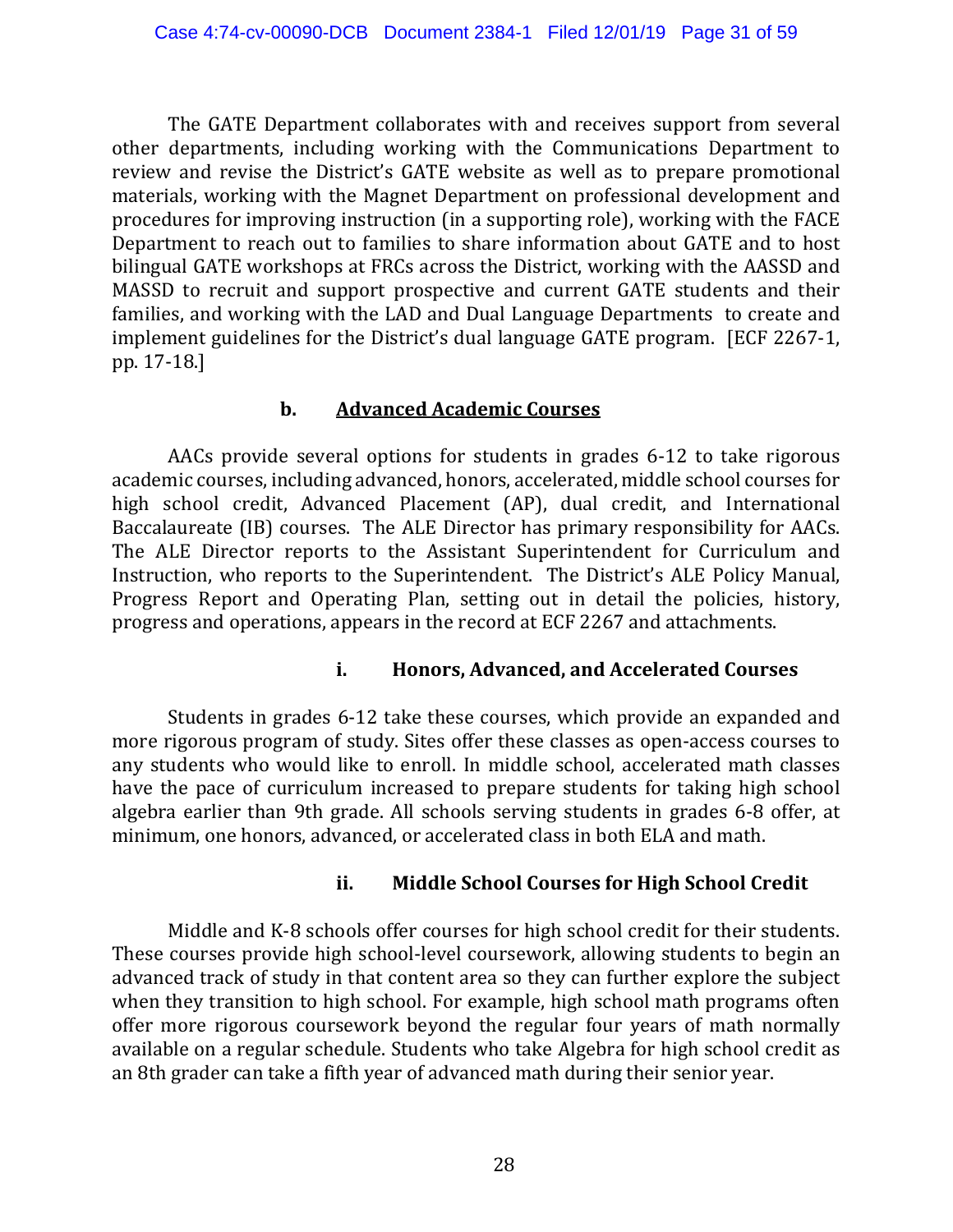All schools serving grades 6‐8 offer the opportunity for students to take high school algebra in the 8th grade. Schools can choose to offer other high school credit classes in addition to Algebra 1. K‐8 or middle school campuses offer high school credit classes directly with appropriately certificated teachers or through District‐ provided transportation to either a District high school or another K‐8 or middle school that offers the middle school course for high school credit. Schools may also choose to use the District's online learning platform, Edgenuity, to provide students with access to middle school courses for high school credit. Schools can implement Edgenuity directly with a teacher or through the District's online learning system.

#### **iii. Advanced Placement**

 Advanced Placement is a program created by the College Board that offers college‐ level curricula and end‐of‐course examinations to high school students. Colleges and universities may grant placement and course credit to students who obtain sufficient scores on the AP exams, allowing students to forgo the normal costs and time associated with completing those classes when they enroll in a postsecondary institution. Each year, the District provides a venue for the exams to be taken and offers scholarships to students in need to defray the fees charged by College Board for students to take the tests.

 AP courses in Tucson Unified are open access, meaning they are available to all students who would like to enroll in them. These courses are offered at all District comprehensive high schools, typically beginning in the student's sophomore year.

#### **iv. Dual Credit**

 Dual credit courses provide the opportunity for a high school student to enroll in a college course and receive simultaneous academic credit from both the college and the high school. Dual credit programs can support the transition from high school to college and improve students' college attendance and graduation rates. The District works to provide a minimum of two dual credit classes at each comprehensive high school, with the courses offered as open‐access courses to any students who wish to enroll. Santa Rita High School offers a comprehensive array of dual credit courses, with its focus on career and technical education.

 The District offers many high school courses in which students receive both high school and college credit. Students have access to college-certified professors, develop important time management and study skills, and increase their opportunity for college admittance. The District's current partner institutions are Pima Community College and the University of Arizona, although the credits earned can transfer to many other colleges or universities.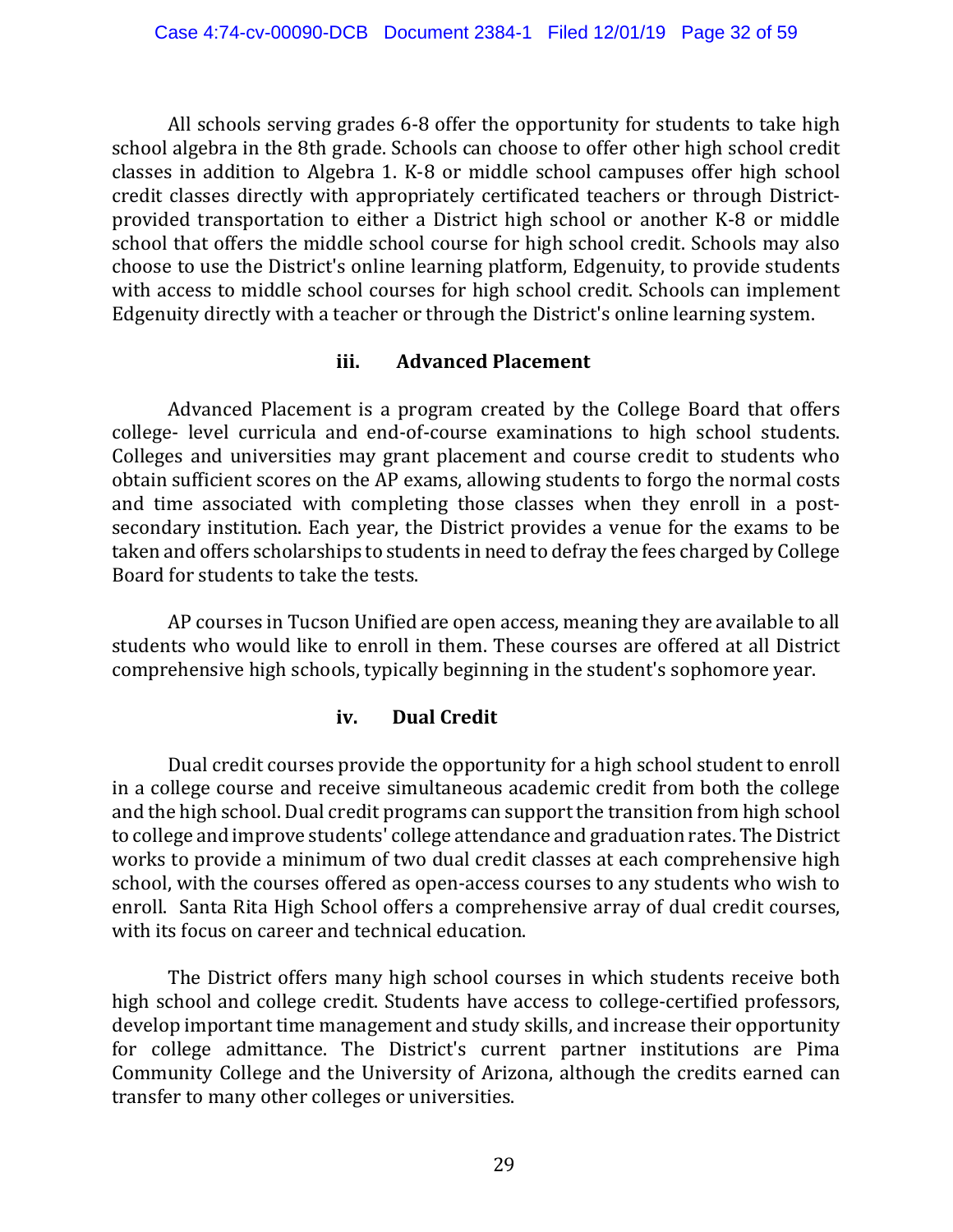#### **v. International Baccalaureate.**

 The International Baccalaureate offers high‐quality and challenging educational programs for a worldwide community of schools. The District offers this program at Cholla High School as an alternative to AP coursework. IB coursework remains highly rigorous with a focus towards college readiness and beyond.

 The IB Programme is recognized as a leader in global education, focuses on the well-being of the whole student and encourages students to be local, regional, and global citizens, and holds both students and schools to rigorous academic standards. The International Baccalaureate Organization (IBO) monitors curriculum and assessment to ensure that each program meets the same global expectations.

#### **c. University High School**

 University High School (UHS) is one of the top‐ranked college preparatory high schools in Arizona and the country (as rated by U.S. News and World Report). UHS offers a rigorous four‐year academic curriculum along with many support programs to ensure that all students graduate and are accepted to the college or university of their choice. The principal of UHS has primary responsibility for UHS, and reports directly to the regional assistant superintendent for the Arcadia region, who reports directly to the Superintendent. [ECF 2267‐1, pp. 27‐34.]

#### **d. Departmental Collaboration**

 In addition to the ALE Department's primary responsibilities, other District departments support student success in ALE programs in coordination with the ALE Director, and the ALE Department provides support to other organizations in their primary responsibilities. These include FACE, MASSD, AASSD, School Community Services, Communications, CRPI, Interscholastics, the District Leadership regional offices, and other departments as needed. This collaboration involves quarterly meetings to ensure all supporting departments act in concert in their support of ALE programs and enrolled students. Some details of these departments' supporting roles are discussed below.

#### **i. Family and Community Engagement Department**

 FACE partners with GATE to provide parent workshops at the District's four Family Resource Centers as part of the "Tell Me More" series. GATE staff provides evening workshops throughout the year to help parents, guardians, and other adult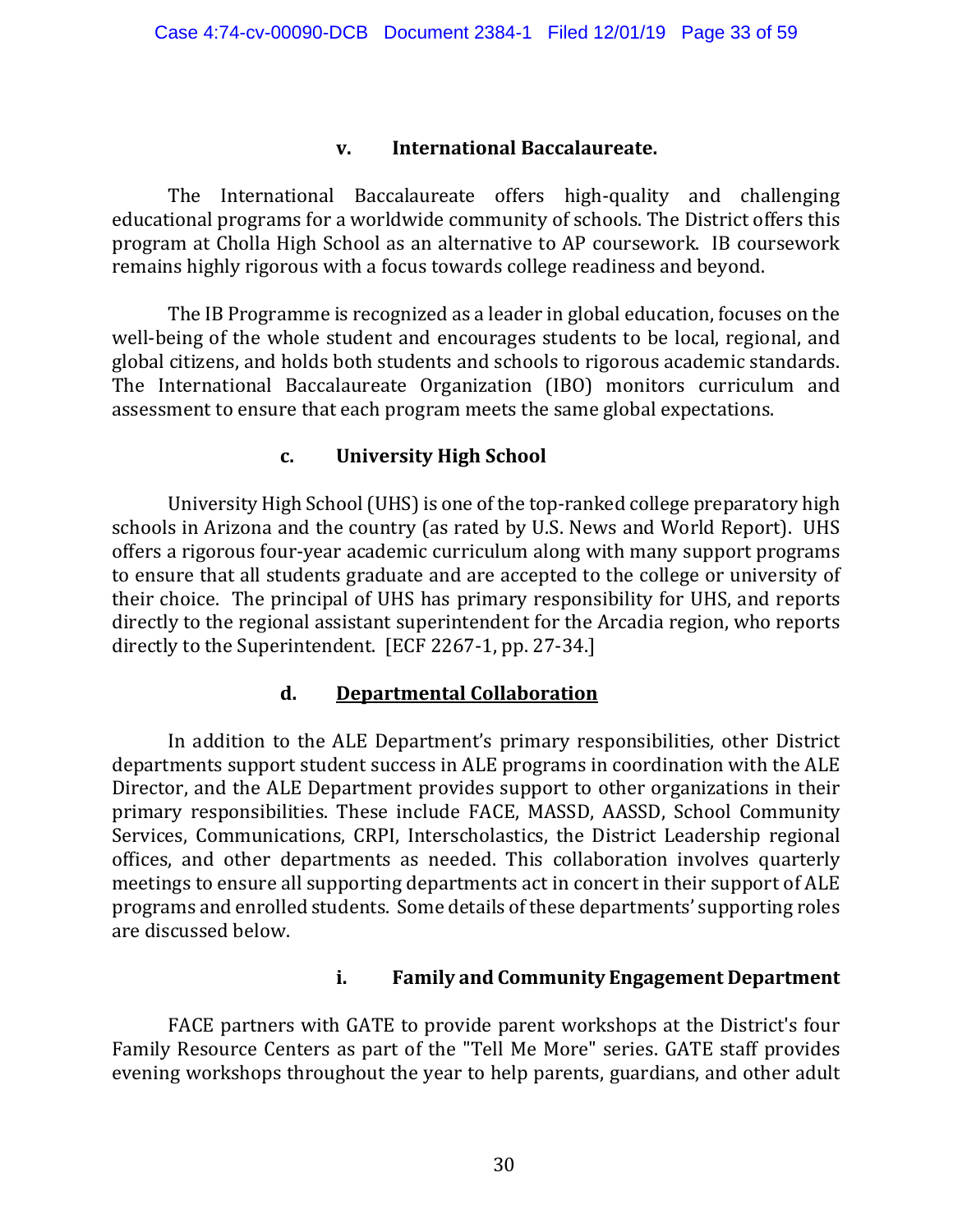caregivers understand the GATE programs, what their children might experience in GATE classes, and how they can help support their children's learning at home.

 In addition to GATE workshops, FACE supports GATE staff in advertising, planning, and facilitating GATE's Family Enrichment Night. Through its Family Resource Centers, FACE promotes these events, and others like them, to families across the District. FACE also provides transportation and childcare services for families attending these recruitment events.

 FACE collaborates with UHS and the student support services departments to support student applications and acceptances of placement to UHS.

#### **ii. Student Services Departments**

 MASSD and AASSD provide additional marketing and recruitment support for ALE programs. They host quarterly events, student recognition programs, community events, and Parent University. These events include an ALE information table staffed by ALE department members who can answer questions from family members about GATE and other ALE programs, including UHS. The student services departments provide follow‐up phone calls to families who have not yet accepted GATE or UHS placement and host a forum for the ALE department to share information with parents and students at quarterly parent information meetings.

 In SY2018‐19, MASSD piloted a new ALE coordinator position. This student specialist specifically addressed family information needs, student recruitment, and ALE student support; attended ALE professional development; and worked closely with ALE department staff to be able to provide families with direct knowledge and support about ALE programs. This position will continue in SY2019‐20, and AASSD will add a staff member filling the same position within that department.

 Additional supports include a Parent Institute, with a facilitated workshop for parents about ALE programs, provided in both English and Spanish to families with students already enrolled or just interested in ALEs. Family members may also join the MASSD or AASSD Parent Advisory Council, groups of K‐12 parents who advise the District on a variety of topics, including access to ALEs.

 Members from both MASSD and AASSD attend resource fairs, county‐created family engagement events, church and civic organization events, city‐sponsored events, the Pima County Coalition for Prevention, Head Start preschool programs, El Rio and Old Pueblo Neighborhood Center, and Davis Monthan Air Force Base events. During these events, their staffs review ALE opportunities with families, including enrollment, recruitment, and student support.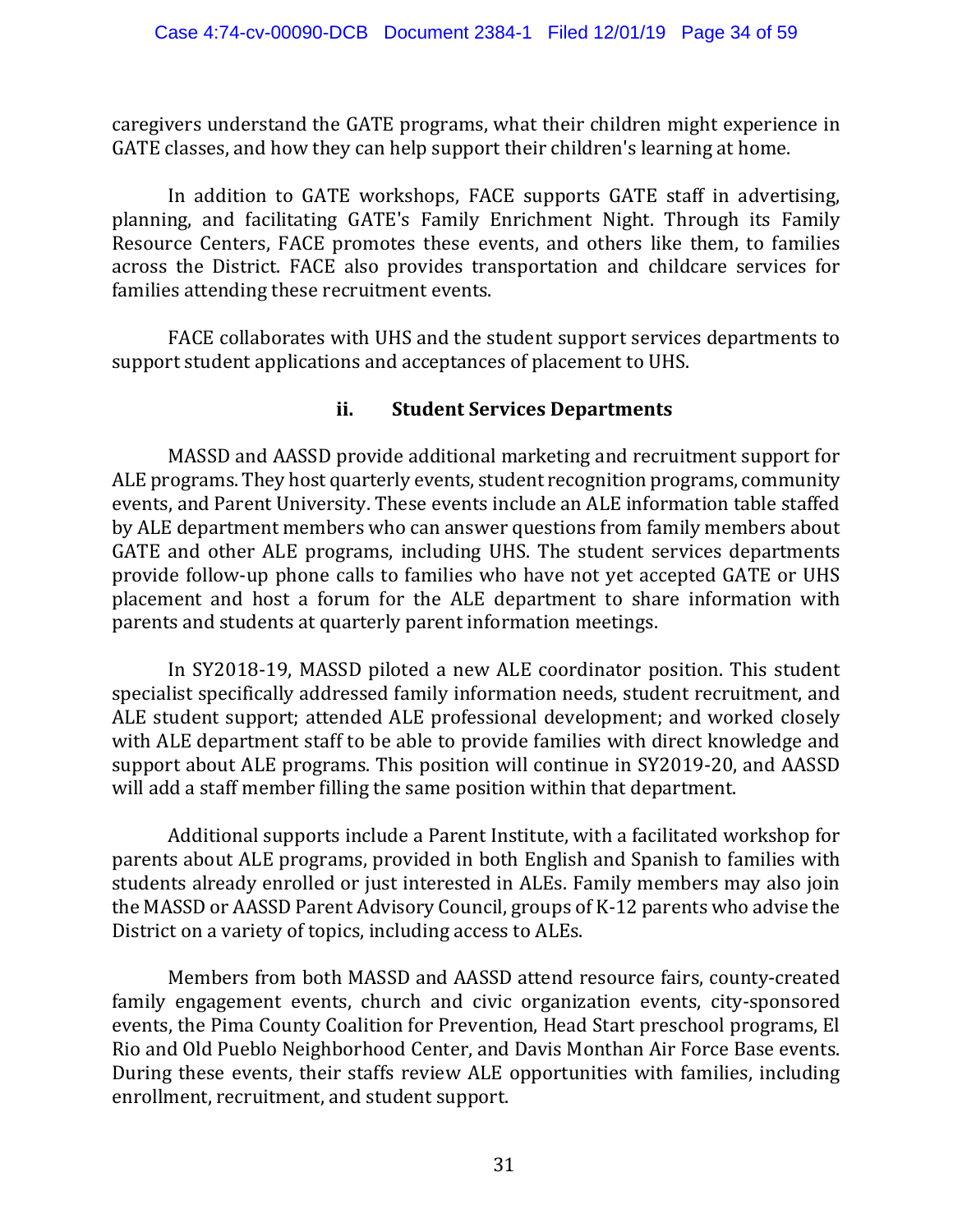MASSD and AASSD also collaborate with the ALE department on professional development opportunities to ensure sessions include essential equity practices and include a diversity focus.

#### **iii. Interscholastic Department**

 The District's Interscholastic Department supports all student athletes, including those enrolled in ALE classes. Additional collaborations with this department include AVID Tutor training, which is provided from the ALE department to Interscholastic tutors who work with middle and high school students. The Interscholastic Department also is exploring a new dual credit class for high school students that would assist with qualifications in becoming an official for sports programs.

#### **iv. Culturally Relevant Pedagogy and Instruction Department**

 The CRPI department collaborates on professional development opportunities for ALE staff to ensure access to culturally relevant pedagogy. Collaboration from this department resulted in the creation of a new AP course for juniors beginning in SY19‐ 20 at UHS called AP English Language and Composition: Culturally Relevant African American and Mexican American Perspectives. As described above, the ALE department, UHS, the College Board, and the CRPI department developed this first‐ of‐its‐kind course.

#### **v. Communications Department**

 The Communications Department partners with all levels of the ALE department to assist with outreach and education about program offerings, admissions, and available supports. This includes revising and updating websites, creating and printing materials, creating promotional videos, facilitating printing materials, facilitating use of social media, and assisting with marketing plans and recruitment.

#### **III. Other Equity Initiatives**

#### **A. Diversity Plan for Teachers and Administrators**

The District is committed to diversity in its teaching and administrative staff, both across the District as a whole, and within each school. The District's diversity efforts can be grouped in three broad areas: (a) recruiting and hiring people not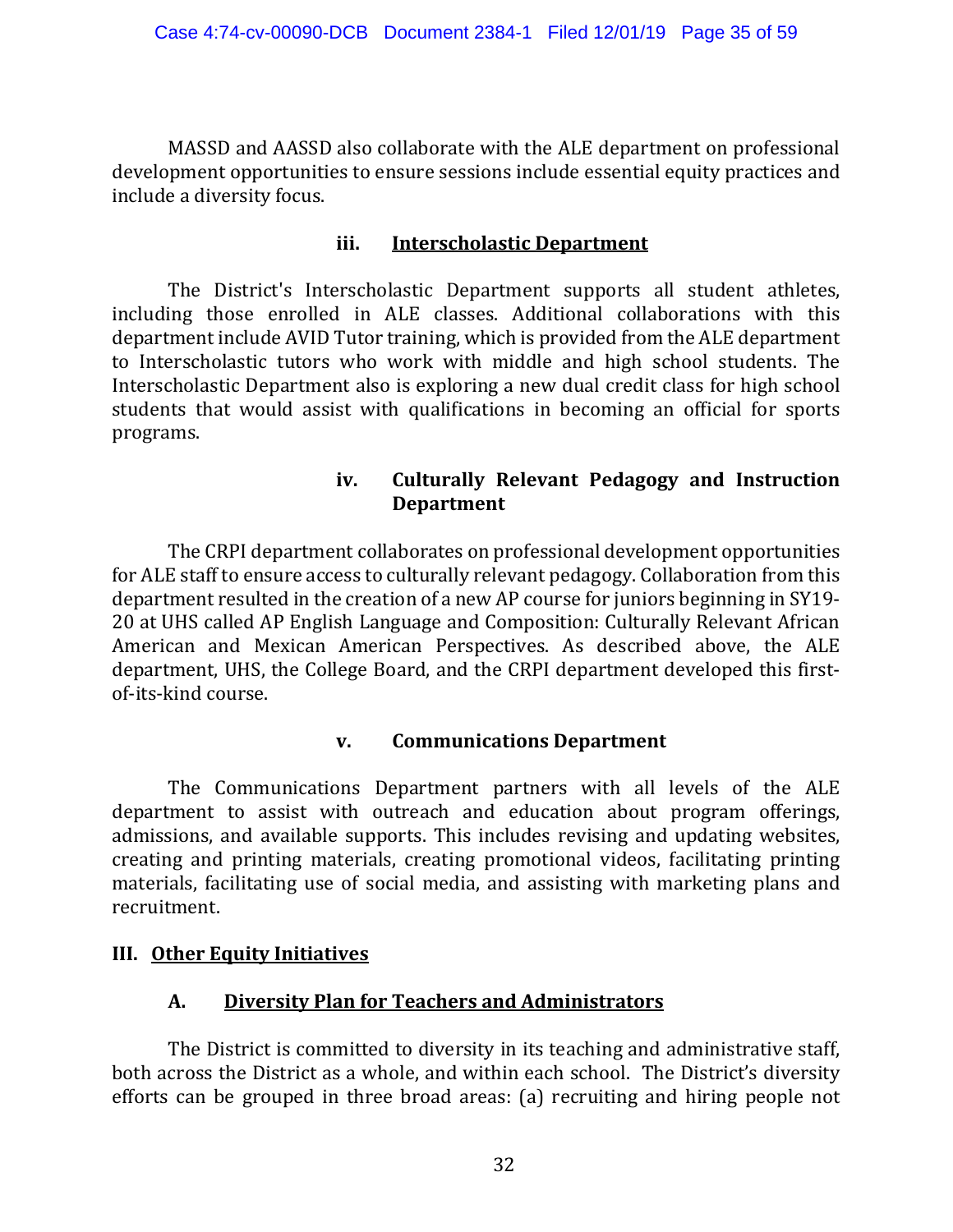currently employed by the District to join the District teaching and administrative staff; (b) encouraging individuals already connected to the District in some capacity to become teachers or administrators ("grow‐your‐own" programs); and (c) to persuade District teachers and administrators to transfer from one school to another where their presence improves diversity ("diversity transfer" programs).

 Primary responsibility for overseeing the diversity effort for teachers and administrators rests within the District's Human Resources department. The head of the department reports directly to the District Superintendent. Within the department, the Director for Talent Acquisition, Recruitment and Retention is directly responsible for leading the implementation of strategies to improve diversity in the District's teaching and administrative staff; this director has no other responsibilities. The Director is assisted by others in the Human Resources department, the Communications department, and the Regional Assistant Superintendents. The Director works directly with the principals across the District to promote and encourage hiring and transfers that improve diversity within schools, and across the District.

# **1. Diversity Outreach and Recruiting**.

 The District already employs African American and Hispanic teachers at a rate higher than would be expected, considering the teacher demographics of the United States and the state of Arizona, as reflected in the chart below. Moreover, the trend over the last four years at the District is towards increasing diversity:

| Percentage of Teachers by Race and Ethnicity <sup>9</sup> |          |       |      |       |        |          |
|-----------------------------------------------------------|----------|-------|------|-------|--------|----------|
|                                                           | Hispanic | White | AA   | Asian | Haw/Pl | Nat. Am. |
| <b>United States</b>                                      | 7.8%     | 81.9  | 6.8% | 1.8%  | $.1\%$ | .5%      |
| Arizona                                                   | 13.1%    | 80.1% | 2.8% | 1.7%  | n.r.   | 1.3%     |
| <b>Tucson Unified School District</b>                     |          |       |      |       |        |          |
| 2016-17                                                   | 28.1%    | 65.4% | 3.0% | 1.8%  | 0.2%   | 1.4%     |
| 2017-18                                                   | 29.1%    | 64.2% | 2.9% | 2.0%  | 0.2%   | 1.5%     |
| 2018-19                                                   | 29.0%    | 63.0% | 3.4% | 2.8%  | 0.3%   | 1.4%     |
| 2019-20                                                   | 30.0%    | 61.9% | 3.4% | 2.9%  | 0.2%   | 1.6%     |

 This progress has been achieved despite substantial headwinds. As the Special Master points out in his 2016‐17 Special Master Annual Report, "A fundamental problem confronting TUSD's efforts to increase the diversity of its teaching staff is that there is a nationwide teacher shortage. The dwindling supply of African

 $\overline{a}$ 

<sup>9</sup> United States and Arizona data is for 2011‐12, the latest year for which the District could find data.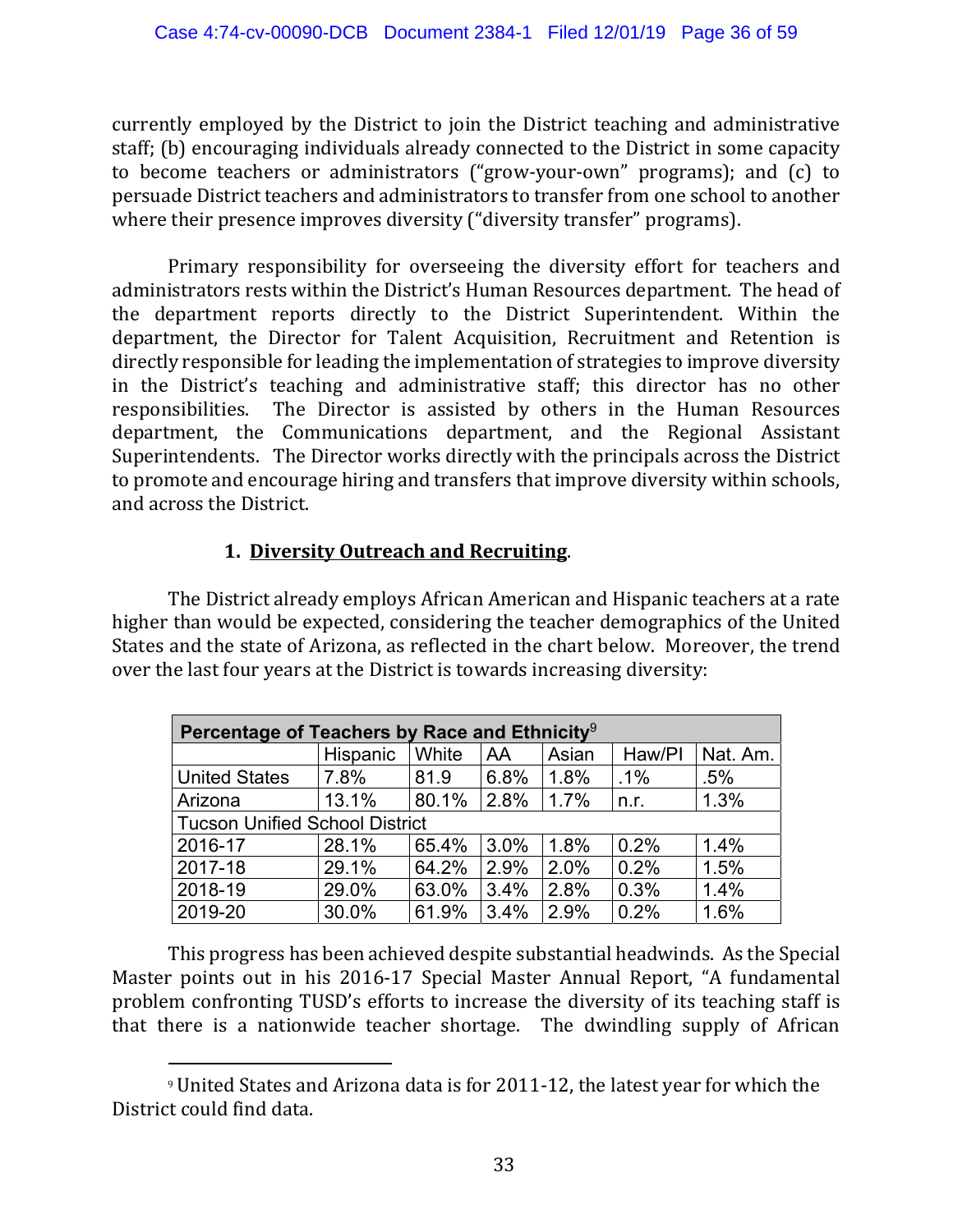American and Latino teachers also affects administrators since virtually all administrators come from the ranks of teachers. Moreover, Arizona ranks at the bottom among the states as attractive places for teachers to start their careers." [SMAR 2096 filed 2/27/18]. "TUSD has a difficult time competing for talent with districts that pay considerably more and that serve communities with much larger African American populations in the quality of life that goes with a large ethnic population." Id.

 Despite these disadvantages, and despite the national shortage of teachers, TUSD has been effective in teacher recruiting. Teacher vacancies at the start of the school year are declining at TUSD (see table below). In context, during the period of the chart, the District employed over 2500 teachers, so the percentages of vacancies are very low:

| <b>Teacher Vacancies</b> |             |         |         |         |  |  |  |
|--------------------------|-------------|---------|---------|---------|--|--|--|
|                          | School Year |         |         |         |  |  |  |
| Month                    | 2016-17     | 2017-18 | 2018-19 | 2019-20 |  |  |  |
| August                   | 158         | 109     | 88      | 62      |  |  |  |
| September                | 128         | 88      | 83      | 56      |  |  |  |
| October                  | 114         | 81      | 61      |         |  |  |  |
| November                 | 121         | 80      | 62      |         |  |  |  |
| December                 | 106         | 81      | 53      |         |  |  |  |
| anuary]                  | 115         | 89      | 64      |         |  |  |  |
| February                 | 96          | 87      | 56      |         |  |  |  |
| March                    | 81          | 71      | 57      |         |  |  |  |
| April                    | 69          | 51      | 23      |         |  |  |  |
| May                      | 3           | 10      | 10      |         |  |  |  |

 Following an organized plan, the District used a variety of methods to attract a racially and ethnically diverse workforce, including advertising vacancies in targeted publications, offering recruitment incentives, and encouraging employees to pursue certification. The District recently reported on its procedures for recruiting African American professional staff. The District continued offer \$5,000 stipends for TWDL teachers, teacher diversity, Hard‐to‐Fill and Exceptional Education. The District continues to review results and develop additional strategies to better identify candidates for the recruitment incentives, including improved marketing, an online teacher survey to identify teachers interested in transferring between schools, and direct personal outreach to potential candidates and site administrators about recruitment incentives and transfer opportunities. The District's Recruitment and Retention Advisory Committee communicates with the community and obtain feedback and ideas for recruiting and retaining educators.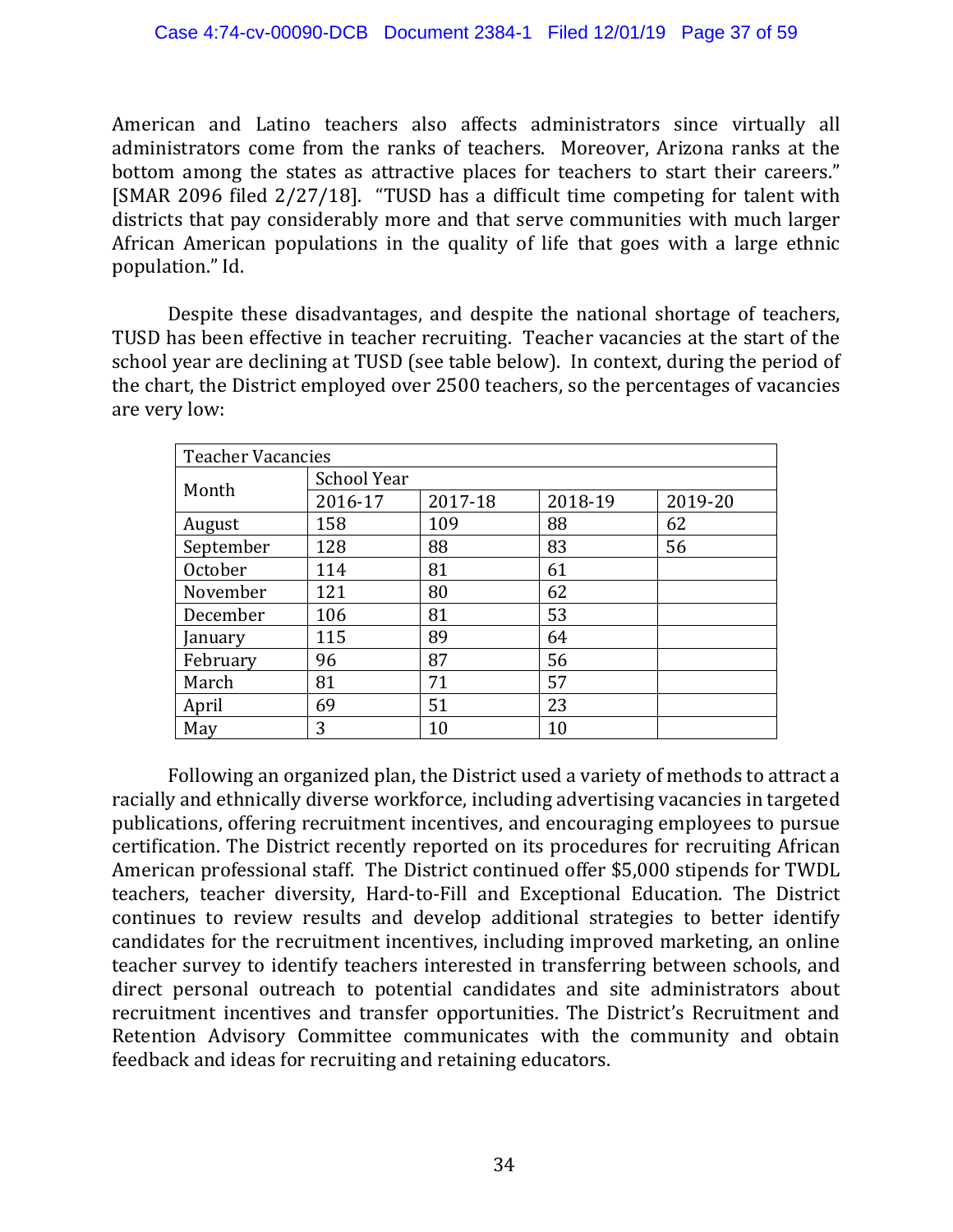# **2. Grow Your Own Programs**.

 The District offers a number of Grow Your Own (GYO) programs to encourage, incent, and support individuals in becoming teachers at the District. GYO programs may be adopted to respond generally to teacher shortages, generate particular types of teachers (e.g., math, bilingual, or exceptional education teachers), encourage teachers of particular underrepresented race/ethnicity, or target particular nascent teacher populations.

 The Director for Talent Acquisition, Recruitment and Retention is responsible for targeted recruitment of Hispanic and African American staff for participation in the District's Grow Your Own programs to develop teachers of color (TOC) and administrators of color (AOC). The District classes these programs as either AOC or TOC programs, because of the intensive recruiting effort for these programs directed to African American and Hispanic candidates. Beginning in November 2019 and at least once each semester thereafter, the Director will invite Hispanic and African American staff identified as having the minimum requirements for a specific program (such as a bachelor's degree for the Make The Move programs, discussed below) to apply for that GYO program.

#### **a. Make The Move**

 The District began a GYO program in SY2015‐16, directed to Tucson Unified employees with a bachelor's degree, to support "making the move" to become a certified teacher in the District. The Make The Move program has four tracks: Exceptional Education (Ex Ed), Two‐Way Dual Language, General Education, and, most recently, Roskruge Bilingual Endorsement. These programs provide tuition reimbursement during study, professional support and professional development opportunities, and additional hiring and retention stipends upon certification. Make The Move participants must attend professional development sessions related to the selected program (e.g., Ex Ed, TWDL). The Exceptional Education and Language Acquisition departments track the attendance for those professional development sessions.

## **i. Exceptional Education (TOC)10**

 The Make The Move – Exceptional Education program is for any current District non‐Ex Ed teacher or paraprofessional with at least a bachelor's degree who is interested in becoming an exceptional education teacher in the District. Participants who are accepted into the program must enroll in an Alternative Pathway program at a local college/university and obtain an Alternative Teaching

 $\overline{a}$ 

 $10$  While any individual may apply for the Make the Move programs, those programs not innately designed to grow teachers of color qualify as growing TOCs through targeted recruitment of Hispanic and African American staff members by the Human Resources director and staff.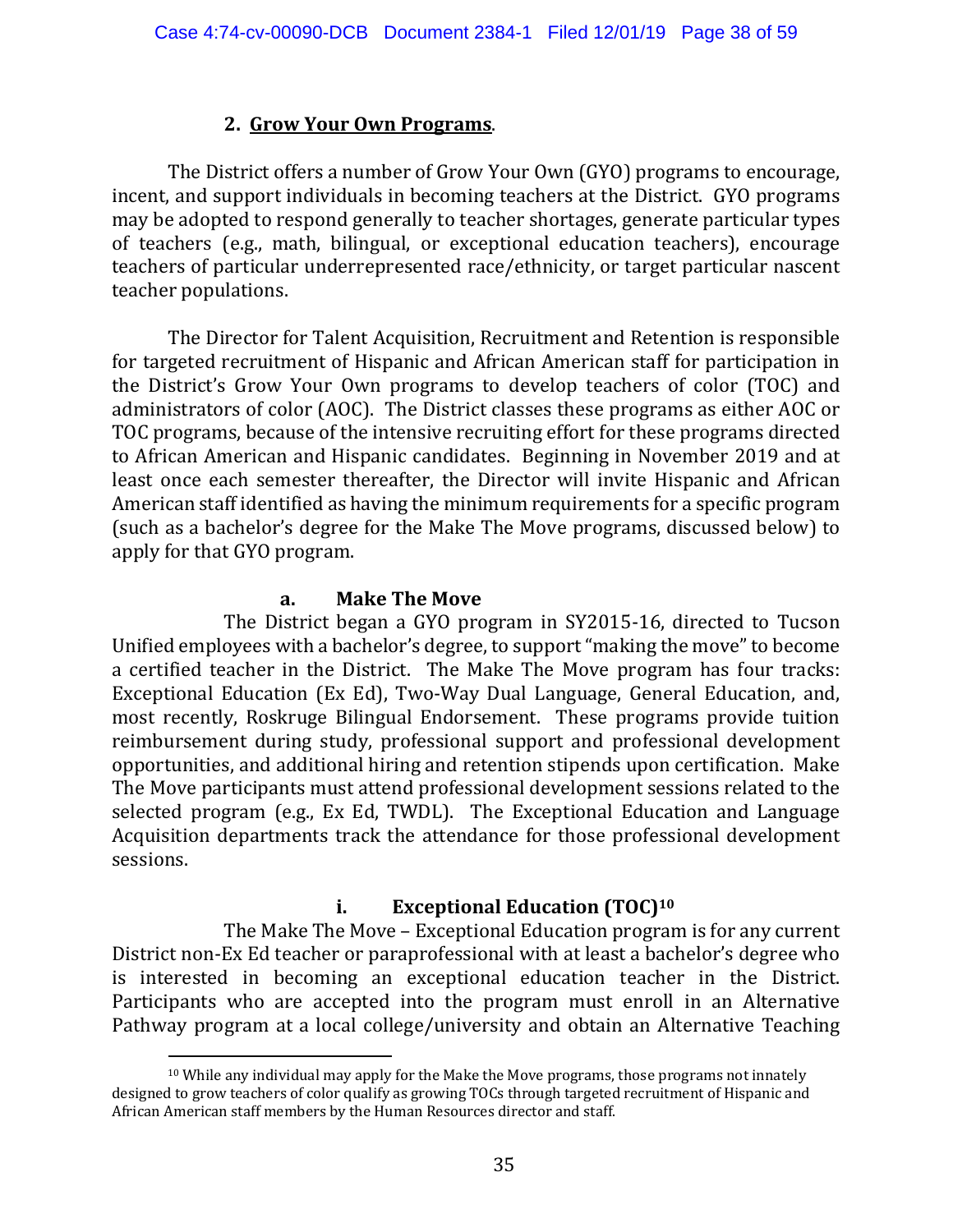Certificate in Special Education: Mild‐Moderate. As part of the program, participants receive a one-time Make The Move hiring stipend (\$5,000 for SY2019-2020) and tuition reimbursement for up to \$5,000 over two years. The Make the Move – Exceptional Education program is a four‐year commitment: two years teaching on an Alternative Teaching Certificate while completing course work, and two years teaching on a Standard Special Education: Mild‐Moderate Certificate. Participants will also receive additional stipends at the end of each year that they are in the program if they complete Ex Ed‐focused professional development and stay in an Ex Ed teaching position during the course of the program.

#### **ii. Two-Way Dual Language (TOC)**

 The Make The Move – Two Way Dual Language program is for any current District non‐dual language teacher interested in becoming a Two Way‐Dual Language Teacher in Tucson Unified. Applicants recommended for the program must meet minimum certification requirements. Once accepted into the program, the participants must in enroll in the Bilingual Education (Spanish) program at a local college/university to obtain the Full Spanish Bilingual Endorsement within three years and teach in a Two‐Way Dual Language classroom. Participants receive a recruitment and retention stipend of \$5,000 for each year that they are in the program, based on a four‐year commitment. Participants also are eligible for tuition reimbursement for up to \$5,000 over three years. This program is administered through the Language Acquisition Department.

# **iii. General Education (TOC)**

 The Make The Move – General Education program is for any current District non‐certified staff member with at least a bachelor's degree who is interested in becoming a general education teacher in Tucson Unified and doesn't meet the requirements for the other Make The Move programs. Participants accepted into the program must enroll in an Alternative Pathway program at a local college/university and obtain an Alternative Teaching Certificate in the area in which they plan to teach. As part of the program, the participants will receive a Make the Move hiring stipend (\$5,000 for SY2019‐20) and tuition reimbursement for up to \$5,000 over two years. The Make The Move – General Education program is a four‐year commitment: two years teaching on an Alternative Teaching Certificate while completing coursework toward certification and two years teaching on a Standard Teaching Certificate. Participants also will receive additional stipends at the end of each year that they are in the program if they complete professional development and stay in a teaching position during the course of the program.

#### **iv. Roskruge Bilingual Endorsement (TOC)**

 New for SY2019‐20, the Make The Move – Roskruge Revision is for current teachers at Roskruge who do not currently hold a Spanish‐Bilingual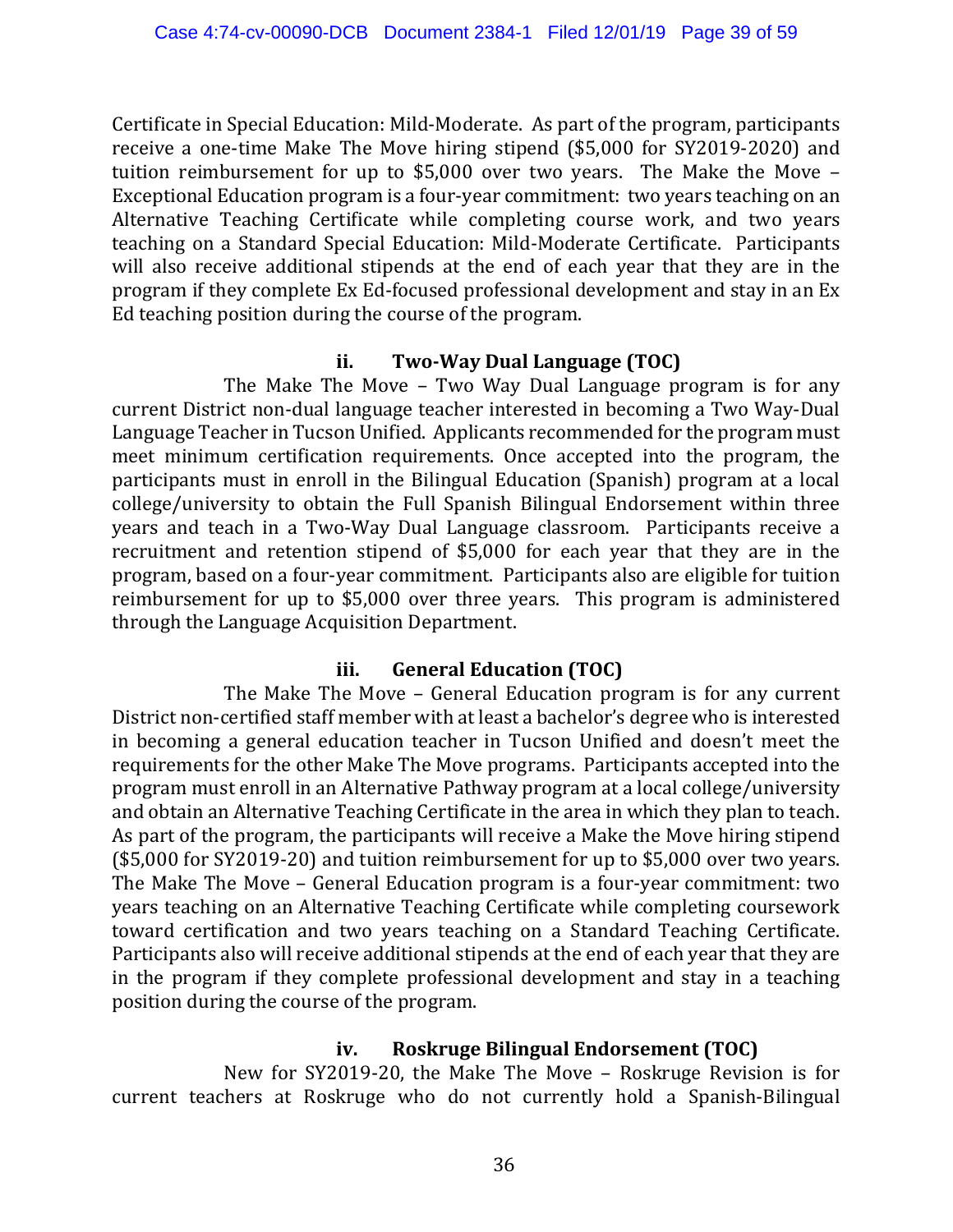Endorsement or English as a Second Language (ESL) Endorsement and want to commit to be a part of the Roskruge revision to becoming a bilingual school. Once accepted, the participants must obtain the Full Spanish‐Bilingual Endorsement or Full ESL Endorsement within three years and teach in the Two‐Way Dual Language program at Roskruge. As part of the program, participants will receive the Two‐Way Dual Language recruitment and retention stipend of \$5,000 for each year that they are in the program. Participants also are eligible for tuition reimbursement for up to \$5,000 over three years. Participants make a four-year commitment to teaching at Roskruge. This program is administered through the Language Acquisition Department.

#### **b. Teacher Cadet (TOC):**

The District's Mexican American Student Services (MASSD) and Career & Technology Education (CTE) departments have partnered through an intergovernmental agreement with the University of Arizona (UA) College of Education to offer a teacher education program, EachONE/TeachONE, for high school juniors. The purpose of the program is to increase high school student interest in the teaching/education professions and increase the number of students matriculating to university/college/community college education programs, thereby developing teachers of color. For this Grow Your Own initiative, MASSD and CTE staff recruit high school juniors, targeting bilingual Mexican American/Latinx students. The UA students work with these high school juniors to develop and implement culturally sustaining lesson plans for elementary and middle school students to be facilitated in Academia Huitzilin (Saturday Academy) sessions. CTE covers UA fees for high school students and the UA presents them with instruction and certificates of completion (upon successful completion of the program).

MASSD staff initiated a pilot of this program during SY2018‐19 with six Pueblo High School students. Academia Huitzilin certified academic tutors mentored the high school students to help them facilitate lessons to elementary students in grades 3‐5. Parents opted into the Saturday Academy, which ran from November through May, with students participating for three hours daily.

The program continues in SY2019‐20 and staff hope to expand it to another high school in the future. Currently, the MASSD staff is recruiting students for this program at both Pueblo and Cholla high schools.

#### **c. Arizona Teaching Fellows (TOC)(AOC):**

The Arizona Teaching Fellows program works in conjunction with the UA College of Education to help selected participants acquire their bachelor's degrees (TOC) or Masters of Education (AOC), with the promise of employment with the District and financial assistance through the program. The financial assistance begins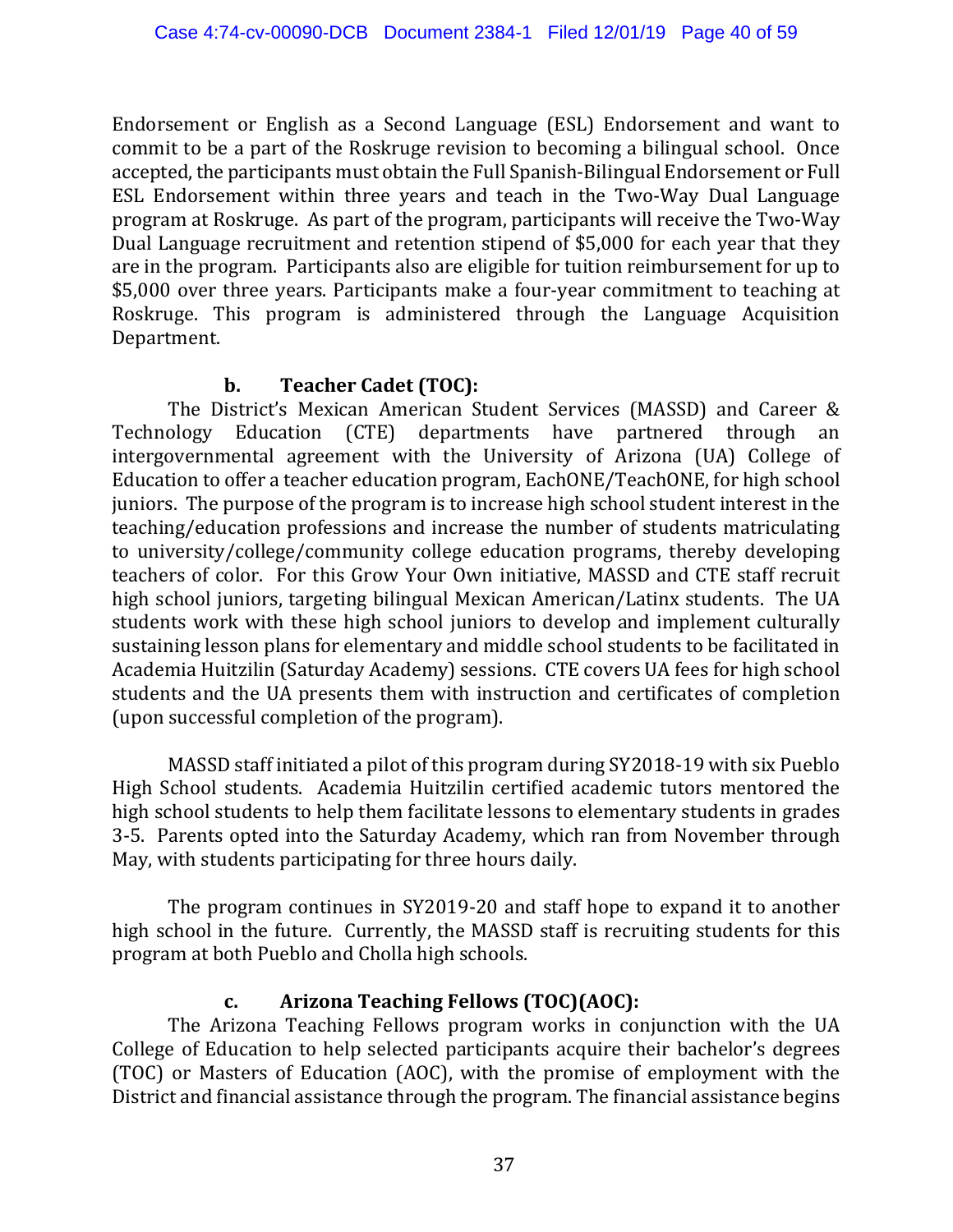when the participants begin their student teaching with the District and ends once they complete their student teaching. After graduation, if they are placed in a teaching position (depending on availability of the position), they will continue to receive financial support in the form of a stipend.

## **d. Master's Cohort in Educational Leadership (AOC)**

The District has entered into intergovernmental agreements with Arizona universities, including the University of Arizona, Grand Canyon University (GCU), and Northern Arizona University (NAU), to allow Tucson Unified teachers to work to obtain their master's degrees at a reduced  $cost<sup>11</sup>$ . The agreement with NAU allows the university to use District facilities in which to hold classes after District hours, providing District teachers access to personalized instruction rather than only an online program through NAU.

# **e. Leadership Prep Academy (AOC)**

The Leadership Prep Academy (LPA) cultivates the leadership skills of certificated staff members who are interested in pursuing administrative positions in the District, with specific outreach to African American and Hispanic candidates. The LPA includes working sessions spread out over the academic year, along with regular meetings to network with District, business, and community leaders. Additional features include individual assessments and advice to help participants build upon their leadership styles and areas of strength; Interactive workshops with national experts that bolster critical leadership competencies; informative presentations on topics such as media relations, innovation, and finances; and networking opportunities to interact with a diverse cohort of leaders from a variety of disciplines and departments. The Interstate School Leaders Licensure Consortium (ISLLC) standards for leadership guide each academy session, and the Assistant Superintendents serve as instructors.12

The District renewed its commitment this year to focus on outreach to African American and Hispanic candidates for the LPA, with the result that this year's cohort of LPA participants is strongly diverse:

 $\overline{a}$ <sup>11</sup> The reduced costs vary by university and each teacher may select the program that best fits the teacher's needs.<br><sup>12</sup> There are ten ISLLC standards by which the LPA was organized: 1. Shared Mission, Vision, and

Core Values; 2. Ethics and Professional Norm;, 3. Equity and Cultural Responsiveness; 4. Curriculum, Instruction, and Assessment; 5. Support for Students; 6. School Personnel; 7. Professional Community for Teachers and Staff; 8. Family and Community Engagement; 9. Operations and Management; and 10. School Improvement.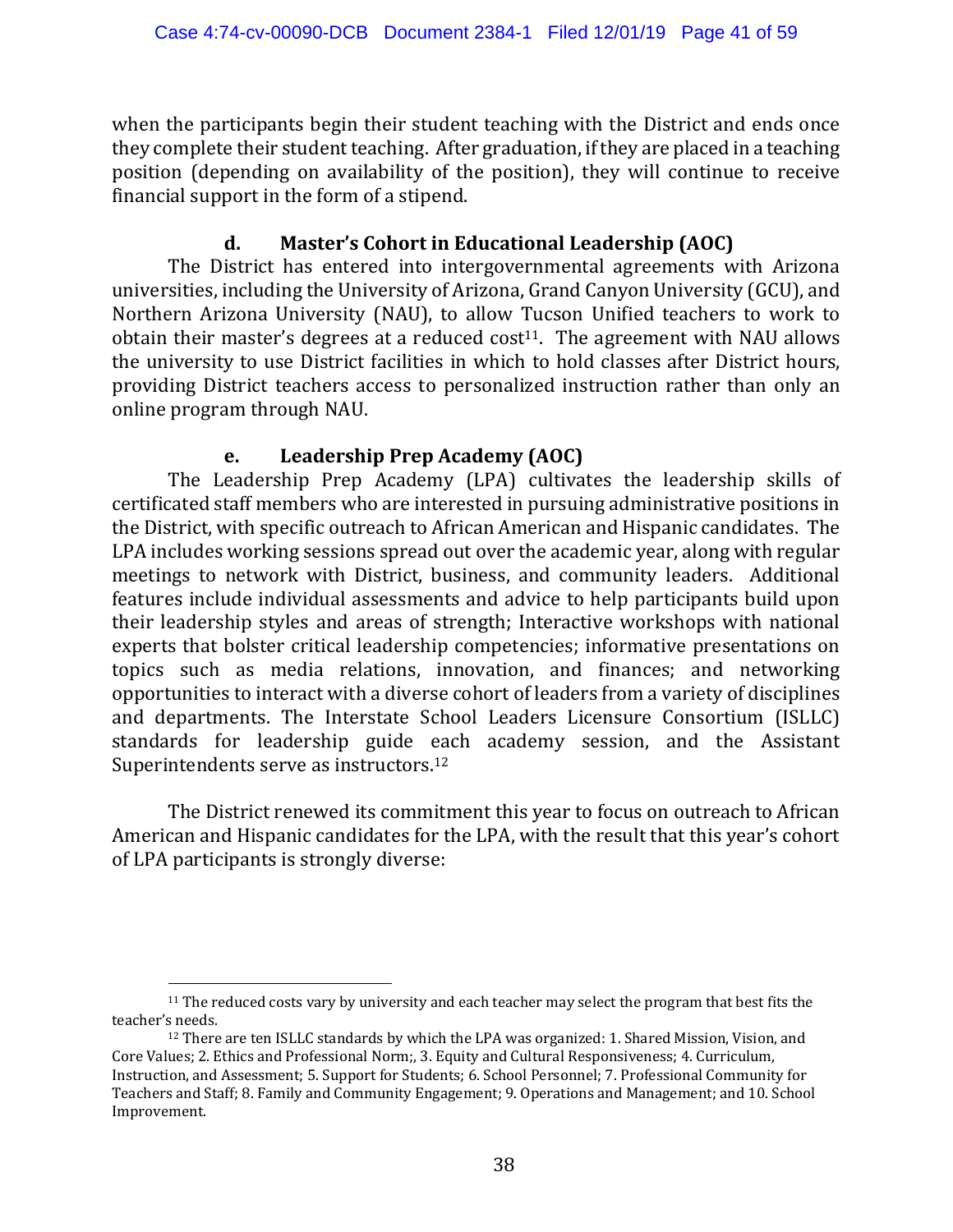| 2019-20 SY LPA Applicants Selected to Participate |               |            |  |  |  |  |
|---------------------------------------------------|---------------|------------|--|--|--|--|
| Race/Ethnicity                                    | <b>Number</b> | Percentage |  |  |  |  |
| African American                                  | 13            | 43%        |  |  |  |  |
| Hispanic                                          |               | 30%        |  |  |  |  |
| White                                             | Χ             | <b>27%</b> |  |  |  |  |
| <b>TOTAL</b>                                      | 30            |            |  |  |  |  |

#### **3. Diversity Transfer Programs.**

#### **a. Teacher Diversity Transfer Program.**

 The District has made steady progress in increasing teacher diversity within schools. Over the past four years, the District has successfully persuaded over 100 teachers to transfer to a school at which their presence improves diversity. Many schools now either meet or are within one teacher of meeting, diversity that is within 15% of the overall District percentages of African American and Hispanic teachers.

 Moreover, elementary schools often have very small teacher groups – some as few as ten, and many less than 25. Data for groups that small is likely to be (a) volatile from year to year as a result of small random changes in personnel, and (b) so small that no valid conclusions can be drawn. A change in one or two teachers at a small school, unless they are replaced with teachers of the same race or ethnicity, can have massive impact on percentages, with the result that from year to year. The District observed this phenomenon, both within and outside the target group of schools. The District is also concerned that in this small group setting, concern about meeting 15% targets may elevate race or ethnicity above acceptable levels of importance in hiring decisions, particularly given that there is no finding that the District has ever discriminated in the hiring of teachers.

Teacher recruitment among District schools is designed to proactively find and cultivate candidates to transfer into open positions that would improve diversity, and to identify voluntary opportunities to swap personnel between schools even in the absence of an open position. The process requires understanding the current diversity status of the teaching staff at District schools, use of that data to identify and reach out to potential transfer candidates, and a personalized effort to persuade and incentivize teachers to transfer to improve the diversity of the teaching staff at the receiving school, without adversely affecting diversity at the sending school.

The process begins with the Human Resources staff providing data to create a table of the racial and ethnic makeup of each school's teaching staff and the schools'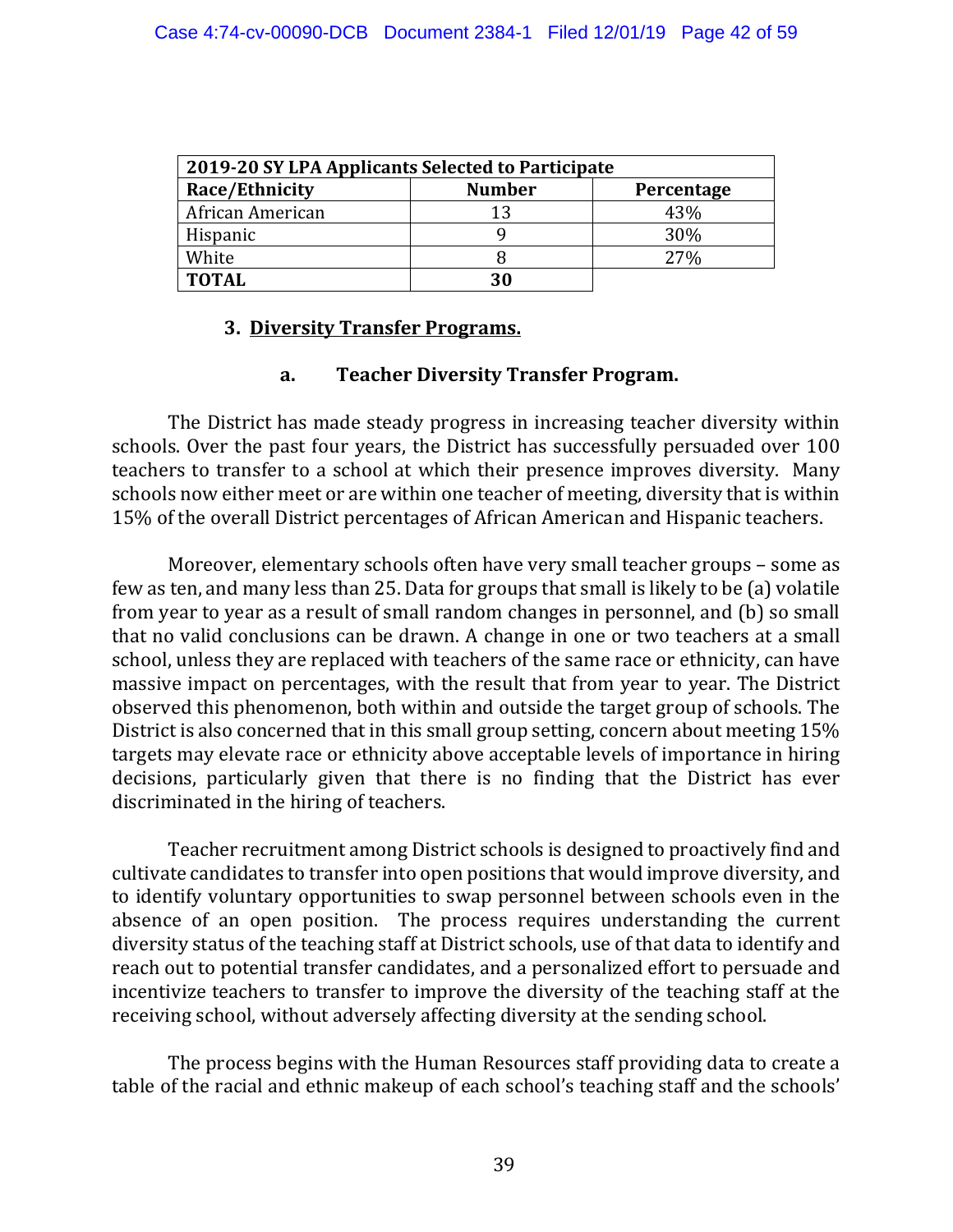specific receiving needs for improved diversity, sending capacities to improve diversity at other schools, and current open positions. The Director updates this table each month throughout the calendar year. Using the table and HR data, the Director keeps a running list of "sending school" transfer candidates by race/ ethnicity and teaching credentials to facilitate matching to open positions at other schools.

The Director uses the HR data and geographic locations to identify potential "swap" school candidates, where the exchange of teachers would improve diversity at one or both of the schools. The Director organizes regular email and/or telephone contact with potential transfer candidates to advise them of open positions that would improve diversity and inform them about the various incentives and advantages of transferring. The Director follows up with direct personal contact as much as possible.

When an underperforming school has a vacancy, the Director uses data from the Assessment and Program Evaluation Department to identify top District teachers with high-achieving students and invite the teachers to transfer to the underperforming school.

The Director administers an annual online survey to be sent to all teachers to explore their potential interest in transferring to improve diversity. The survey includes questions regarding what teaching conditions or incentives would increase interest in transferring (such as preferred grade level, another teacher transferring at the same time, working conditions), and to what schools they would consider transferring. The Director also uses survey responses to identify or prioritize candidates. The Director and teachers who have transferred to improve diversity jointly develop additional referrals as well as success stories and testimonials that can be used to help recruit transfer candidates.

To the extent practicable, the Director organizes and attends recruiting meetings for teachers at schools with significant sending capacity. The goal of the meetings is to encourage candidates to apply for transfers by explaining the benefits of a diverse teaching staff, the District's diversity program, and the various incentives and advantages of transferring.

The Director meets with principals at schools with significant sending capacity to review the importance of diversity and the available incentives, and to encourage them to refer teachers as transfer candidates. To the extent practicable, the Director facilitates meetings among principals or transfer candidates at potential "swap" schools to promote teacher exchanges between schools to promote a diverse teaching staff.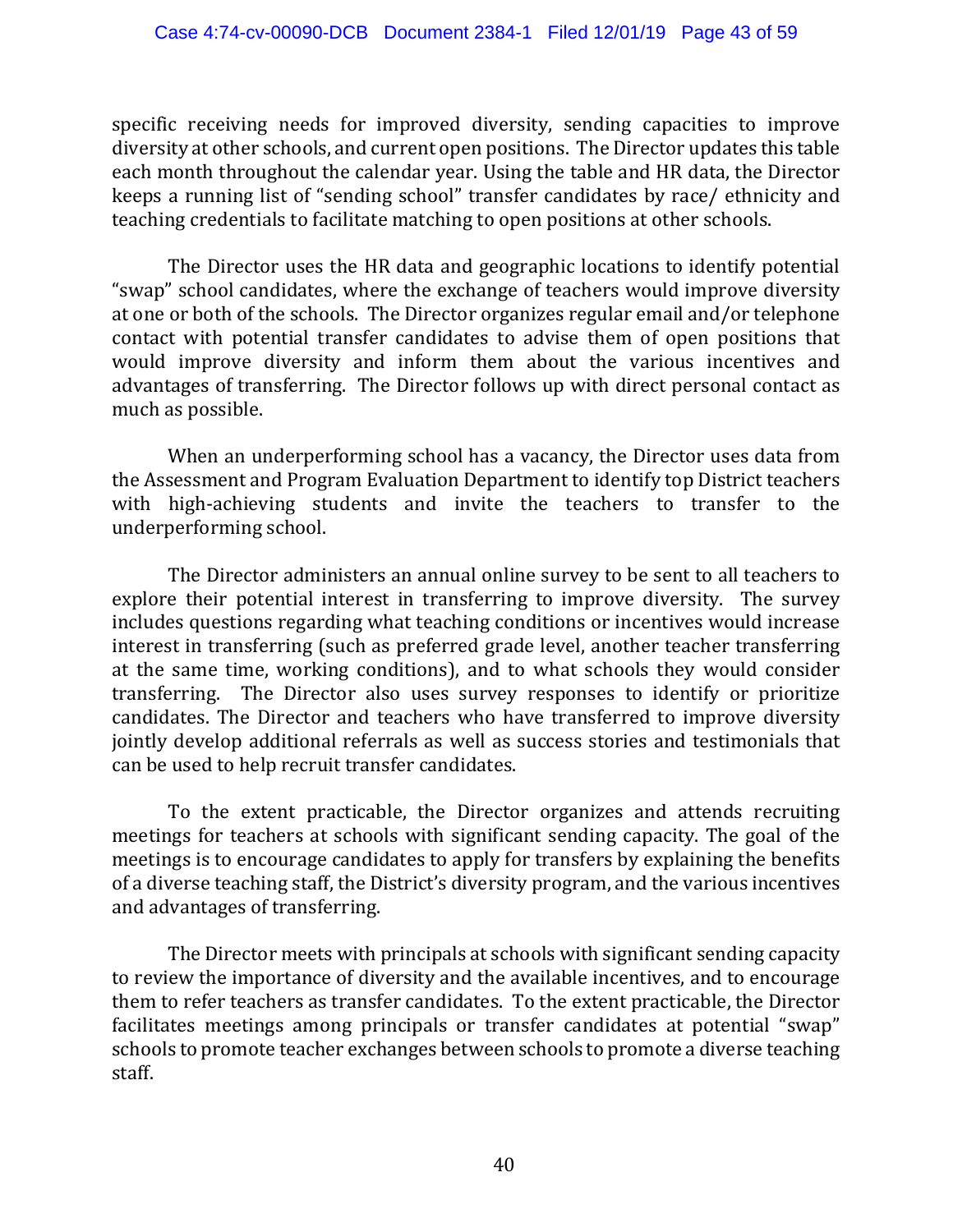The District provides a series of incentives to encourage transfers that improve diversity. Target school principals who recruit a transfer teacher whose presence reduces racial disparity will be granted \$3,000 (per teacher) to use toward classroom supplies. District teachers who seek to transfer to a target school and whose presence reduces racial disparities will receive a benefit package, including a \$5,000 cash stipend, or a \$4,000 cash stipend and five additional planning days spread throughout the year, or a \$4,000 cash stipend and \$2,000 support towards National Board Certification.

 Transfer requests that reduce racial disparities have priority and are processed for approval on the next available board agenda. The District does not approve transfers that increase racial disparities in any school.

#### **b. Administrator Diversity Transfer Program.**

The District has recently expanded its diversity transfer program to include administrators. Fifty‐five of the District's 85 schools have one administrator, so "within‐school" diversity of administrative staff is not possible. Of the 30 schools with more than one administrator in SY2019-20, only seven had homogeneous teams. Three of these schools had white administrators, and four racially concentrated schools had Hispanic administrators. All schools were within one administrator of complying with the 15% rule. Thus, only a few schools within the District are affected by the diversity transfer plan.

 Functionally, the administrator transfer program is similar to the teacher transfer program. The HR staff creates a table of the racial and ethnic makeup of each school's administrative staff and the schools' specific receiving needs for improved diversity, sending capacities to improve diversity at other schools, and current open positions. The Director updates this table every year, and includes it in the annual report. Using the table and HR data, the Director keeps a running list of "sending school" transfer candidates by race/ethnicity and teaching credentials to facilitate matching to open positions at other schools.

 The Director organizes regular email and/or telephone contact with potential transfer candidates to advise them of open positions that would improve diversity and inform them about the various incentives and advantages of transferring. The Director follows up with direct personal contact as much as possible. The Director works with HR leadership to ensure the racial/ethnic balance of school administrative teams is considered in the hiring process.

 Recruiting administrators among District schools is designed to proactively find and cultivate candidates to transfer into open positions that could improve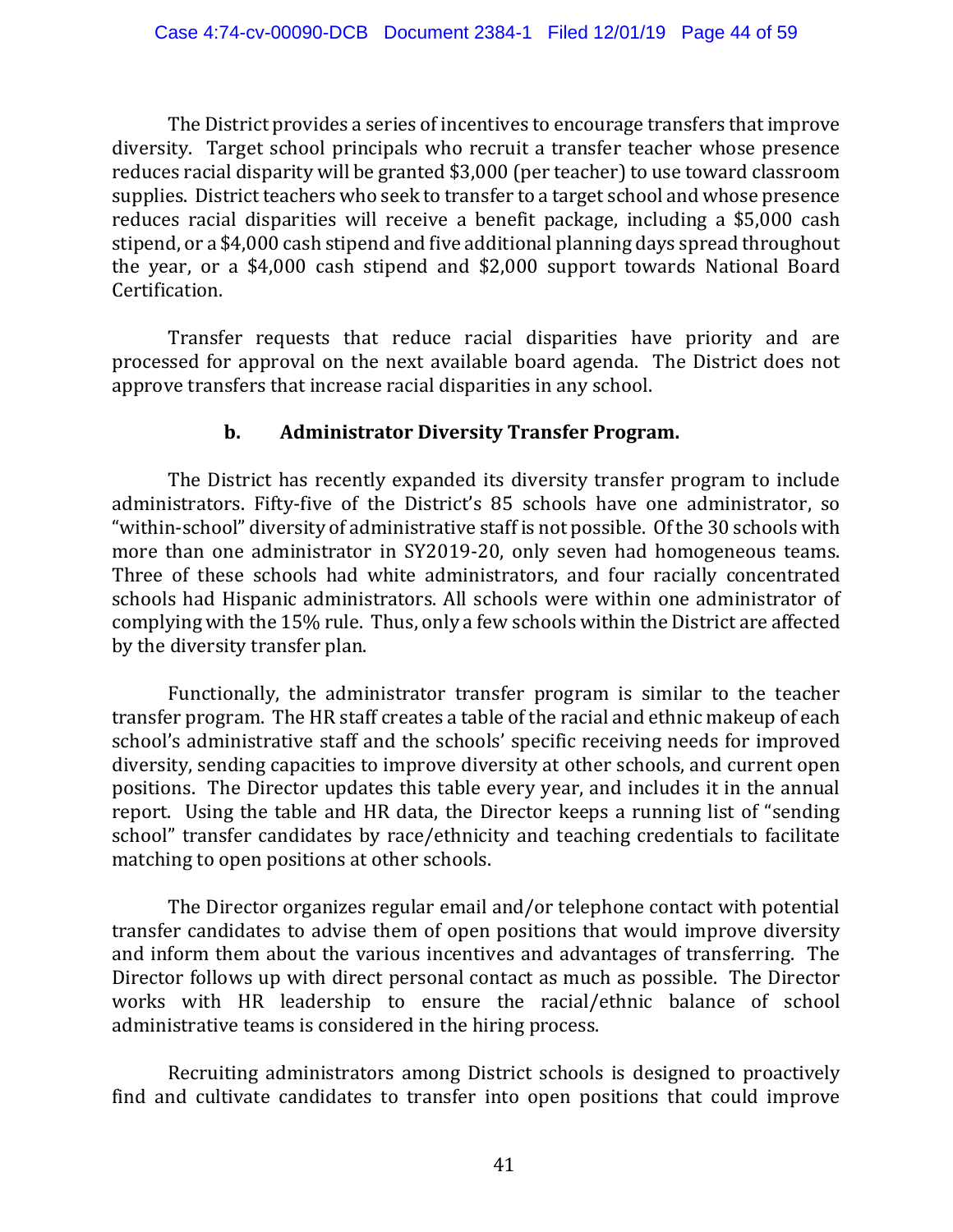diversity, and to identify voluntary opportunities to swap personnel between schools even in the absence of an open position. The process requires an understanding of the current diversity status of the administrative teams at District schools, use of that data to identify and reach out to potential transfer candidates, and a personalized effort to persuade administrators to transfer to improve the diversity of the administrative team at the receiving school, without adversely affecting diversity at the sending school.

 At the same time, the District recognizes that stability in the administrative staff at a particular school may be important to continued growth in academic achievement. Thus, the District will not consider an administrator for a diversity transfer if that administrator has served at his/her current school for fewer than two years. The District may retain a school's leadership team if that school earned an A or B rating, improved by a letter grade, or improved substantially within a grade band.

 The District provides incentives to encourage diversity transfers by administrators. Target school principals who recruit and hire an administrator whose presence balances the racial/ethnic makeup of the administrative team will be granted \$3,000 to use in the school budget. District administrators who seek to transfer with a three‐year commitment to a target school and whose presence improves the racial/ethnic balance of the administrative team select from the following incentives: a \$4,000 annual cash stipend for three years; \$2,500 cash stipend and \$2,500 for professional development expenses (conferences and/or specific training) for three years; or a one-year interim assignment of an additional certificated staff person to assist the administrative team of a receiving school, to assist in transition and improve academic instruction. The Director actively recruits diverse certificated staff to fill that interim position as part of a GYO for leadership development.

# **B. New Teacher Hiring and Support**

#### **1. Hiring**

 The District uses a centralized hiring process to fill teaching position vacancies. The process is designed to allow the District to influence the process to improve diversity and avoid first‐year teachers at racially concentrated or underperforming schools as much as practicable given the external circumstances constraining hiring.

 The most significant constraint is that the District cannot simply hire a teacher and then "assign" the teacher to a school. Teachers apply for specific positions at identified schools, and the District is generally dependent on voluntary choice by teacher applicants in filling vacancies. A number of factors combine to force this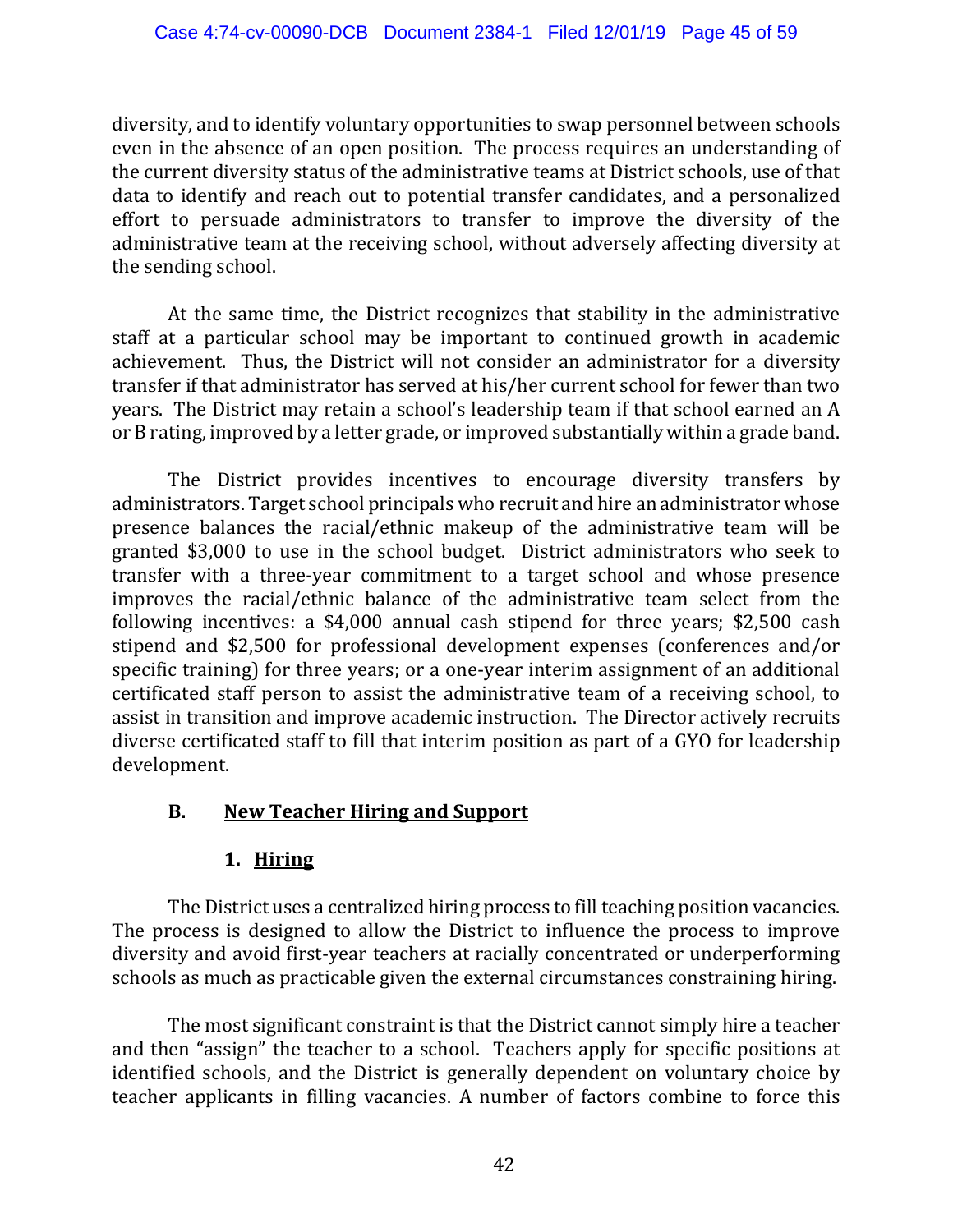condition, including the national teacher shortage, low teacher pay in Arizona, alternatives for teacher employment (other local school districts, charter schools), similar hiring practices by other districts, and collective bargaining agreements.

 In summary, the process is as follows: All vacant teaching positions are posted for a minimum of fourteen days on the District's central website, where they are searchable by type, level, location and keyword. All applications for teaching position are submitted online through the District's central website, for particular posted positions. All applications are saved online in a pool and an applicant may return to the website at any time and submit an application for any other posted position.

 The District's central HR staff reviews applications submitted for each position, and determines whether each application meets the minimum criteria for the posted position. The school staff reviews the qualified applications, conducts interviews following an approved protocol, and makes a recommendation to central HR staff for hiring.

 The District's central HR staff also reviews its general pool of applicants for other possible qualified applicants. The District's central HR staff conducts additional interviews of applicants who have not been interviewed by the school staff.

 The District's central HR staff makes the hiring decision, subject to review and approval by the Superintendent and the Governing Board. The hiring decision by central HR staff takes into account the recommendation of the school interview committee, its own interviews, and other considerations including the experience of the teacher, the availability of other qualified applicants, the status of the school as either underperforming or racially concentrated, and the diversity of the teaching staff at the school.

 Except in a relatively narrow exception, the District does not permit a first‐year teacher to be hired for a teaching vacancy at any underperforming or racially concentrated school unless there are no other more experienced applicants for the vacant position. Whenever a first‐year teacher is hired for such a position, the District provides both developmental and sheltering support for the first ‐year teacher to mitigate the impact of first year teaching in an underperforming or racially concentrated school. The District uses a certification form to document (a) that the conditions permitting the hiring of a first‐year teacher at an underperforming or racially concentrated school exist, and (b) the specific sheltering strategies provided to that first‐year teacher to mitigate the impact of inexperienced teachers at these schools.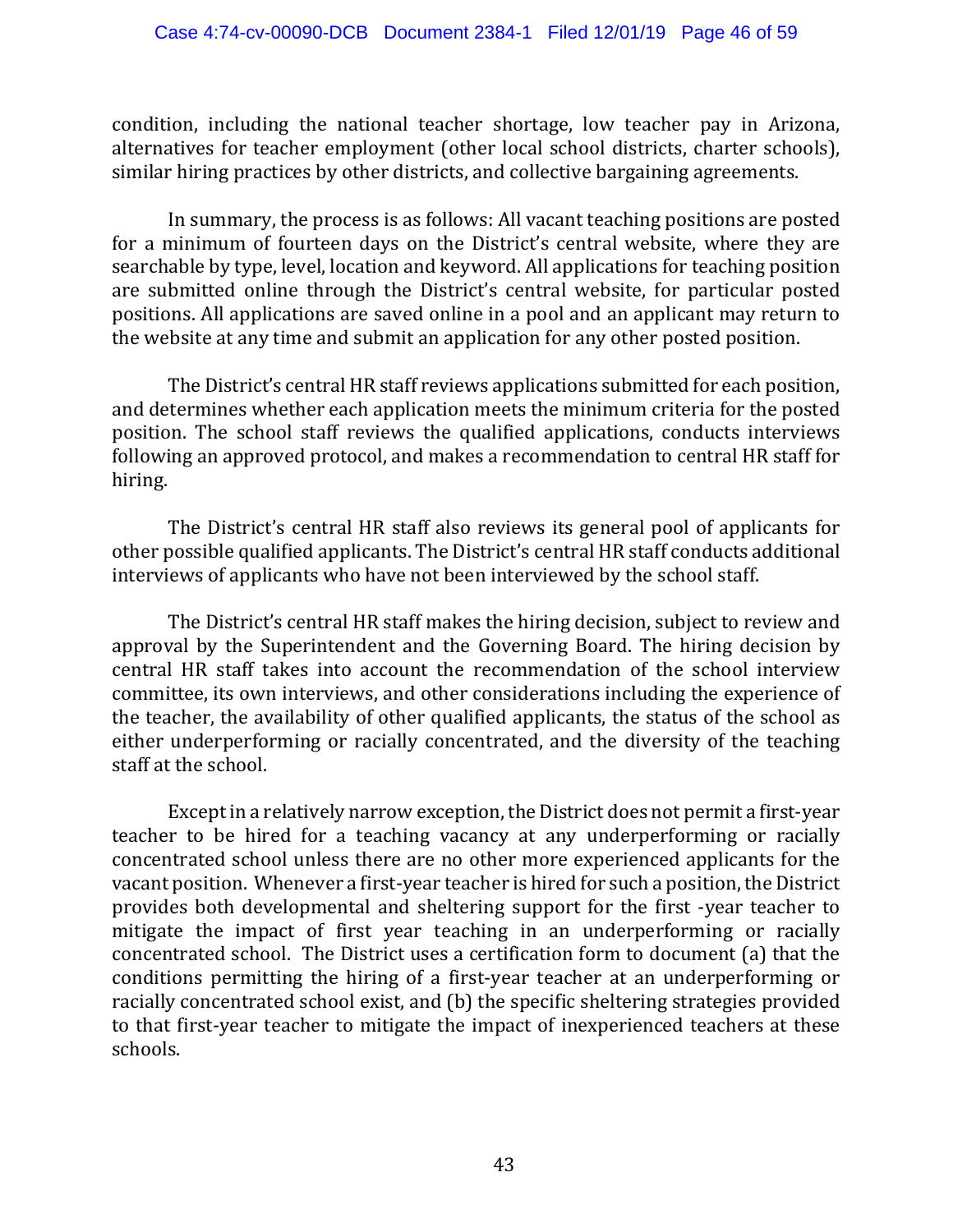Over the last five years, first‐year teachers have amounted to less than 5% of the total teaching force of the district, reflecting the lower than average attrition rates experienced by the District, and the success of its efforts to recruit and hire more experienced teachers for all open positions.

#### **2. Support**

 The District provides special support to first and second year teachers. The support includes a four-day induction program when the teacher first joins the District, and then developmental support throughout the year from (a) mentor teachers who work with the new teachers every week, modeling instruction, providing coaching, assessments, direction on areas for improvement, and (b) professional learning opportunities specifically designed for new teachers.

The level of support the District provides for first-year teachers at underperforming or racially concentrated schools is higher than at other schools. Mentors are assigned to new teachers according to a formula designed to ensure this higher level of support. In addition, first -year teachers at underperforming or racially concentrated schools receive special sheltering support in the form of reduced class size, no multi‐grade class assignments, reduction in number of classes taught, classes co-taught with another teacher, one classroom for all courses, reduced lesson plan responsibilities, limited number of preparations required, common planning time with teachers of same grade/content, and no additional first‐year teachers in content or grade‐level team.

Second-year teachers who do not receive satisfactory assessments at the end of their first year teaching are targeted for more intensive support than other second year teachers, and continue to receive special support until they achieve a satisfactory rating on the new teacher assessment.

 A more complete description of support provided by the District for first year teachers appears at ECF 2327 and attachments.

 New teacher support is designed, implemented and overseen by the New Teacher Induction Department. The department is led by a Director, who reports to the Assistant Superintendent for Curriculum and Instruction.

#### **C. Discipline**

 The District continues its efforts to reduce the absolute levels of discipline imposed and disparities in the administration of discipline among racial and ethnic groups. Those efforts continue to prove fruitful. While there are slight fluctuations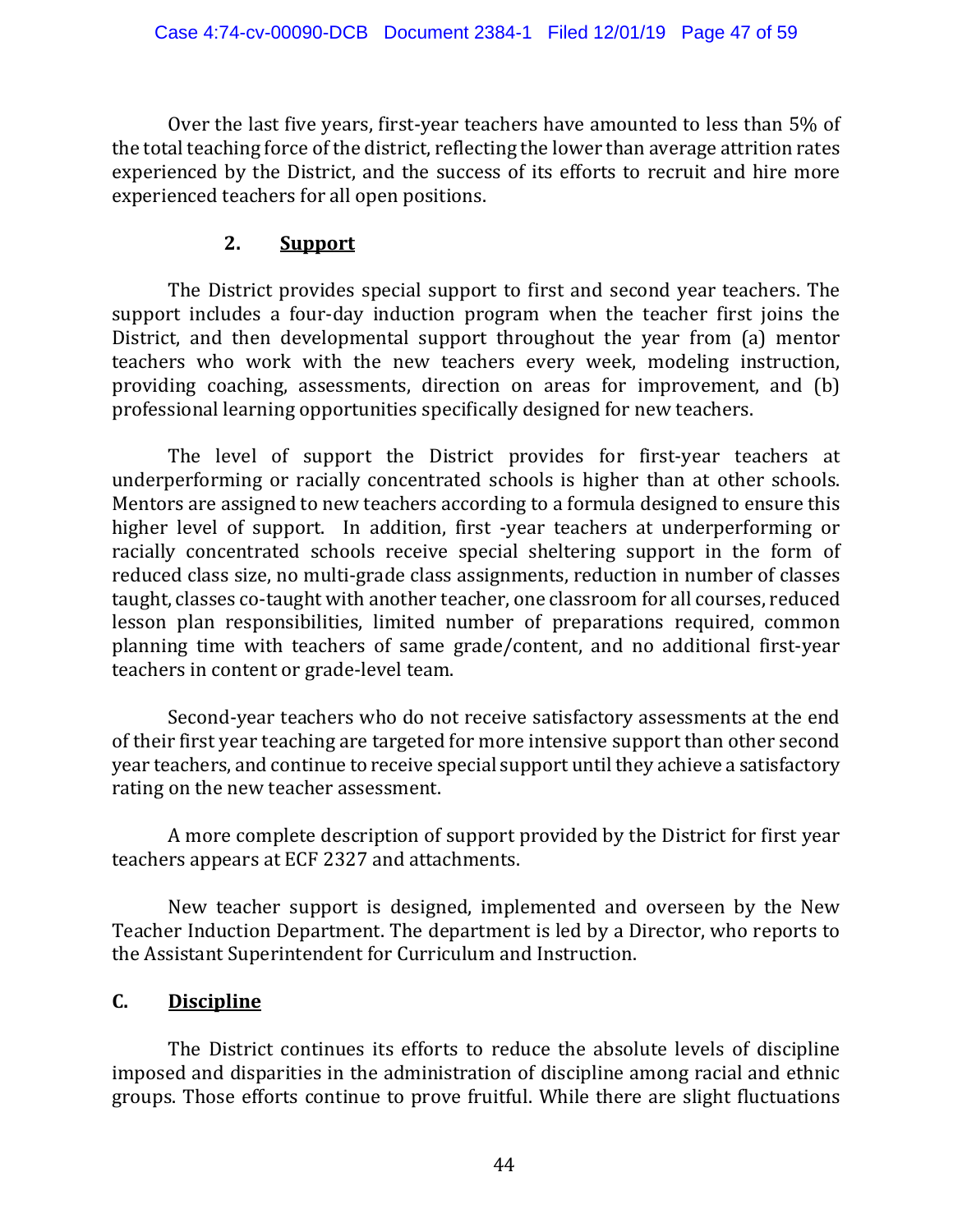from year to year, the overall trend is a reduction in overall discipline as well as a reduction in the differences in discipline rates between African American and white students. The District halved the 9 percent difference that existed in SY2013‐14. Furthermore, with the reduction in overall discipline and discipline disparities, African American discipline rates for the past two years (10.39 percent and 10.93 percent) are lower than the rates for White students in SY2013‐14 (11.56 percent).

 There is virtually no difference in discipline rates between Hispanic and White students for out‐of‐ school suspensions (short or long term). The District has reduced the disparity gap with respect to both short‐term and long‐term suspensions between African American and White students. The likelihood that African American students will be suspended also has been reduced significantly. For example, in SY2014-15, African American students were 3.5 times more likely to have a long‐term suspension than White students (just below the most recent national average). By SY2018‐19, the likelihood ratio had dropped to 2.1 (well below the most recent national average). Hispanic students are no more likely than White students to receive a long‐ term suspension.

The Student Relations Department has primary responsibility for overseeing and managing discipline in the District, and is dedicated to improving student behavior, reducing disciplinary and exclusionary consequences, creating consistent discipline practice across schools, organizing and leading professional development, auditing schools for best practices and deficient practices, and regularly reviewing discipline data for trends, policy violations, and hot spots. The Student Relations Department is led by a Director who reports to the District's Chief Academic Officer, the Assistant Superintendent for Curriculum and Instruction. [ECF 2266‐1, p. 2.]

 The Student Relations Department works primarily through three sets of teams at the site level: MTSS, site discipline teams, and Positive Behavioral Interventions and Supports (PBIS) teams. [ECF 2266-1, p. 5.] Site level teams also receive support from regional assistant superintendents. Student Relations staff also serve as leading members of the Comprehensive Behavior and Discipline Committee (CBDC) and contribute heavily to the design and presentation of professional development focused on improving classroom discussion, relationships with students, and inclusive school environments. [Id.]

 As discussed below, the District has implemented several initiatives to facilitate its discipline‐related goals, and in so doing has seen remarkable progress in reducing overall discipline and discipline disparities.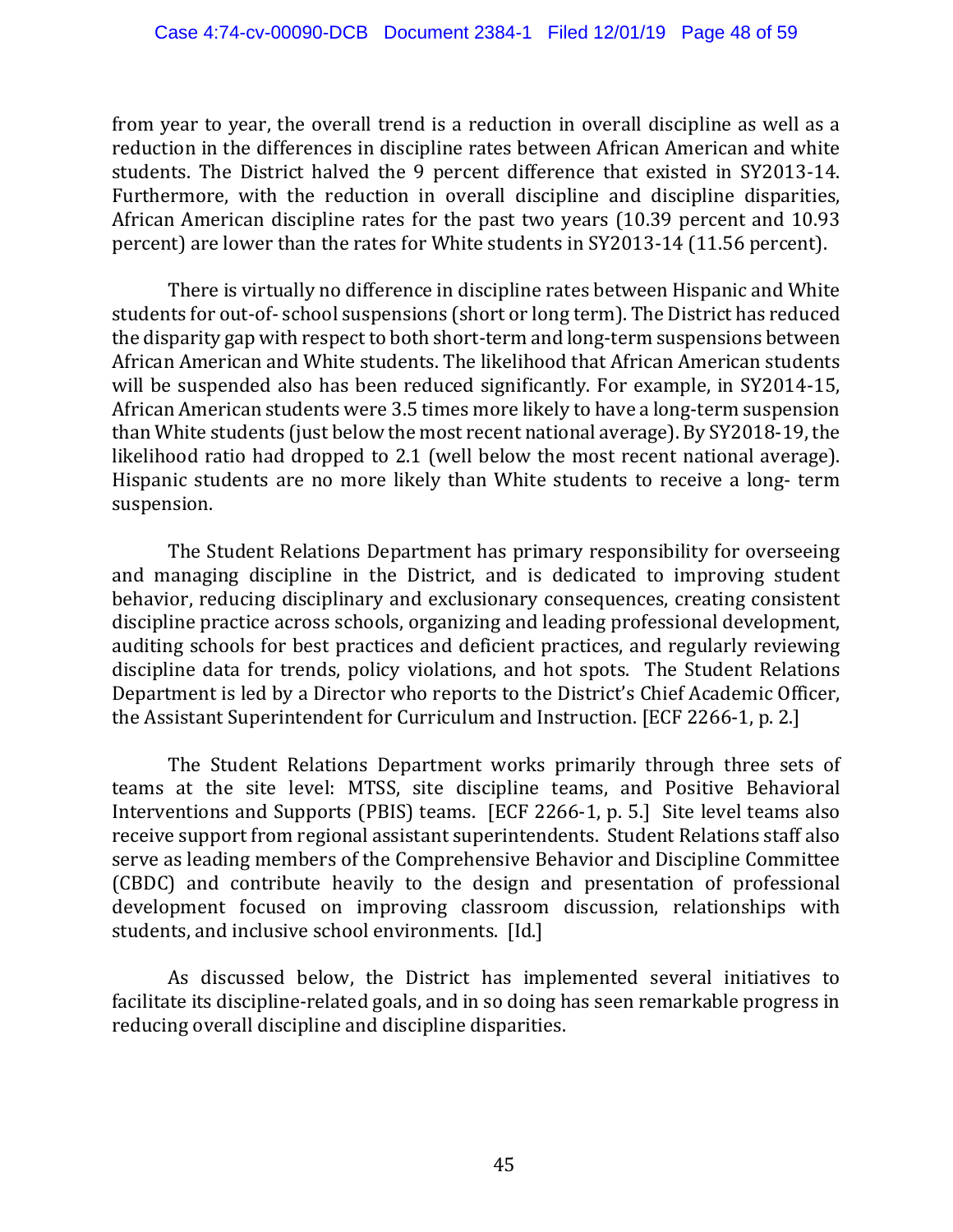# **1. Initiatives13**

# **a. PBIS and Restorative Practices**

 The District implements restorative practices and PBIS, which is a proactive systems approach to establishing the behavioral supports and social culture needed for all students to achieve social, emotional, and academic success. [ECF 1965‐1, p. 187.] These practices help schools teach and encourage positive behavior, teaching students about behavior just as they teach students about subjects like reading or math. The focus of restorative practices and PBIS is improved behavior, not punishment. Over a six‐year period, restorative practices and PBIS have continually evolved based on monitoring, identification of need, evaluation, adjustment of strategies and development of new programs and approaches. Restorative practices and PBIS have become embedded and intertwined with the way TUSD teaches and interacts with students, and serve as foundational pillars in system‐wide structures like MTSS, site‐based discipline and/or PBIS teams, culture and climate training and expectations, and policy. Both overall strategies have been codified by Governing Board policies JK (Student Discipline), the student code of conduct, and supporting regulations JK‐R1 and –R2 (Short‐ and Long‐term Suspensions).

 In 2018‐19, TUSD created a new department, student relations (SR), to address behavior and discipline. Led by the Director of Student Relations, the department developed system‐wide protocols for implementing, observing and monitoring, and evaluating the effectiveness of RP and PBIS. SR worked with student services and the CRPI departments to ensure cohesion in RP/PBIS implementation, and expanded the RPPF pilot, including developing handbooks and manuals to ensure consistent application across schools. SR also conducted site‐level walkthroughs and observations throughout the year to observe RP and PBIS practices in schools, to provide job‐embedded professional learning, and to evaluate effective practices. At the site level, all schools hired or designated an employee to serve as the restorative and positive practices site coordinator.

# **b. DAEP**

 $\overline{\phantom{a}}$ 

 The District's Alternative Education Program (DAEP) is a voluntary alternative to long-term suspension that provides  $6<sup>th-12<sup>th</sup></sup>$  grade students the opportunity to

<sup>&</sup>lt;sup>13</sup> Each of these initiatives is discussed in more detail in the District's Notice and Report of Compliance – Discipline Progress Report, along with its attachments, found at ECF 2266, 2266‐1 and 2266‐2.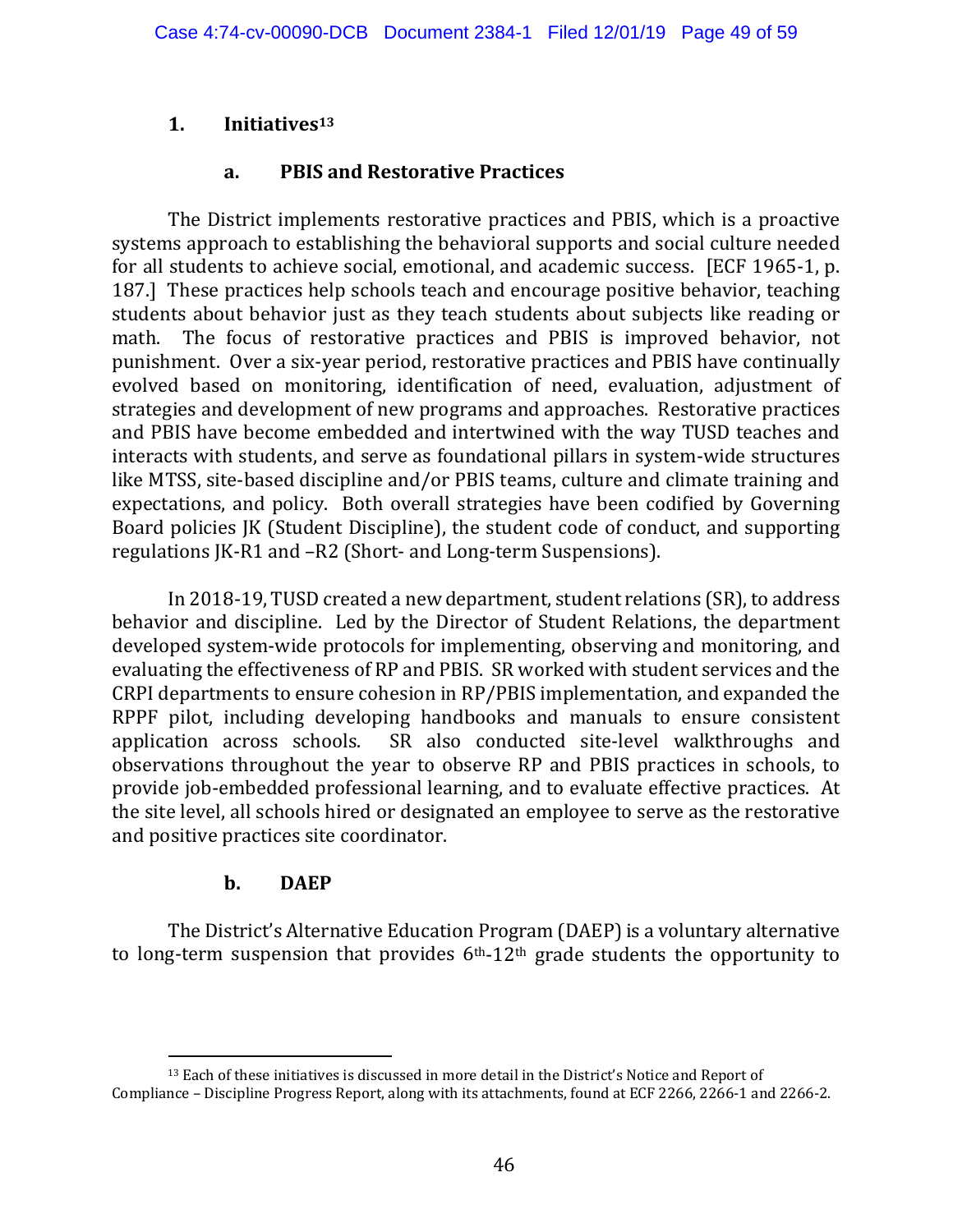continue their education and reflect on the underlying behaviors and circumstances that led to discipline instead of staying at home or being detained.14

## **c. ISI**

 The District's In‐School Intervention (ISI) program is an alternative to short‐ term suspension where students will continue receiving classroom instruction from content‐certified teachers in a classroom on campus. ISI is available at all middle schools, all high schools, and larger K‐8 schools.

# **d. Positive Intervention Centers**

 The District designed Positive Intervention Centers (PICs) to provide students a short time (no more than 30 minutes or the remainder of one class period) and a positive and supportive environment to de‐escalate if they are feeling angry, overwhelmed, or in need of a time‐out. The teacher in the PIC has the student fill out a reflection form to help identify the root cause of the feelings, de‐escalate the situation, and assist in helping restore the student back into the classroom or classroom setting.

# **e. Support Action Plans (formerly Corrective Action Plans)**

 At the end of each quarter, the CDRC meets to review data and identify trends. When school data indicates high levels of discipline or disproportionality, the Student Relations Director collaborates with the school principal to develop a school site‐ wide Support Action Plan (SAP) to address any demonstrated deficiencies in discipline practices or in policy or Code implementation. Some schools go off the SAP after one quarter, while others take longer to fully implement corrective measures. The Student Relations director collaborates with academic directors to monitor SAP progress throughout the year. The SR Director and academic directors discuss schools' SAP progress during quarterly discipline review meetings and on an asneeded basis.

# **f. Discipline Data Monitoring**

 The District continues to provide training and support to site leaders to ensure the accuracy of discipline data. The Student Relations department, including the SR Director, the SR Coordinator (RPPC), and the CL, work throughout the year with staff from sites and relevant departments to improve the usefulness and accuracy of data

 $\overline{a}$ <sup>14</sup> Each of these initiatives is discussed in more detail in the District's Notice of Report of Compliance – Discipline Progress Report, along with its attachments, found at ECF 2266, 2266‐1 and 2266‐2.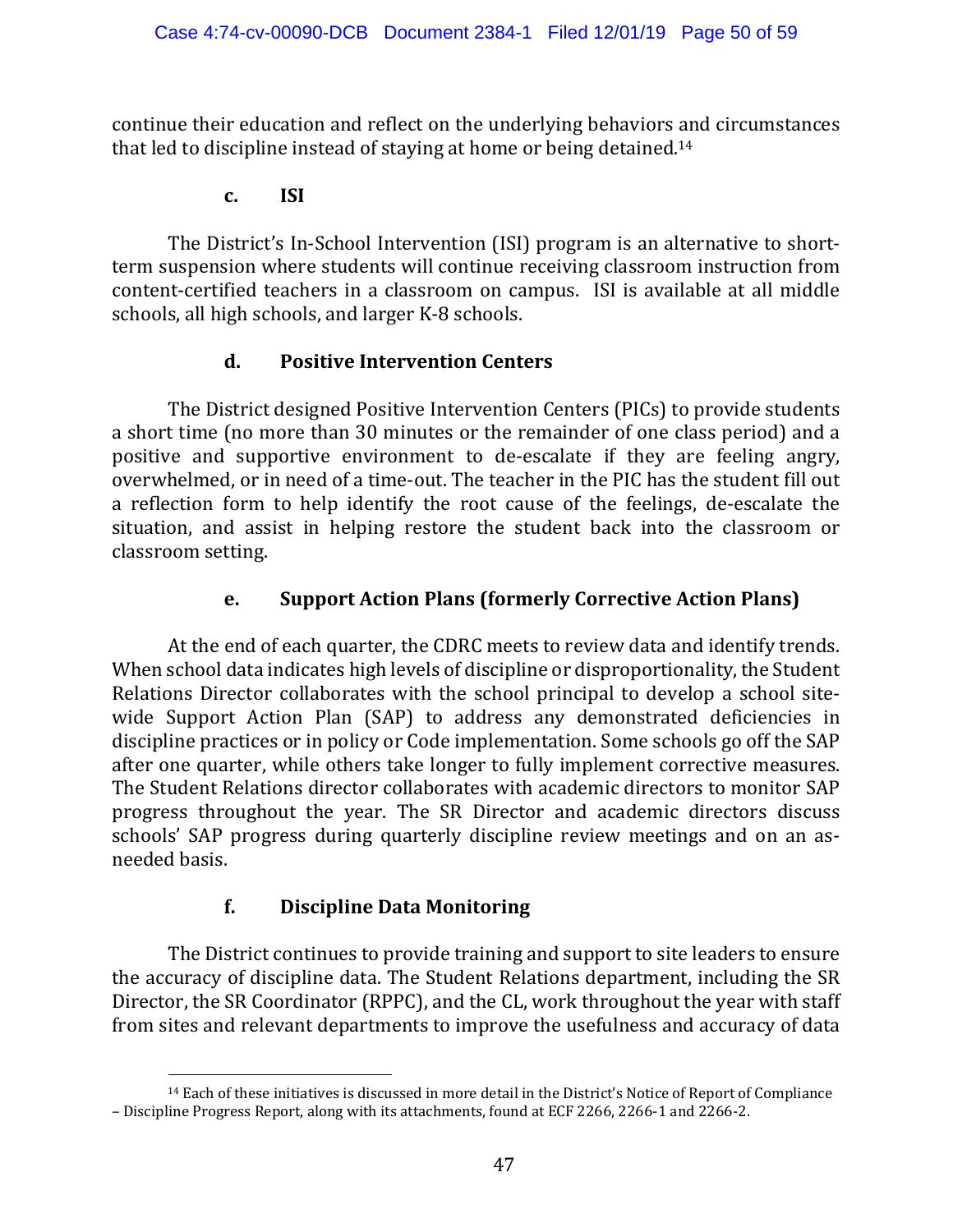documentation. The District improved site‐level capacity for data entry to ensure accurate and reliable reporting in SY2018‐19, particularly through training on data entry into the EBAS, including Synergy and Clarity information systems. The District also continued to actively monitor discipline data and adjust strategies based on frequent and recurring data analysis, assessment, and evaluation. The District's system of monitoring and reporting occurs continuously throughout the school year on a daily, biweekly, weekly, monthly, and quarterly basis. The Student Relations Department reviews disciplinary data and disciplinary actions, identifies issues, develops and implements corrective action measures, shares and replicates best practices, and explores ideas for improvement at the site or district level.

# **g. Revised Student Code of Conduct**

 The District worked with multiple stakeholders, a working group of staff, community members and other participants, the plaintiffs, and the Special Master to prepare and produce the revised coded of conduct. This new code of conduct included several changes and policies designed specifically to reduce exclusionary discipline for all students, and particularly for African American students. More details on these revisions can be found at ECF 2298‐1, pp. 147‐48.

# **h. Collaboration with the Department of Justice**

 The District regularly engages the Department of Justice in joint reviews of individual incidents (and their disposition) for the most-used category in the Student Code of Conduct, "Aggression," which includes minor aggressive acts, other aggression, fighting, and assaults. By providing this level of transparency to the only party authorized to view individual student data, the District has gained a wealth of knowledge, insight, and internal capacity to continue conducting thorough, incident‐ specific analyses of discipline data to ensure compliance and to reduce the use of exclusionary discipline.

# **D. Extracurricular Activities**

 The District's Interscholastics Department has primary responsibility for overseeing extracurricular activities at the District level, and principals, as detailed below, have primary responsibility for ensuring equitable provision of extracurricular activities in their schools. The Interscholastics Department is led by a Director of Interscholastics, who evaluates and develops the District's abilities to provide equal access and opportunities to and within extracurricular activities in the District. The Director of Interscholastics reports to the Assistant Superintendent for the Silverbell Region.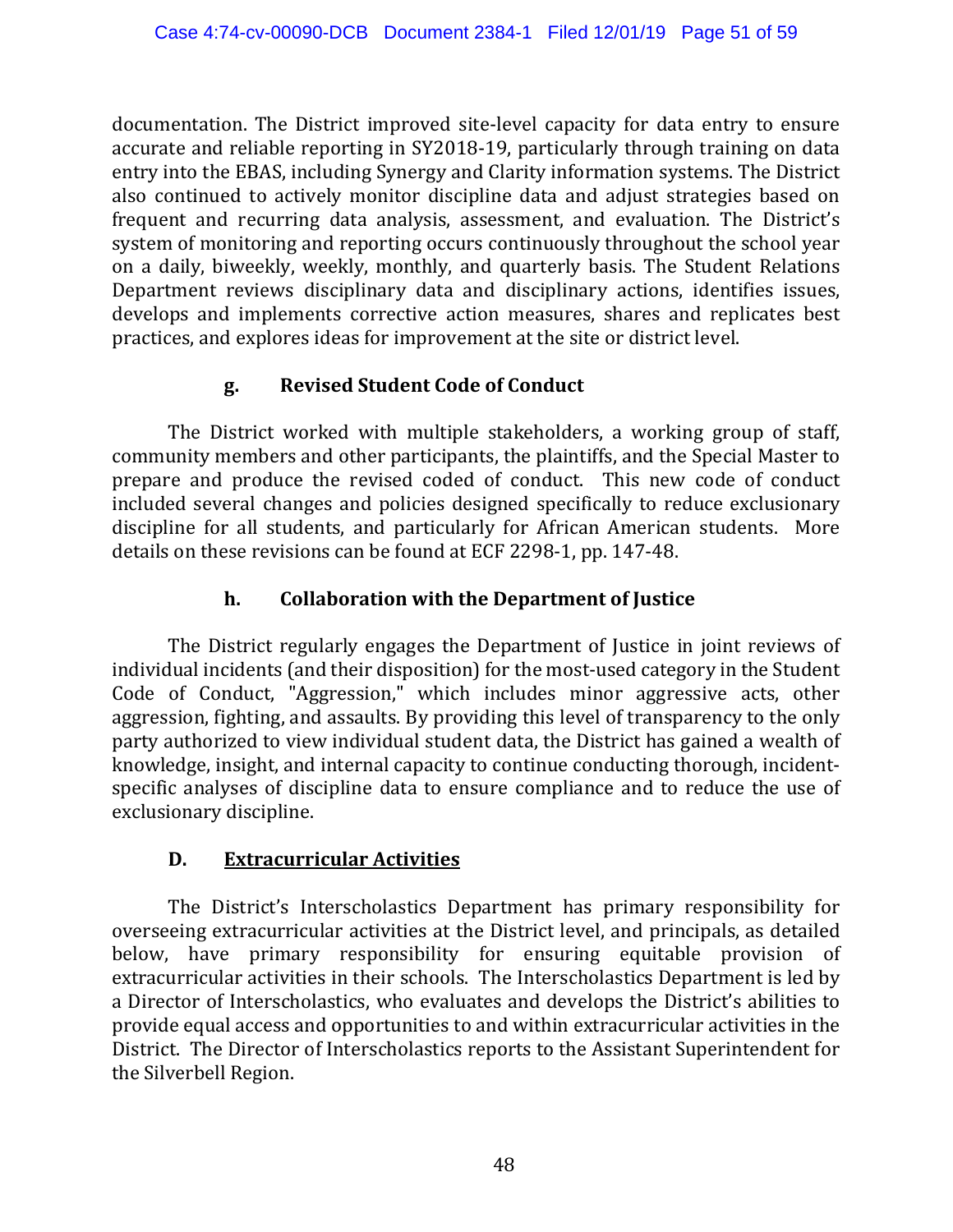Staff members from the African American Student Services, Mexican American Student Services, and Multicultural Curriculum departments work together in a supporting role to develop strategies to help increase the participation of African American and Hispanic students in extracurricular activities and to provide high interest activities for these students throughout the year. The Transportation Department also plays a supplemental role in providing transportation to students so that they may participate in extracurricular activities. The Interscholastics Department also provides an additional extracurricular specialist to work solely with the elementary school population. This specialist meets with parents of elementary students and introduces them to options for after‐school activities and the benefits that derive from participation.

In the Court's 1978 Findings of Fact, Judge Frey found that the District had eliminated segregation in extracurricular activities in 1946, more than thirty years before the Court's Order. [ECF 345, p. 42.] And, as discussed above, the Court did not find that any vestiges of segregation remained in the area of extracurricular activities.  $\left[$ Id. $\right]$ <sup>15</sup>

Nevertheless, the District has worked continuously to ensure equitable access to extracurricular activities. The District created the position of Director of Interscholastics to evaluate and develop the District's abilities to provide equal access and opportunities to and within extracurricular activities in the District. The Director also worked with a committee of representatives from the Fine Arts, Student Equity, Transportation, and Guidance and Counseling departments, and with principals from elementary and high schools to evaluate the District's extracurricular activities programs and develop a plan to pursue the steps needed to improve the equitable provision of extracurricular activities to all students and to ensure good faith compliance with the USP. [AR 13‐14, ECF 1686, p. 194; AR 13‐14, App. VIII‐1, ECF 1690‐8, pp. 1‐5.] The District prepared the Extracurricular Equitable Access Plan, which was submitted to the Plaintiffs and the Special Master for review, and was subsequently finalized and approved. [*Id.*] The District utilized that plan to pursue and accomplish the goals of providing all students opportunities to participate in

 $\overline{\phantom{a}}$ 

<sup>15</sup> Relatedly, the Department of Justice also determined that there was no evidence of discrimination in extracurricular activities when it did not oppose an award of unitary status in this area:

The United States does not oppose the District's motion for unitary status as to extracurricular activities, facilities and technology. The District has set forth evidence that is has complied in good faith with the requirements of these portions of the USP. The Special Master has not identified any non‐compliance with the USP in these areas, and the United States' compliance monitoring efforts have not uncovered any evidence to the contrary. Moreover, there is no evidence of ongoing discrimination in these areas. Finally, these areas are not so intertwined with other aspects of the USP that they cannot be dismissed without negatively impacting its full implementation. [ECF 2014, p. 6.]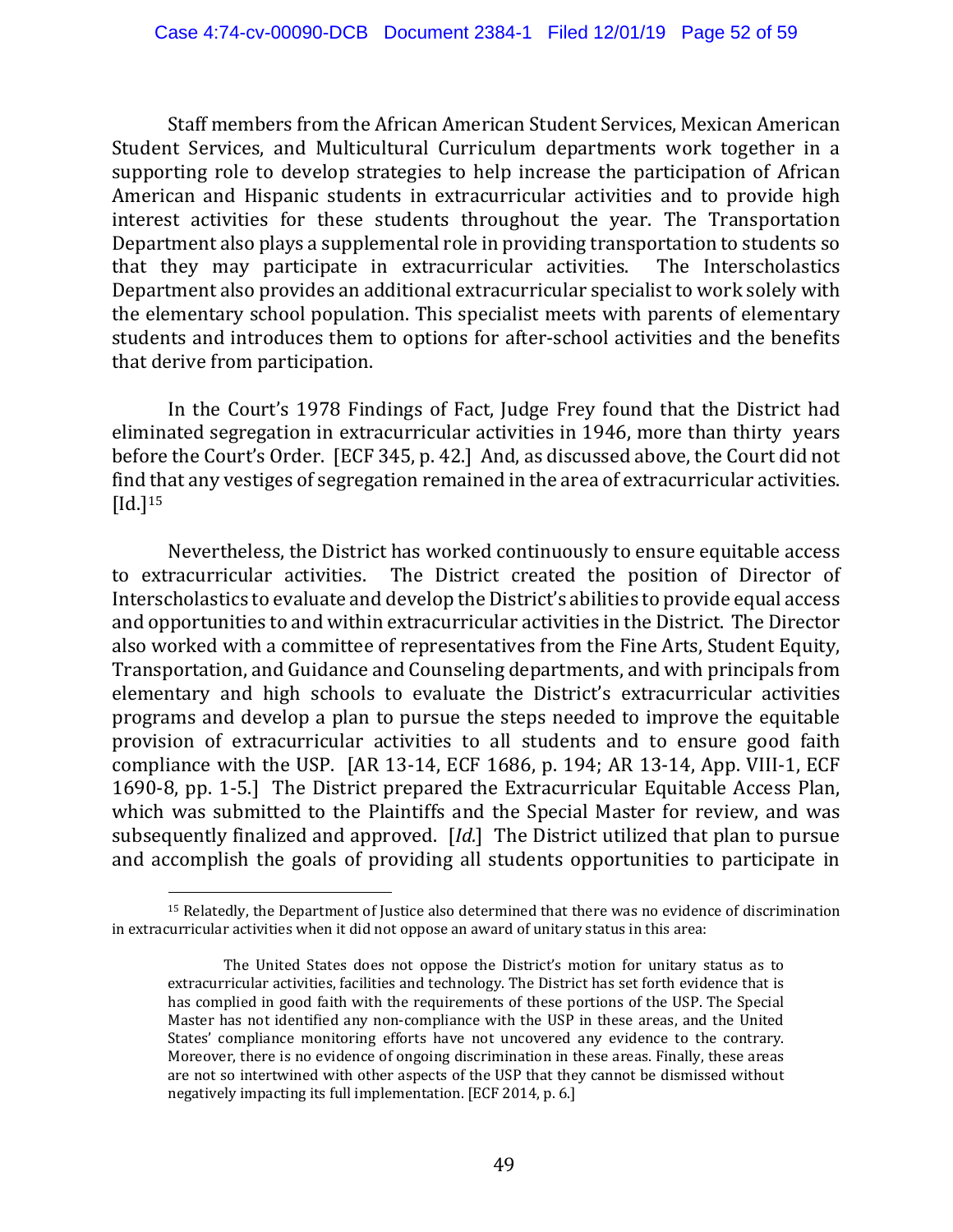extracurricular activities regardless of race, ethnicity or ELL status, and to promote diversity in extracurricular activities, bringing students of all races and cultures together in positive settings of shared interest. [AR 15‐16, ECF 1958‐1, p. 364.]

Additionally, since SY2013‐14, the Interscholastics Department has provided training to every principal, assistant principal, and athletic director on the District's policy that no student be prohibited from participating in any extracurricular activity due to their inability to pay fees. School principals are obligated to offer participation waivers to any students who can demonstrate that paying the fee would cause a financial hardship for their family. Since at least 2009, the District has worked in partnership with the Educational Enrichment Foundation and other non‐profit organizations to offer scholarships for middle and high school students to cover participation fees. The District continues to expand outreach efforts through communications sent directly to homes, advertising during assemblies and athletic events, and posting daily announcements and activities on school websites.

Finally, as detailed in the District's Principal Review Process, (ECF 2260‐1, pp. 22‐23), principals have primary responsibility within their schools to ensure equitable provision of extracurricular activities, Assistant Superintendents communicate regularly with principals regarding equity in extracurricular activities, and principals work with the extracurricular activities monitoring teams to ensure equitable access. The District's inter‐departmental collaboration has resulted in equitable provision of extracurricular activities.

#### **E. Facilities and Technology**

The District is committed to maintaining and improving its facilities and to allocating its technological resources equitably across all schools in a race‐neutral manner to prevent disparities in the quality of its physical and technological infrastructure for schools and students.

The District utilizes a Facilities Condition Index (FCI) to measure and rate the physical condition of each school facility across the District. The format and weight of the various elements of the FCI were approved by the Court, and are continually updated as conditions change. The District reports on the results of the FCI in its annual report. The District also uses an Educational Suitability Score to rate the design and suitability of each school for its educational mission. The FCI and ESS results demonstrate that there is no pattern of conditions or educational suitability which correlates to the racial and ethnic makeup of the school; in addition, the District prioritizes repair and improvement projects based on the FCI and ESS scores and integration status of the school, to ensure that repairs and improvements are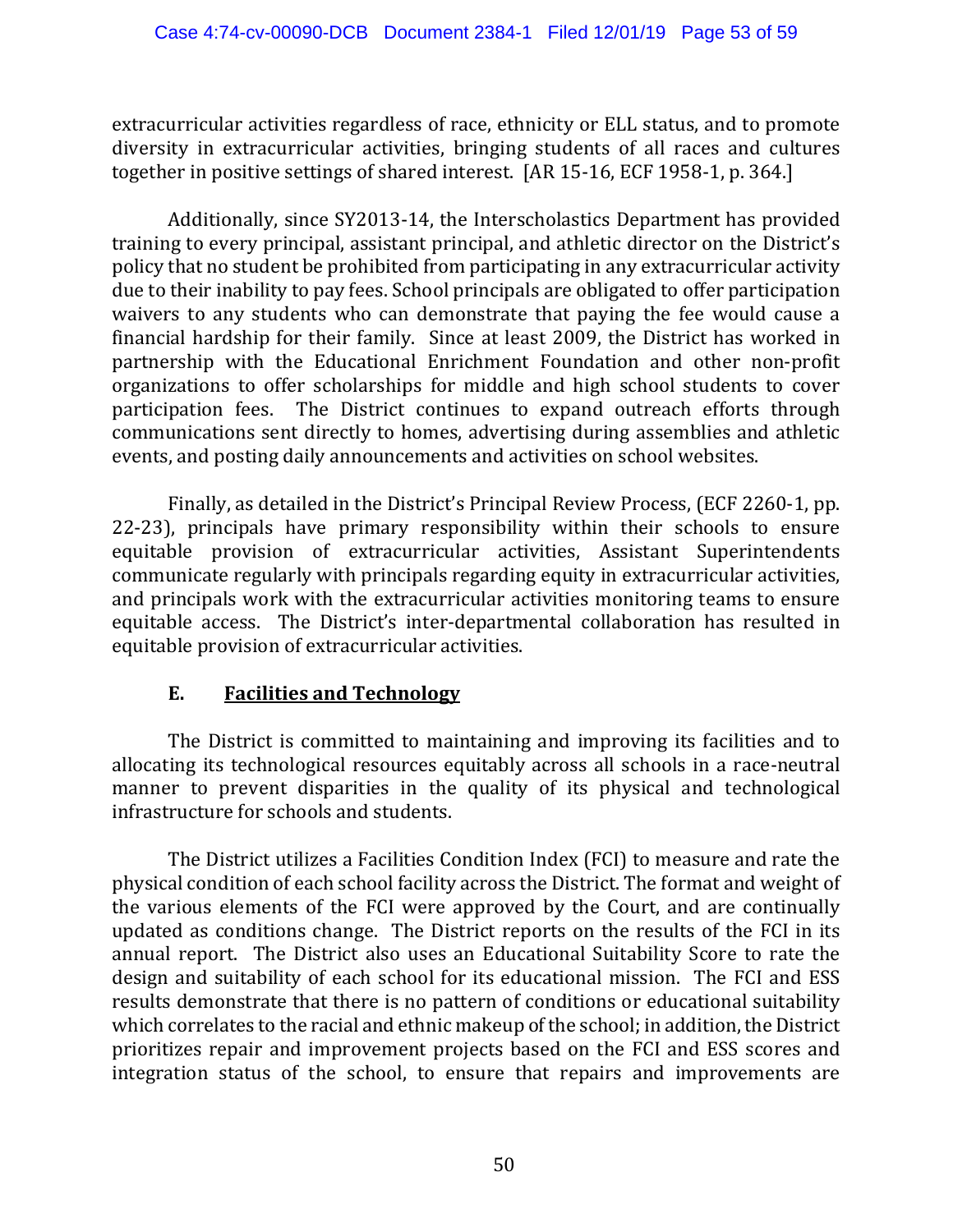equitably administered. Health and safety issues always take precedence over regular maintenance and improvement projects.

The District also uses a Technology Condition Index (TCI) to assess technological conditions at school sites. As recently revised, 45% of a school's TCI score is based on the technological equipment actually available for use in classrooms, and another 45% is based on the technological proficiency of the teachers in the school, as measured by annual tests administered by the Instructional Technology Department. The final 10% of the score is based on the extent to which the school's wireless infrastructure provides adequate access to the internet for instructional purposes. The TCI scores demonstrate that there is no pattern of technology conditions which correlates to the racial and ethnic makeup of the school.

Over the past several years, the District has significantly expanded its instructional technology professional learning activities for teachers and staff. The primary responsibility for realizing this goal rests with the Instructional Technology Department. The department is led by its director, who reports to the District's Chief Technology Officer. There are five Educational Technology Integration Specialists in the department who report to the Director. One ETI Specialist is assigned to each of the five District regions, and is responsible for coordinating and conducting teacher training within that region, along with supporting teachers and administrators in their region through customized training, co‐facilitation of school site professional development, and support for utilization of the Microsoft Educator Community.

Updating to Windows 10 and using Microsoft Office 365 has provided innovative opportunities for teachers to engage their students while improving learning outcomes and exposing students to skills they will need in the workforce. Microsoft solutions supports district‐wide technology goals. Microsoft has featured the District in one of their "School Stories," which is posted on the Microsoft Educational Technology website by schools around the world that are using Microsoft technology to create immersive teaching and learning experiences.

To further support the integration of technology in the classroom at the school‐ site level, the District uses Teacher Technology Liaisons (TTLs) for technology instruction and instructional peer coaching. The International Society for Technology in Education (ISTE), the foremost global organization in expanding the use of educational technology in the classroom, promotes the use of instructional technology coaching as a prevalent method of deploying ongoing professional learning for teachers with a specific focus on the integration of technology into both the curriculum and method of instruction. Each ETIS coordinates and supports the activities of the TTLs in their respective regions.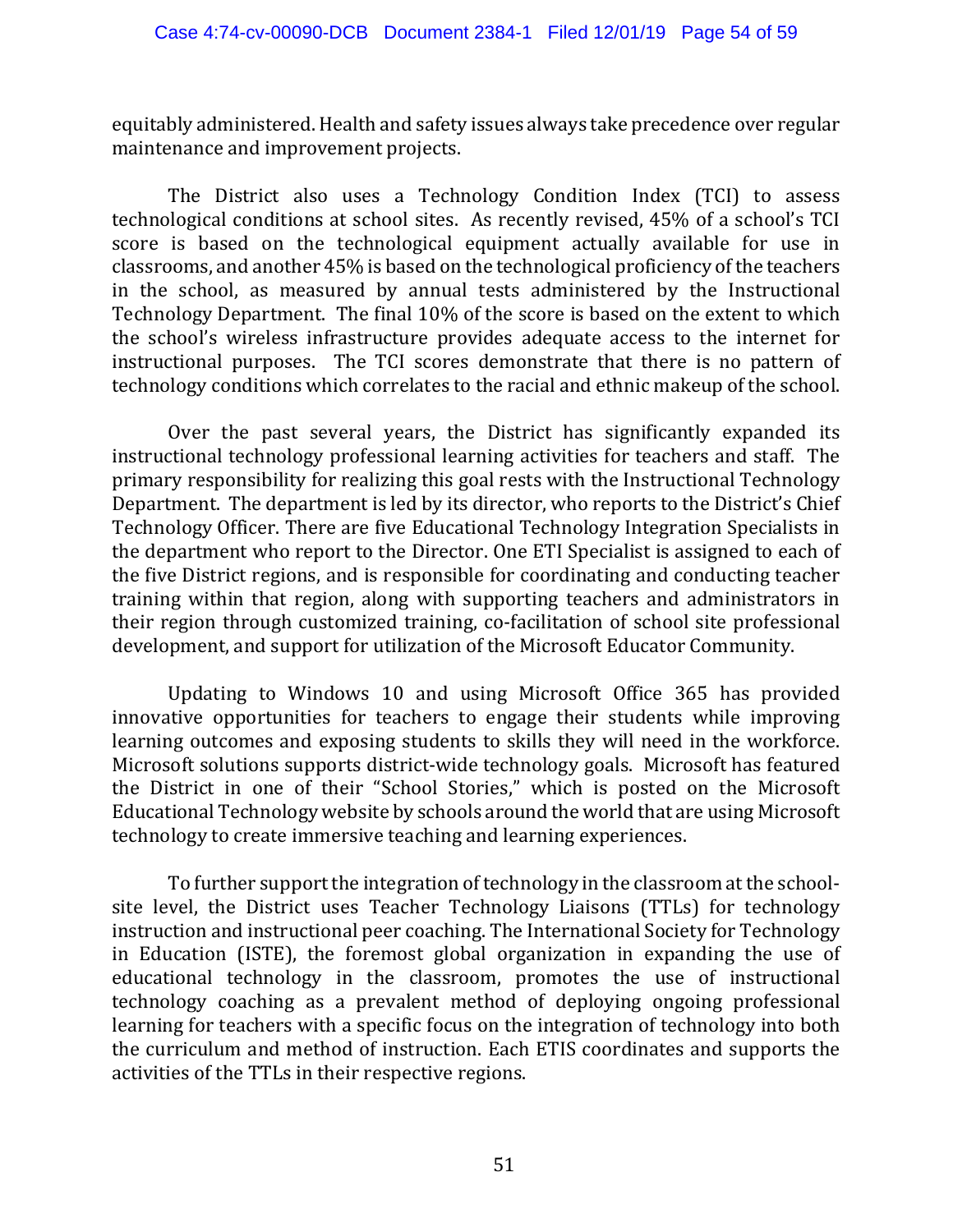A TTL is usually a teacher on campus who enjoys working with technology and has expertise in the use of classroom technology. TTLs are required to attend monthly meetings where they learn or brush up on technology skills, which are specifically selected by the ETIS team based on the current school year's Instructional Technology's professional learning goals. The TTL's role is to provide extra site‐based support and professional learning to their peers and staff. Specifically, TTLs will deliver up to 45 hours per semester of one‐on‐one, small group, or online instructional technology professional learning to teachers based upon teacher needs. TTLs receive a stipend and specialized training for instruction and coaching at their schools. Tucson Unified is one of at least five school districts in Arizona, along with other districts across the country, to use a similar model of TTLs to deliver instructional technology professional learning to teachers.

In recent developments, Sabino High joined Cholla and Sahuaro High Schools as a "Microsoft School." A Microsoft School is a school dedicated to digital transformation and exploring how Microsoft can support that endeavor. In addition, Cholla is now a Microsoft Showcase School — the only such school in Arizona. This status is awarded to schools that have demonstrated a commitment to embracing technology to transform education and improve learning outcomes for students. With the support and guidance of Microsoft, Showcase Schools create immersive and inclusive experiences that inspire lifelong learning, stimulating development of essential life skills so students are empowered to achieve more.

The District also competed for and successfully obtained Verizon Innovative Learning School (VILS) grants for three school campuses: Lawrence 3‐ 8, Pueblo Gardens K‐8, and Mansfeld Middle Magnet School. These grants provide iPads for all teachers and 6th‐8th grade students at these school campuses. The grant also provides significant professional development for teachers and subsidizes funding for an instructional coach for each school campus. The technology and related supports will be fully in place in SY2019‐20.

The District continued to offer a wide variety of self‐paced and instructor‐led courses through the Professional Learning Portal, including USP: Promethean Board Basics User Training; Scheduling Time with a COW; USP: Using Instructional Technology in the Classroom: Summer 2018; and Office 365 for Administrators, SY2018‐ 19.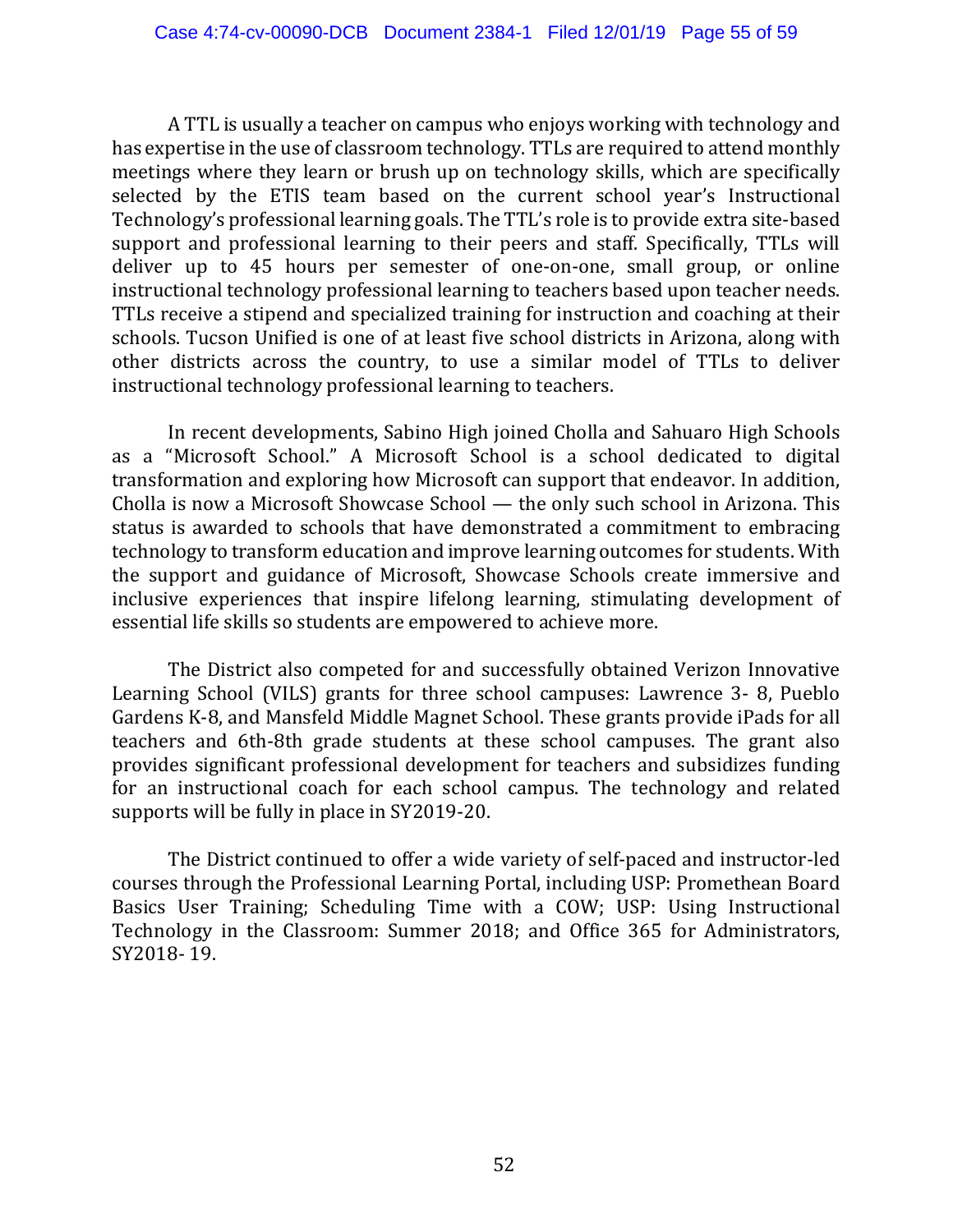# **F. Evidence Based Accountability Systems**

# **1. Data Collection, Reporting and Analytic Systems**

The District uses a sophisticated set of data collection, reporting and analysis capabilities to enable evidence‐based accountability and decision‐making. The tools and systems used by the District to implement EBAS capabilities continue to develop and evolve under the guidance and implementation of the District's chief technology officer and his department. The principal tools and systems currently used by the District include the following:

> **Synergy:** The District's student information system, Synergy, remains the principal system that forms the core of the District's EBAS capabilities. The system captures and allows tracking of a wide range of student information, including all of the student related data elements required by the USP. Synergy allows teachers and other District staff to use student data, including attendance, enrollment, courses, gradebooks, parent information, and schedules. The system has a robust set of preselected reports, as well as a well‐developed report generator interface, to allow flexible analysis of the full range of data collected.

> In addition, the District now uses the intervention tracking and early warning modules to identify students in need of academic and behavioral intervention, and to track and monitor results of interventions. This Synergy module provides the systems support for the MTSS and behavioral teams at each school, and also provides the data capture and tracking for (a) central MTSS Department oversight of the process and (b) discipline reporting and decision‐making by the Student Relations Department

> **SchoolCity**: SchoolCity serves as the District's main tool for analysis and reporting on data related to student academic assessment and performance. About 180,000 assessments and surveys have been administered to District students within SchoolCity annually since SY2015‐ 16. These assessments range from quarterly benchmarks to language proficiency tests to individual teacher formative assessments. SchoolCity reports permit disaggregation of academic data and give teachers access to granular data and analysis tools, such as standards and item analyses, that help them make data-driven instructional decisions, both for Tier 1 instruction, and also for Tier 2 and Tier 3 academic interventions.

> **iVisions and AppliTrack:** The key system the District uses to collect, track and analyze data regarding its employees (including administrators and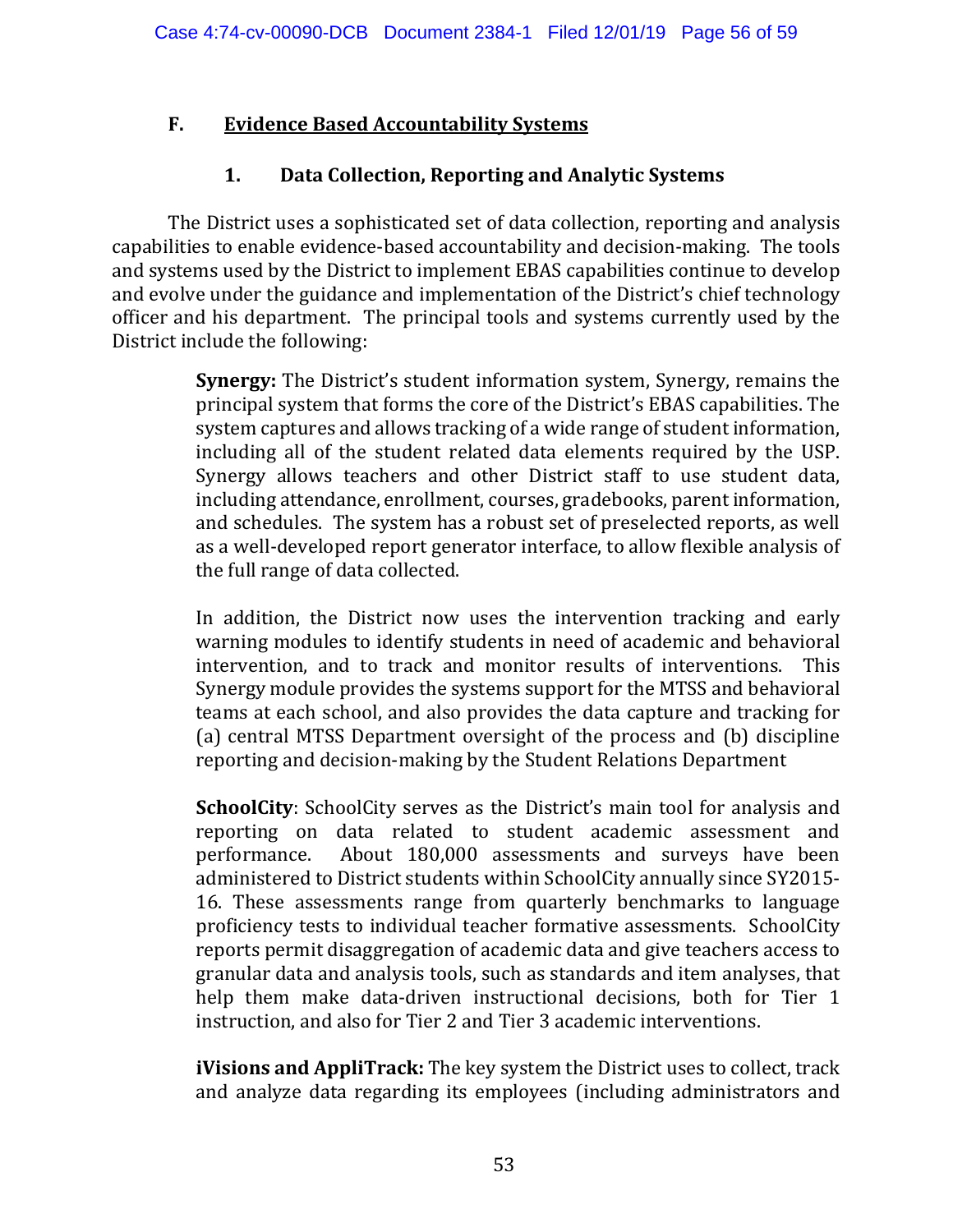certificated staff) is the Infinite Visions software from Tyler Technologies, specifically designed for school districts, and used by many across the country. The system has over 400 standard reports and a strong ad hoc report generation interface for custom reports, and permits export of data in many formats to permit use and linking with data from other systems.

Information regarding applicants, and tracking of application processes, are managed using the AppliTrak software (now known as Frontline Recruiting and Hiring), specifically designed for the recruiting and hiring processes for school districts. In addition to serving as a platform for the day‐to‐day management of school district recruiting and hiring, AppliTrack permits the collection and analysis of key information about applicants, interviews and hiring decisions.

**Office 365:** Office 365 is a comprehensive set of productivity tools from Microsoft, including some of the better known tools such as **Word** (word processing), **Excel** (spreadsheet), **Outlook** (e‐mail and calendar), **PowerPoint** (presentations), and **Access** (database applications), but also including other new or less commonly known tools of real impact in the educational arena, including:

- **Publisher**, for page layout and design for publications;
- **Teams**, a collaborative shared workspace for teams, used by students for group projects and teachers for professional learning communities;
- **Sway**, for easy creation of web pages, and presentations from multiple sources of content;
- **Forms**, for creation of forms, surveys and tests, and collection and analysis of responses;
- **Stream,** a video service allowing users to upload, view, and share videos securely within the organization, including classes, meetings, presentations, training sessions;
- **Flow**, which allows employees to create and automate workflows across multiple applications and services, automating repetitive tasks; and
- **Sharepoint**, a browser-based document management system, which groups to set up a centralized, password protected space for document sharing.

Among many other uses, the District uses various Office 365 tools to store and track information regarding facilities and technology within the District.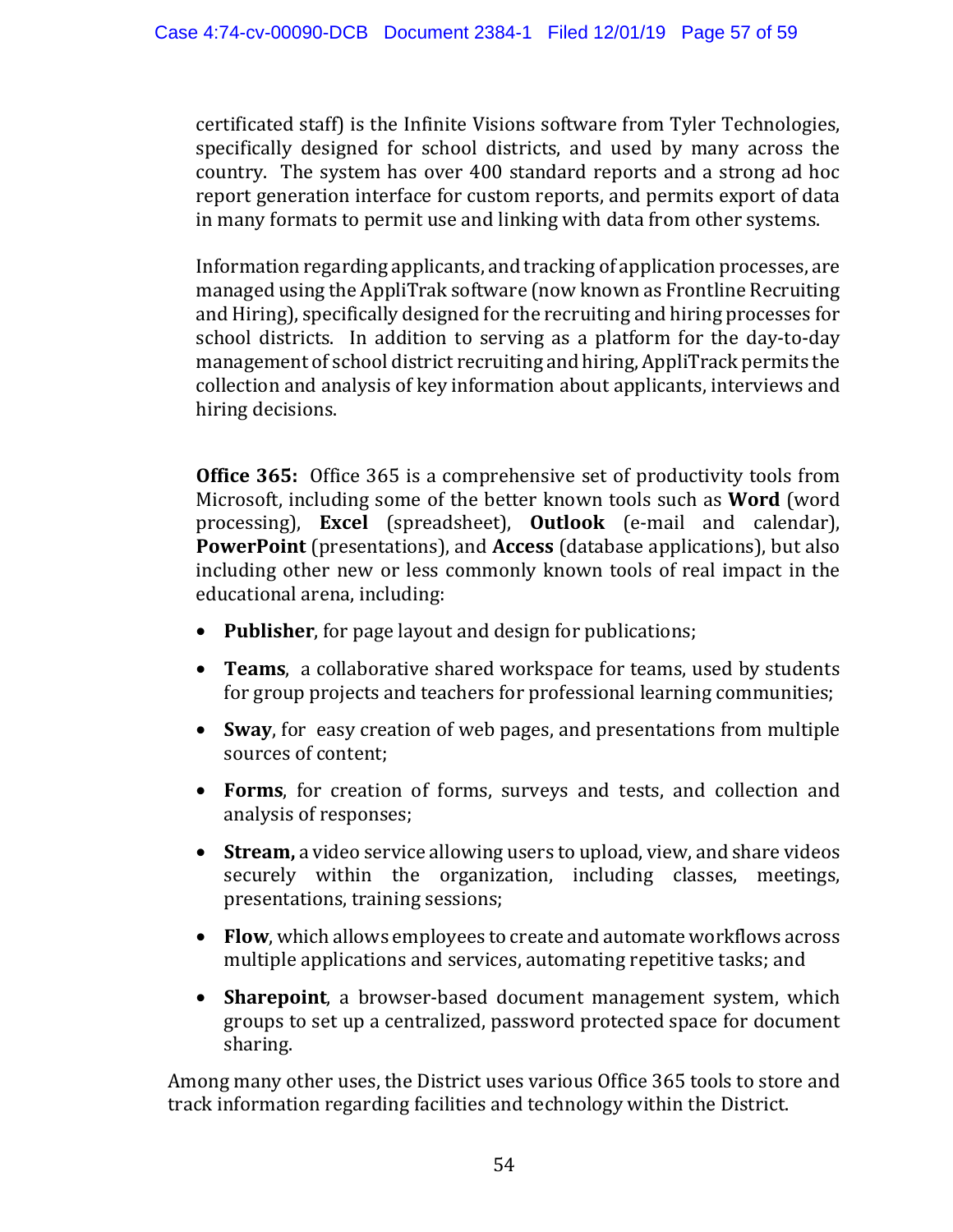**Microsoft Power BI:** Microsoft Power BI (Power BI) is a self‐service data platform that is accessible over the Internet. This external site replaces the legacy program, TUSDStats. The platform allows the District to make data available to external users (the public) and internally (school and District staff). The reports on Power BI provide aggregate data on enrollment, mobility, graduation rates, dropout rates, multi‐year stability, school letter grade determination, and the District's School Quality surveys. Data can be disaggregated by student characteristics, including race/ethnicity, English language learner, and exceptional education, allowing administrators and staff to examine differences across subgroups, identify trends, and drive decision making at the site and District levels.

**Internal usage.** This reporting site for administrators is one of the District's internal reporting tools for organization-wide (or schoolwide) accountability. The Internal Power BI reporting site provides the same or similar data as SchoolCity but allows administrators or Districtlevel staff to examine differences in subgroups across a school site or across the entire District. Users can examine District‐level data or drill down to specific student subgroups to discover potential disparities between or among student subgroups, and can track progress towards improvement for each student subgroup over multiple years. Only authorized Tucson Unified users have access, including administrators and District‐level staff, in compliance with student privacy requirements.

**External usage** –The external Power BI reporting capability allows the wider Tucson community to view data. The site is accessible to the public from home and through a wide range of devices such as tablets or smartphones through the District website and then the "TUSDdatareport" link.

#### **2. Evidence-Based Accountability in Decision-Making**

The organizational unit within the District most involved in the use and implementation of evidence-based accountability in decision-making is the Department of Assessment and Program Evaluation (A&E). The Department head reports directly to the chief academic officer of the District, the Assistant Supervisor of Curriculum & Instruction.

The Department is led by its Director and consists of a team of six principal researchers, an instructional data intervention coordinator, a district testing